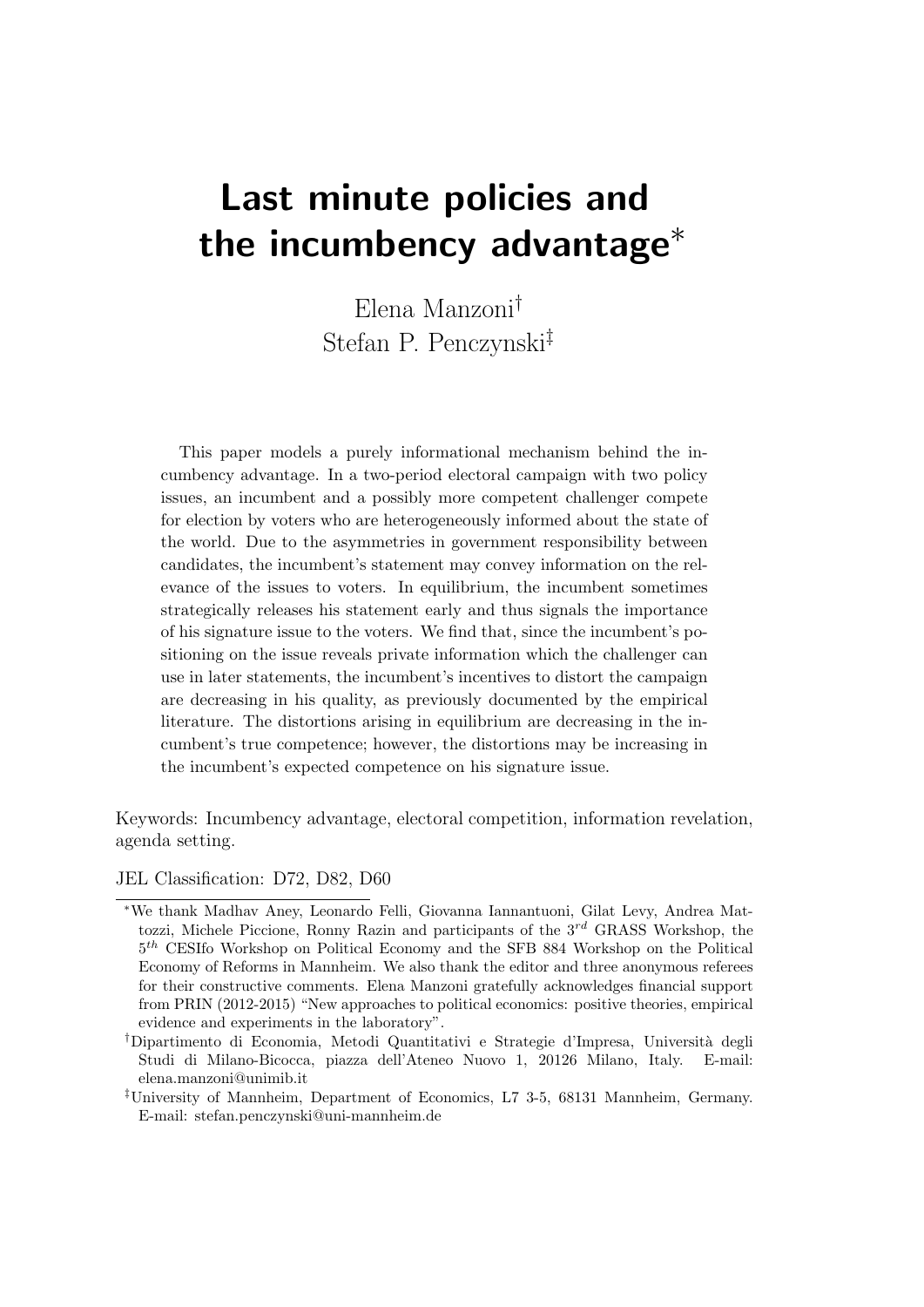# 1. Introduction

Our paper links the empirically established phenomenon of incumbency advantage to the timing of the political announcements in an electoral campaign. In our model, an incumbent, when competing against a challenger candidate for reelection, can credibly signal the relevance of an issue to the voters. This is due to government responsibilities that force him to act on problems of particularly urgent nature that we call emergencies. He can use this ability also to make salient those issues on which he is particularly competent. The flipside of this government responsibility is that an important issue might require immediate political action and force him to position himself. In response to the incumbent's action, the challenger can subsequently position himself optimally. This trade-off between influencing the agenda and revealing information governs the analysis of campaign statements in this paper.

An example of such informational manipulations can be seen in the US election campaign 2004 when incumbent George W. Bush raised the terror alert level one day after the Democratic convention, possibly undoing the traditional postconvention rise in the polls (CBS, 2004). In the remainder, we will illustrate our model with a detailed analogy to the case of Germany's chancellor Schröder who suddenly opposed the Iraq invasion in the federal election campaign 2002.

We model this trade-off in an electoral campaign over two periods with two political issues. The campaign is run by two politicians, a challenger and an incumbent. The challenger can only make statements about his proposed policies in the second period, while the incumbent can choose to take a stand on one issue in the first period. As a consequence, we can interpret period 1 as the last period of the previous government, and period 2 as the proper electoral campaign.

We assume that the incumbent is more competent on one of the two issues – his signature issue – in the sense that he holds more precise information on that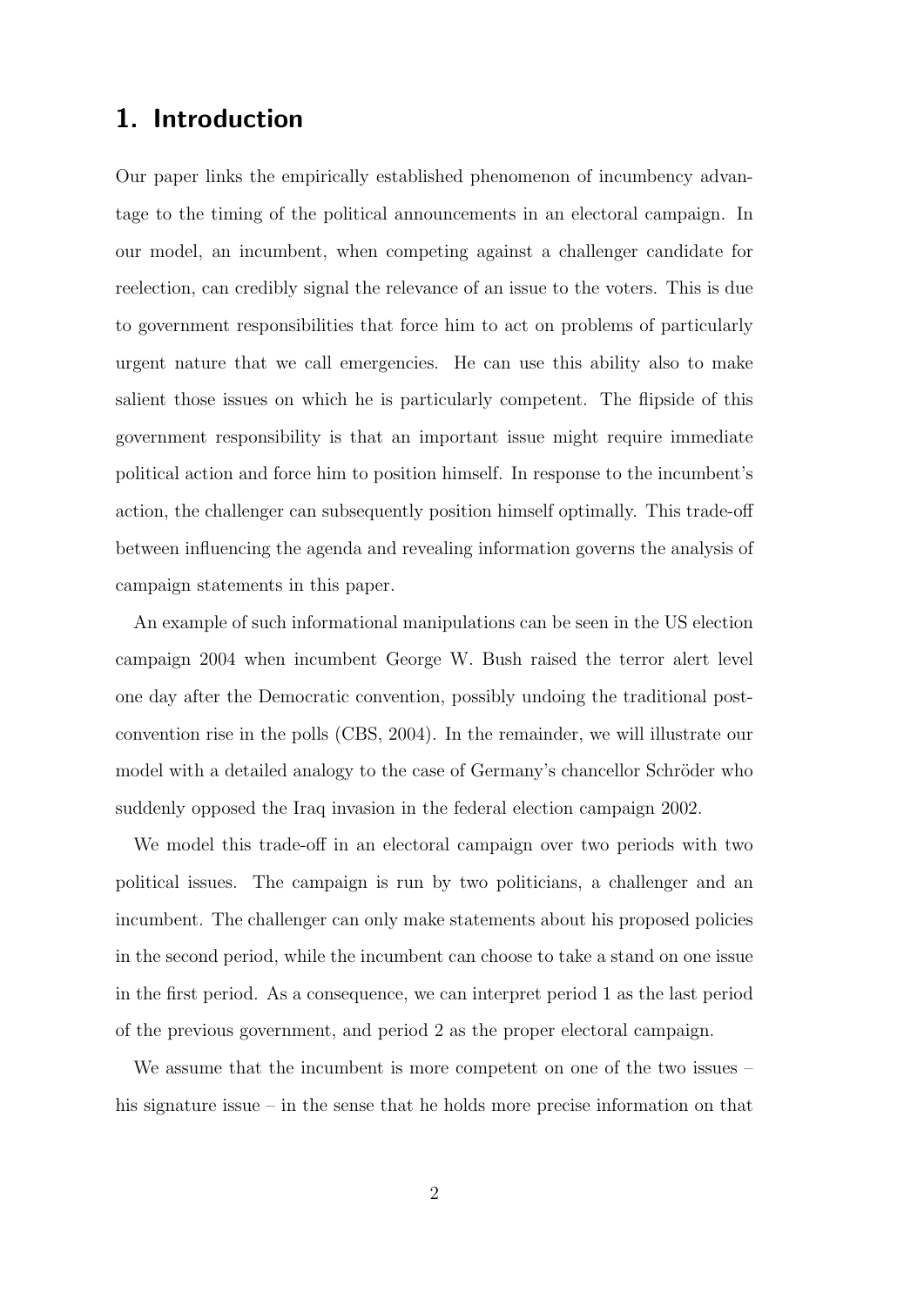issue. The issue on which he is more competent is common knowledge; however, we assume that the extent of his competence – the precision of his information – is the incumbent's private information. The incumbent may have an incentive to focus the voters' attention on his signature issue by announcing his policy in period 1. This strategy is effective since it shifts the voters' perception of which issue is "relevant" and therefore may shift the perception of the best candidate. The incumbent's power to change the voters' beliefs on the relevance of the issues results from the existence of "emergencies" in which he is forced to take a stand on the relevant issue. The incumbent's actions in period 1 may thus be informative about the nature of the relevant issue.

The incumbent's incentive to take an early stand and influence the debate is however mitigated by the above mentioned trade-off: early announcements disclose the incumbent's private information not only to the voters, but also to the challenger, who can best respond to it. Therefore, in equilibrium it is not always optimal for an excellent incumbent to reveal his precise information and influence the electorate's political agenda. In other words, the returns to incumbency are decreasing in the quality of the incumbent. This is in line with the findings of the empirical literature; Aidt, Veiga and Veiga (2011) show how the incumbent's opportunistic behavior that distorts the electoral campaign diminishes when the incumbent's win-margin increases. Gordon and Landa (2009) provide a number of models in which high quality incumbents benefit less from the incumbency advantage, with the best incumbents potentially suffering from incumbency.

Our model shows that the decreasing incentive of a high quality incumbent to distort the electoral campaign does not translate in a monotonically more efficient outcome. In particular we find that welfare is influenced both by the incumbent's competence and by the beliefs on such competence. While an incumbent with a higher competence always improves the chances of appropriate policy measures,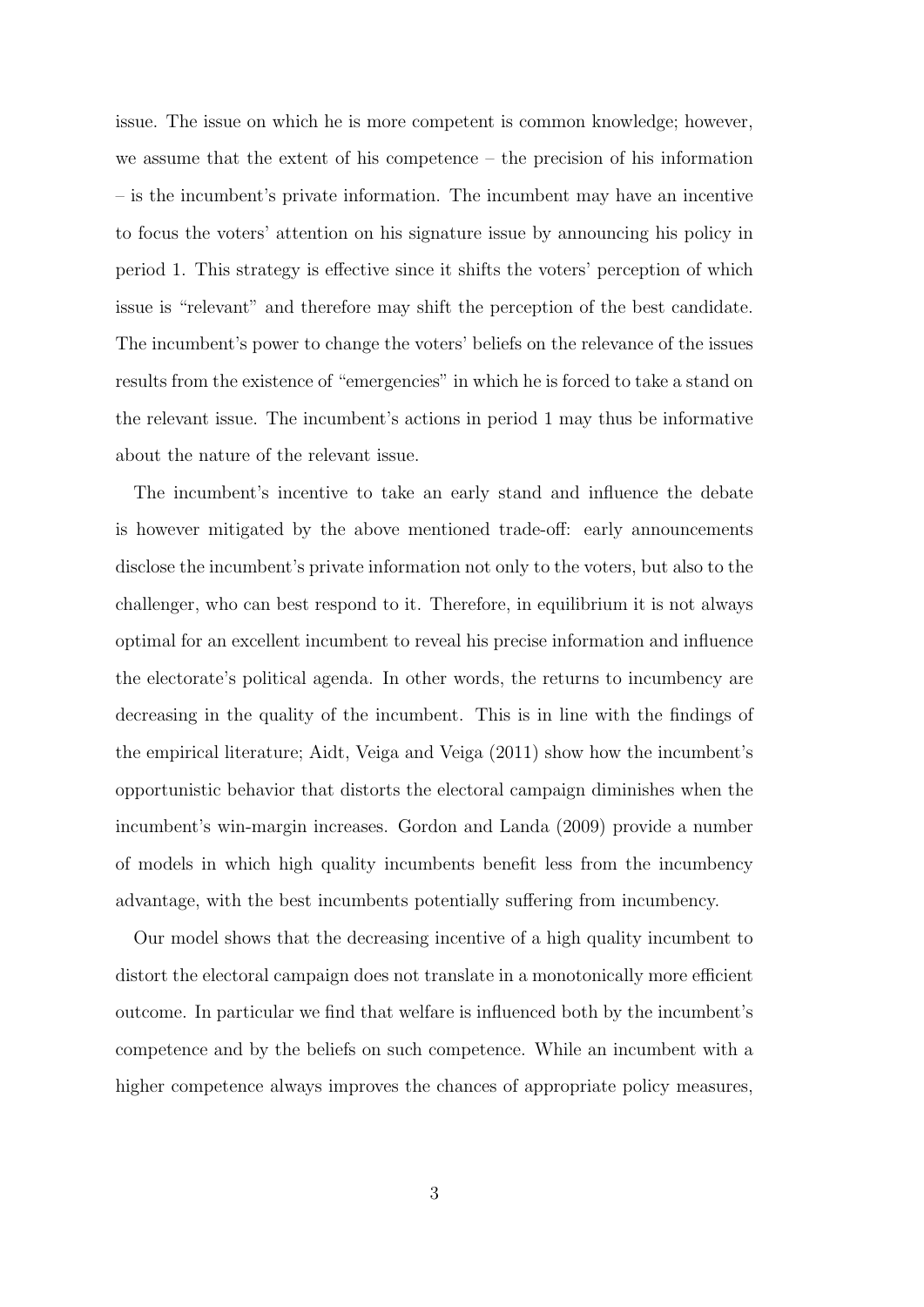the challenger mimics the incumbent only when he believes that his information is good enough. A mimicking challenger, however, is not providing the voters with alternatives, therefore an incumbent with a better reputation does not necessarily result in better options. The inefficiencies that arise from the incumbent's and the challenger's behavior therefore respond differently to the expected and the true competence. First of all they are decreasing in the incumbent's true expertise. Their response to the incumbent's reputation for competence instead varies: if the incumbent's true expertise is low an increase in his reputation will increase the inefficiencies; if his true expertise is high an increase in his reputation will decrease them. There is therefore an interesting interaction between the incumbent's characteristics and his reputation in the determination of welfare.

In our model, the incumbent's power of shifting voters' beliefs originates from the existence of emergencies on the relevant issue. We can interpret these emergencies in a twofold way. First of all, they may be serious emergencies, which induce the incumbent government to declare a properly defined state of emergency. The declaration of a state of emergency can be made strategically, as discussed by Bjørnskov and Voigt (2016), who argue that emergency laws can be misused to remain in office. Alternatively, we can have a milder type of emergency, which induces the incumbent government to promptly deal with specific issues by either implementing a policy or taking a public position; this is the interpretation of our leading example on the 2002 federal election campaign in Germany. Our model can explain the strategic uses of both types of emergencies in order to improve the position of the incumbent government.

Our model is related to two different branches of the literature. The main one is the wide literature on the incumbency advantage. The common explanations for such an advantage can be grouped in three categories: (i) Environmental characteristics of the campaign make the campaigning process easier for the in-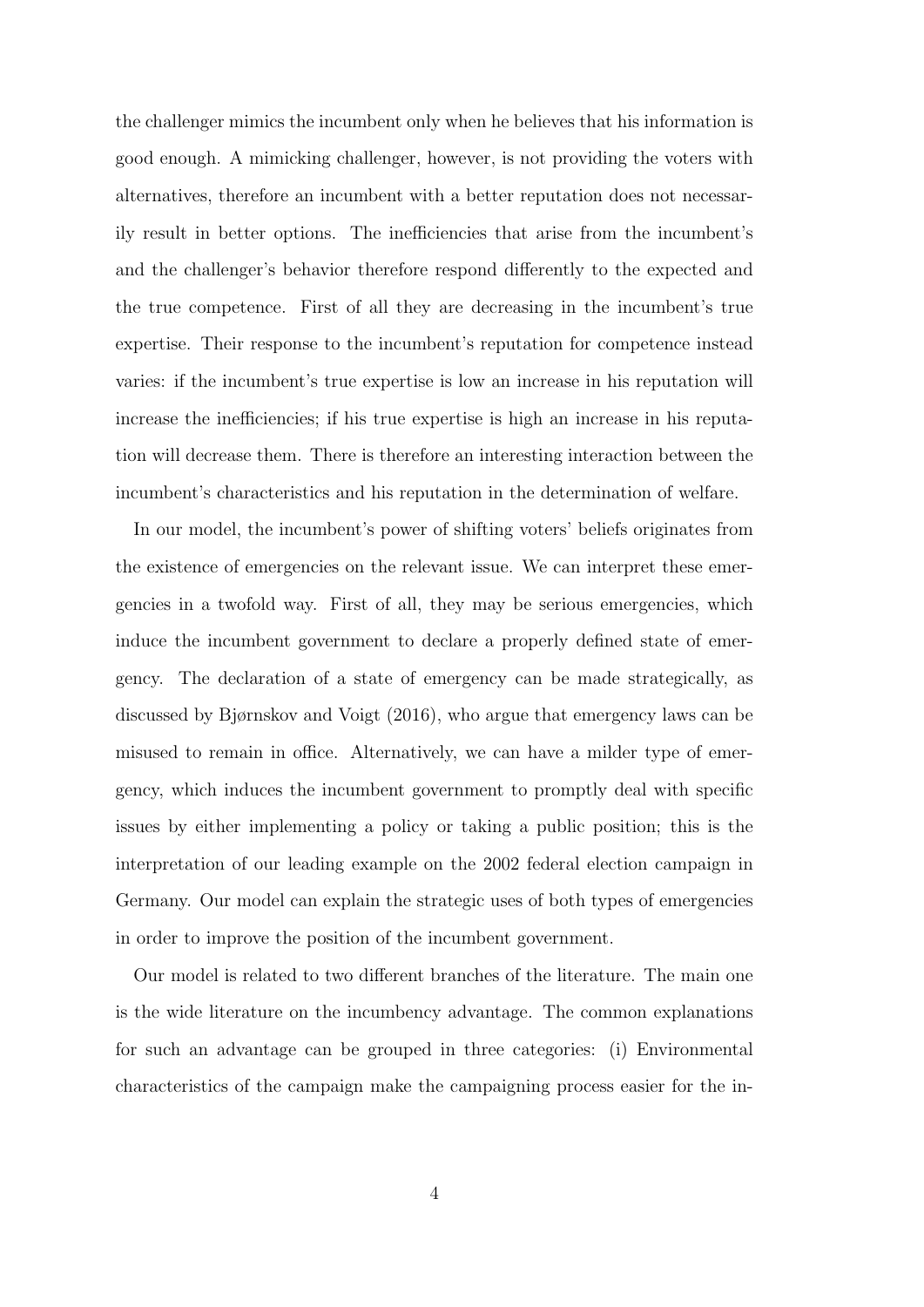cumbent.<sup>1</sup> (ii) Incumbent's characteristics that differ from the challenger's ones through the selection process of the previous election.<sup>2</sup> (iii) The incumbent's position provides opportunities he uses in his favor.<sup>3</sup>

The rationale that we provide for the existence of an incumbency advantage falls in the latter category. The incumbent is able to actively distort the electoral campaign in order to increase his chances of being elected. The models that are closest in spirit to ours are by Hodler, Loertscher and Rohner (2010), Dellis (2009) and Glazer and Lohmann (1999). The first paper considers the pre-election implementation of inefficient policies that later increase the pressure to act on the incumbent's signature issues. In this paper, the authors find that intermediate types of the incumbent have incentives to distort the campaign. Our model differs from theirs in the channel through which distortions to the electoral campaign are induced. In particular, Hodler, Loertscher and Rohner (2010) show that the incumbent may implement inefficient policies in order to generate his incumbency advantage; we show that this distortion is possible even with an incumbent who only implements what he believes to be the most appropriate policy on every issue, so that it is really the information that distorts beliefs and voter's behavior. Moreover, we find distortions induced directly by both the incumbent's action and the challenger's best response. As a consequence we are able to separate the effects of the incumbent's competence from the effects of the beliefs of such competence.

Dellis (2009) and Glazer and Lohmann (1999) analyze how the treatment of some issues can influence which other issues will be salient in the next election.

<sup>&</sup>lt;sup>1</sup>See, for example, Prior (2006) who assumes a greater media coverage for the incumbent and Gordon, Huber and Landa (2007) who investigate the effects of entry costs for the challenger.

<sup>2</sup>See, for example, Ashworth and de Mesquita (2008) who model how a quality-based incumbency advantage endogenously arises through electoral selection and strategic challenger entry.

<sup>3</sup>Examples are an increased constituency service (Fiorina, 1977) or redistricting (Cox and Katz, 2002).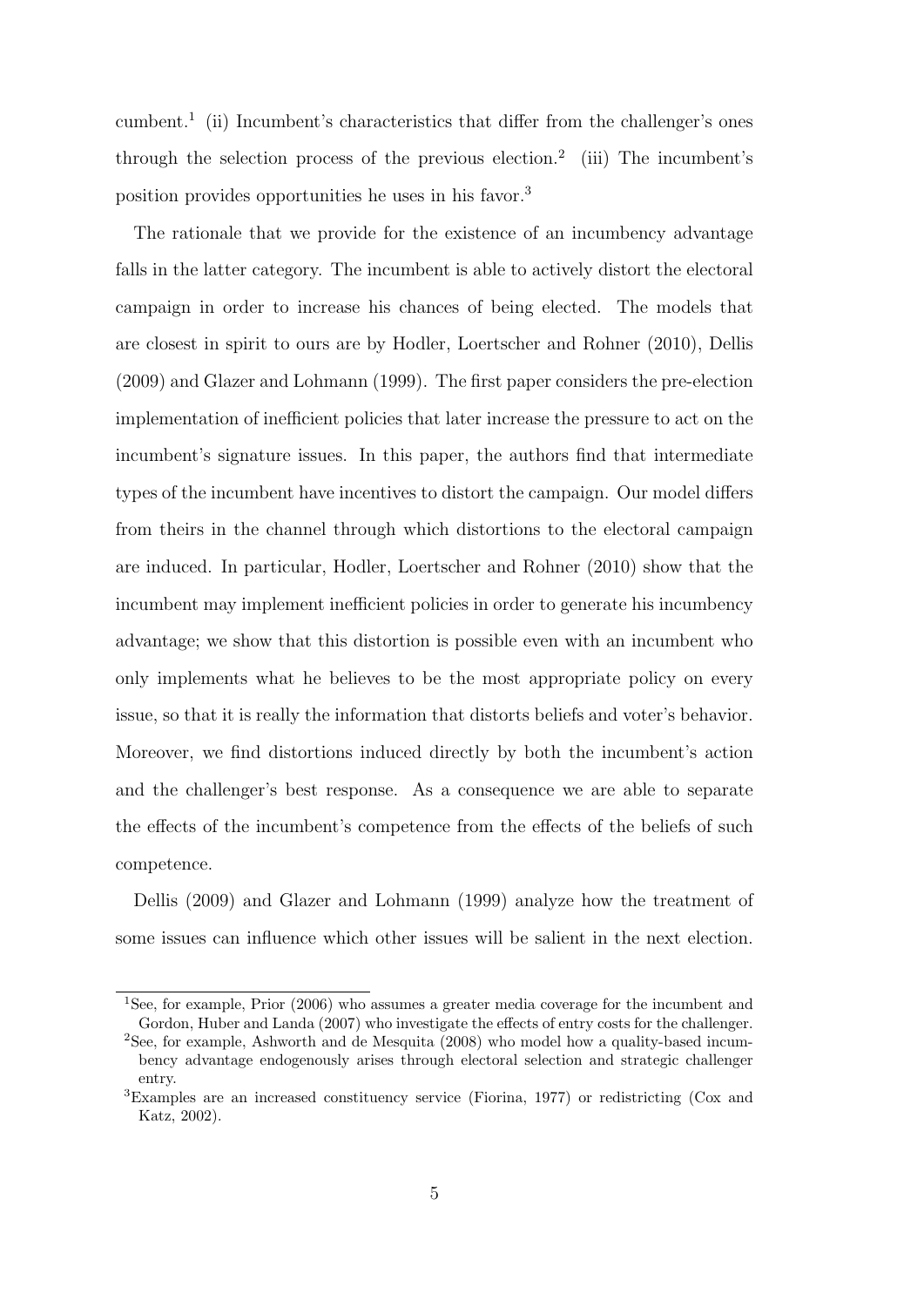Dellis (2009) analyzes this phenomenon when policy makers are constrained to implement only one policy per period, while Glazer and Lohmann (1999) consider an electoral competition in which the incumbent government can have policy commitment before the election. Both papers are framed in a setup that is structurally different from ours as they deal with ideological candidates that can make issues salient by avoiding to implement a policy on them; we take an opposite view on this, as the incumbent in our model can increase the saliency of one issue only by taking an early stand on it, and by doing so he is forced to disclose his information to the challenger who can best respond to it. A complementary analysis of the use of information in the incumbent-challenger race is provided by Ashworth and Shotts (2011), who analyze the effects of the strategic choice of a challenger who can provide soft or hard information on the incumbent's policy choice to the voter. In their model, an incumbent advantage arises when the challenger is silent, as part of the optimal incentive scheme that induces the challenger to gather costly information.

A second related branch of the literature considers agenda setting and the timing of statements. Petrocik (1996) introduces the view that the competence of a politician in a particular field ("issue ownership") is relevant for his success. Abbe, Goodliffe, Herrnson and Patterson (2003) model how politicians' success depends on whether their core competencies are "high on the agenda". Our setup is inspired by these concepts; we model the agenda setting process by issues' true relevance for the voters and the competency of the candidates by the precision of their information. In this literature, the most relevant paper for our work is Egorov (2015) which takes a complementary approach: in a world where voters care about multiple issues he analyzes the behavior of candidates who are constrained to campaign only on one of those issues.

Section 2 introduces the general features of the model. The analysis of the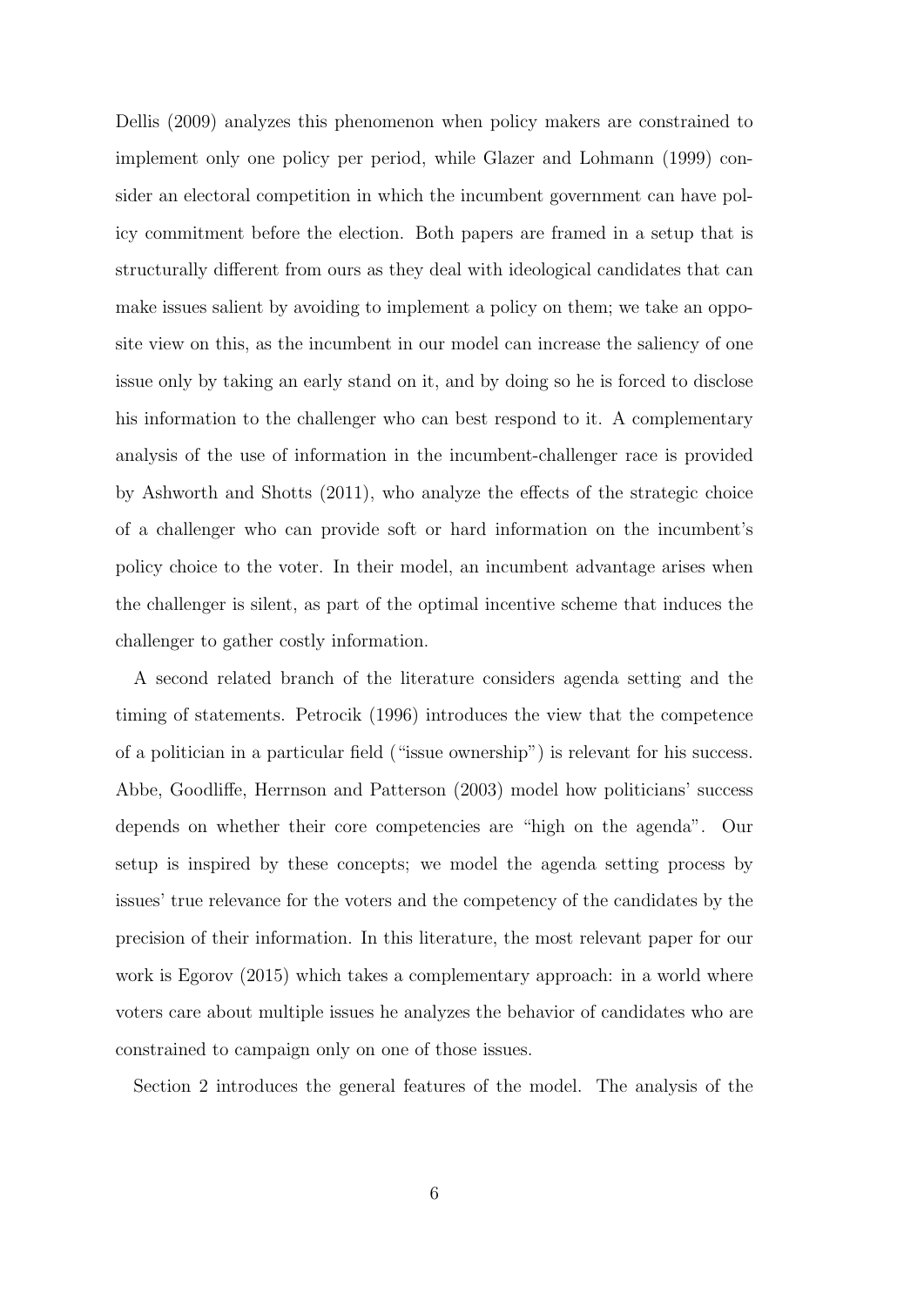equilibria is contained in Section 3. Section 4 presents an analysis of the distortions that the incumbency advantage may induce. Section 5 concludes after a brief discussion.

# 2. The model

We consider a two-period model in which an incumbent I and a challenger C compete to be elected by a voter after a two-period electoral campaign on issues a and b. The optimal policy on each issue  $j = a, b$  is equal to the state of the world on that issue,  $\omega_j \in \{-1, 1\}$ , where both states are equally likely. The state of the world on each issue is unknown during the campaign, and voters and candidates are heterogeneously informed about  $\omega_j$ .

Notice that we assume that the optimal policy is objectively known to be equal to the state of the world for every agent (candidates and voter); that is, we do not assume heterogeneity in preferences.

#### 2.1. Voter

At the beginning of period 1, a representative voter receives two private signals  $v_j, j = a, b$ , about issue j's state of the world, where  $v_j = \omega_j$  with probability  $\delta > \frac{1}{2}$ ; signals are independent across issues. The precision of the signal  $\delta$  is common knowledge.

The voter's utility is affected only by the policy implemented on one of the issues, which we call the "relevant" issue. The identity of the relevant issue is ex-ante unknown; the voter's belief is that  $a$  is the relevant issue with probability  $r; r$  is the voter's private information.

Given his signals, the voter follows a simple behavioral rule. At the time of the election he votes for the candidate who proposes the best policy on the issue that he views more likely to be relevant.<sup>4</sup> If both candidates propose the same

<sup>4</sup>We are aware that this is a strong assumption in a model with two issues, but we believe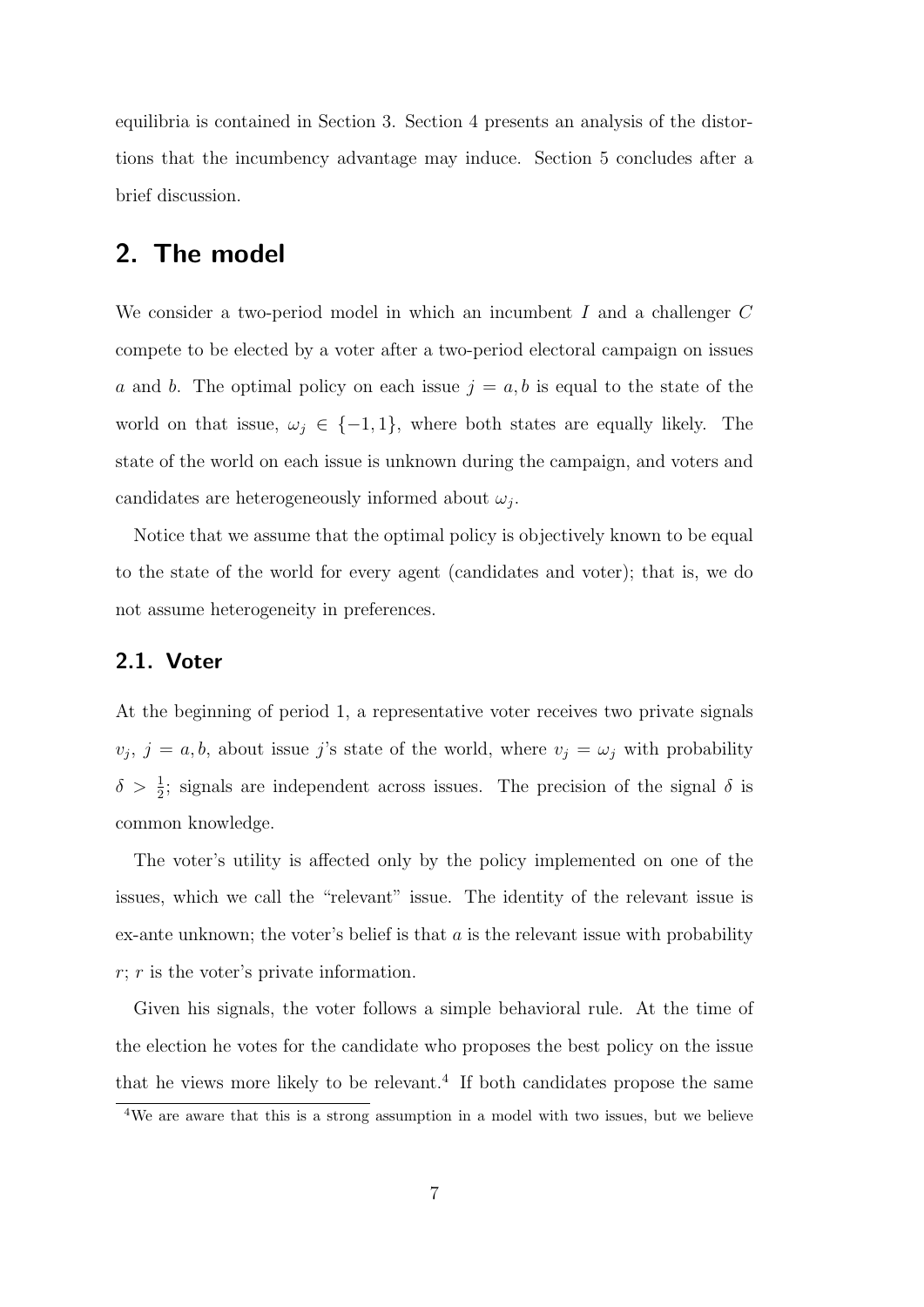policy on that issue the voter randomizes with equal probability between the two candidates. The voter casts his vote comparing candidates only on a small set of issues and does not use less relevant issues as a tie-breaker.<sup>5</sup> Moreover, we assume that the voter follows his own signal whenever it is in contrast with other sources of information characterized by the same precision. That is to say, whenever indifferent the voter follows his own information.

Both candidates' belief on  $r$  is described by a uniform distribution over the interval  $[0, k]$  with  $\frac{1}{2} < k \leq 1$ . Therefore the candidates and the voter believe a is more likely to be relevant with  $Pr(r \geq \frac{1}{2})$  $(\frac{1}{2}) = \frac{2k-1}{2k} \leq \frac{1}{2}$  $\frac{1}{2}$ ; this implies that the two issues are asymmetric from an ex-ante perspective.

#### 2.2. Candidates

The two candidates maximize the probability of being elected by taking one of two positions  $p_j^I, p_j^C \in \{-1, 1\}$  on each issue. They are not characterized by ideological preferences.

Candidates are asymmetric in three ways. First, at the beginning of period 1 each candidate receives signals on the state of the world with different precisions. The incumbent's signal on issue j is  $s_j \in \{-1,1\}$  and the challenger's is  $t_j \in$  $\{-1,1\}$ . C's signal  $t_j$  is correct with probability  $\delta_j = \delta \in \left(\frac{1}{2}\right)$  $(\frac{1}{2}, 1)$  for both issues, reflecting that he is equally competent on both issues.<sup>6</sup> The incumbent is instead more competent on issue a than on issue b. More precisely,  $I$ 's signal on b is

that it is a useful representation of electoral processes with many independent issues. Under such conditions boundedly rational voters may be induced to consider only the set of issues that they believe will be more relevant for the next period. This is in line with psychological evidence such as in Herstein (1981).

<sup>5</sup>We interpret ties as being broken by looking at idiosyncratic, random differences between candidates that are not explicitly modelled here. This interpretation of the tie-breaking rule is close in spirit to the introduction of a valence parameter, such as, for example, in Laslier (2006).

<sup>6</sup>The challenger's signals have the same precision as the voter's signals. This is mostly for notational ease; the results do not change substantially if we assume that the precision of the voter's signals differs from the precision of the challenger's ones, provided that the voter is weakly more informed than the challenger. Recall that  $\delta$  is common knowledge.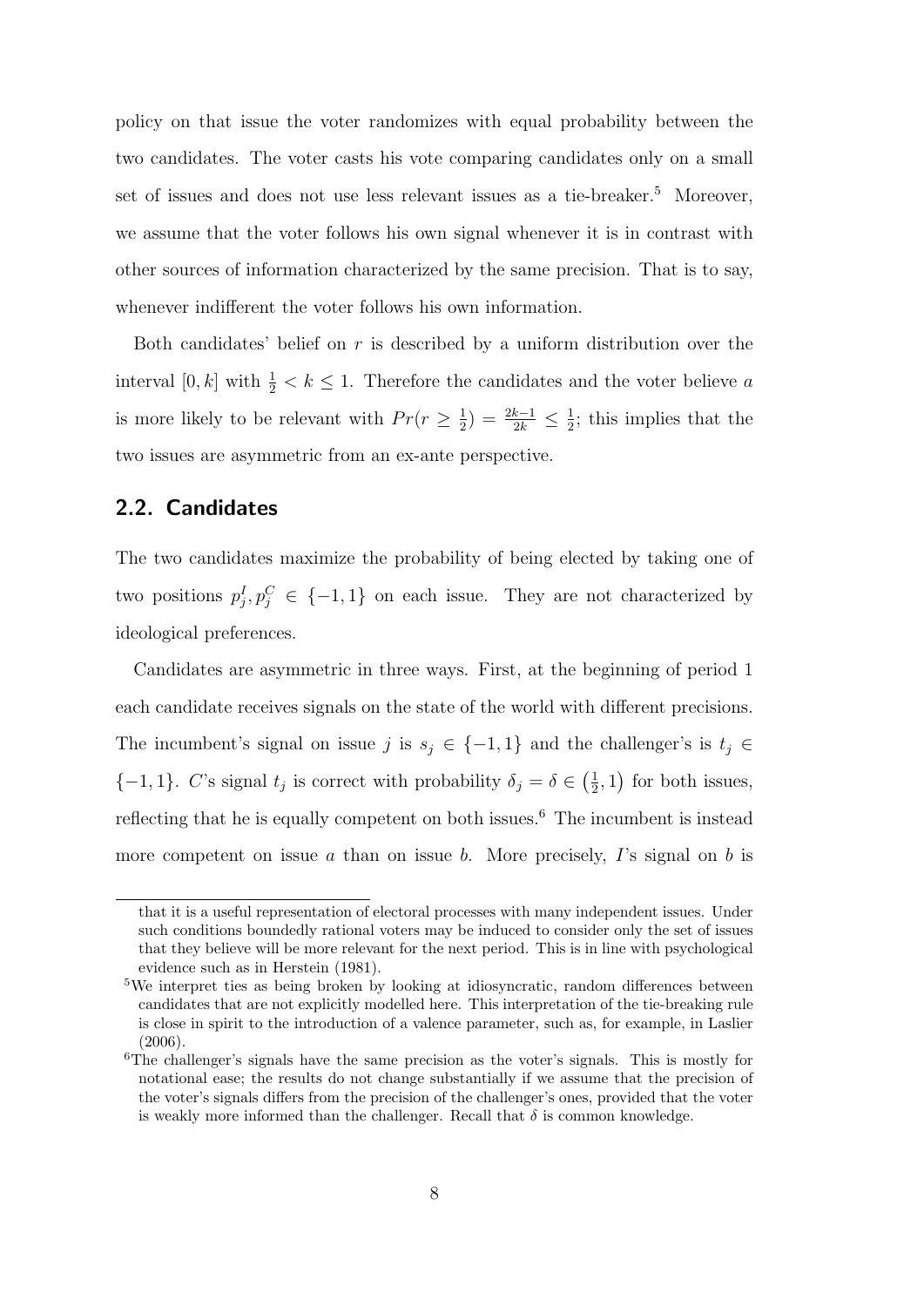uninformative,  $\gamma_b = \frac{1}{2}$  $\frac{1}{2}$ , and  $\gamma_a > \frac{1}{2}$  $\frac{1}{2}$ . Consequently, the incumbent can have an objectively worse  $(\gamma_a < \delta)$  or better  $(\gamma_a > \delta)$  signal than the challenger on issue  $a^7$ . We assume  $\gamma_a$  to be a random variable, distributed according to a continuous probability distribution function f with support  $\left[\frac{1}{2}\right]$  $\frac{1}{2}$ , 1] and expected value  $\mathbb{E}(\gamma_a) < \frac{\delta^2}{1-2\delta^4}$  $\frac{\delta^2}{1-2\delta+2\delta^2}$ ; the cumulative distribution function is denoted F. The precise value of  $\gamma_a$  is the incumbent's private information. The upper bound on its expected value is such that a voter who receives opposing signals from the incumbent and the challenger will find it optimal to follow his own signal. Notice that it is commonly known that  $\gamma_b = \frac{1}{2}$  $\frac{1}{2}$ ; therefore it is common knowledge that the incumbent is never more competent on b than on  $a$ <sup>8</sup>.

Second, while both candidates can make statements in the second period, which we consider as the proper election campaign, only the incumbent can take a stand on one issue in the first period. This can be viewed as the last government period, in which he can propose or implement a policy on one of the issues. This is without loss of generality. The challenger has indeed no extra information on the issues' relevance that can induce the voter to update his beliefs. Therefore an early announcement by the challenger would simply reveal his strategic position to the incumbent, without changing the probability that the election focuses on a specific issue. Every politician can take a stand on each issue only once because he effectively commits to the proposed policies.

Finally, with probability  $z$  there is an "emergency" on the relevant issue, which can be observed only by the incumbent. In this case, it is the incumbent govern-

<sup>7</sup>The model can easily be extended to the case of a challenger that is not equally competent on both issues. This delivers no further insights as most of the strategic behavior comes from the incumbent. The case of an equally competent incumbent, instead, is not relevant for our analysis, as it displays no incentive at all for the incumbent to influence the voters' perception of the issues.

<sup>&</sup>lt;sup>8</sup>A similar information setting could arise if the candidates get differently precise signals about the voters preferences with respect to policies which arise probabilistically from the state of the world. To accomodate this interpretation of the model, the precision of the voter's signal should be set to  $\delta = 1$ .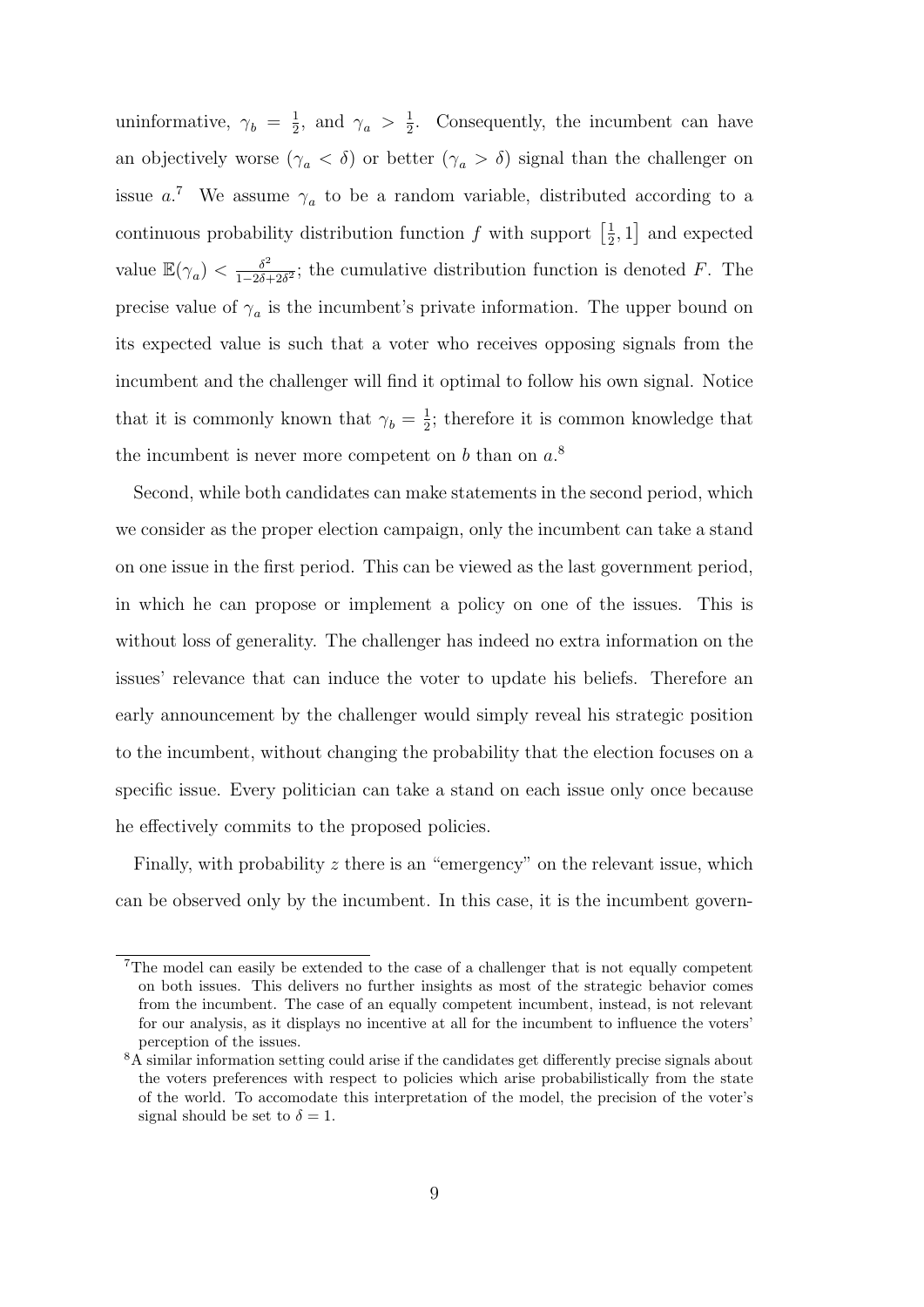ment's responsibility to act immediately on such issue. This puts a restriction on the incumbent's set of feasible strategies such that he has to act on the relevant issue by announcing  $p_j^I$  in period 1. Emergencies can arise only on relevant issues. Due to his position, the incumbent gets to know whether there is an emergency on either issue through his signal  $\zeta \in \{a, b, \emptyset\}$ .

Politicians cannot hide an emergency from the public, while they can make believe that there is an emergency even when this is not the case.

The challenger's strategy is a mapping

$$
\sigma^C: \{-1, 1\}^2 \times \{\emptyset, -1, 1\}^2 \to \{-1, 1\}^2,\tag{1}
$$

associating a pair of promises  $(p_a^C, p_b^C)$  to the vector that includes the signals  $(t_a, t_b)$  and the incumbent's observed promise (if any).

The incumbent's action space is instead  $\{A, B, \emptyset\} \times \{-1, 1\}^2$ , where A and B indicate the choice of promising  $p_a^I$  or  $p_b^I$ , respectively, in the first period, and Ø the waiting until the second period. With the signals on the states of the world and the emergency, the incumbent's strategy is

$$
\sigma^{I} : \{a, b, \emptyset\} \times \{-1, 1\}^{2} \to \{A, B, \emptyset\} \times \{-1, 1\}^{2},
$$
\n(2)

where the following restrictions from emergency apply:

$$
\sigma^{I}(a, s_{a}, s_{b}) \in \{A\} \times \{-1, 1\}^{2}, \tag{3}
$$

$$
\sigma^{I}(b, s_{a}, s_{b}) \in \{B\} \times \{-1, 1\}^{2}.
$$
\n(4)

No restriction applies to  $\sigma^I(\emptyset, s_a, s_b)$ .

### 2.3. Timing

Figure 1 summarizes the timing of the electoral campaign. At the beginning of the first period, the voter, the incumbent, and the challenger receive signals

<sup>9</sup>We interpret this sharp constraint implied by the emergency as follows. If the incumbent remains inactive, the existence of an emergency will be observed by the voters, and the incumbent will not be elected in the subsequent election as a punishment for the absence of timely measures.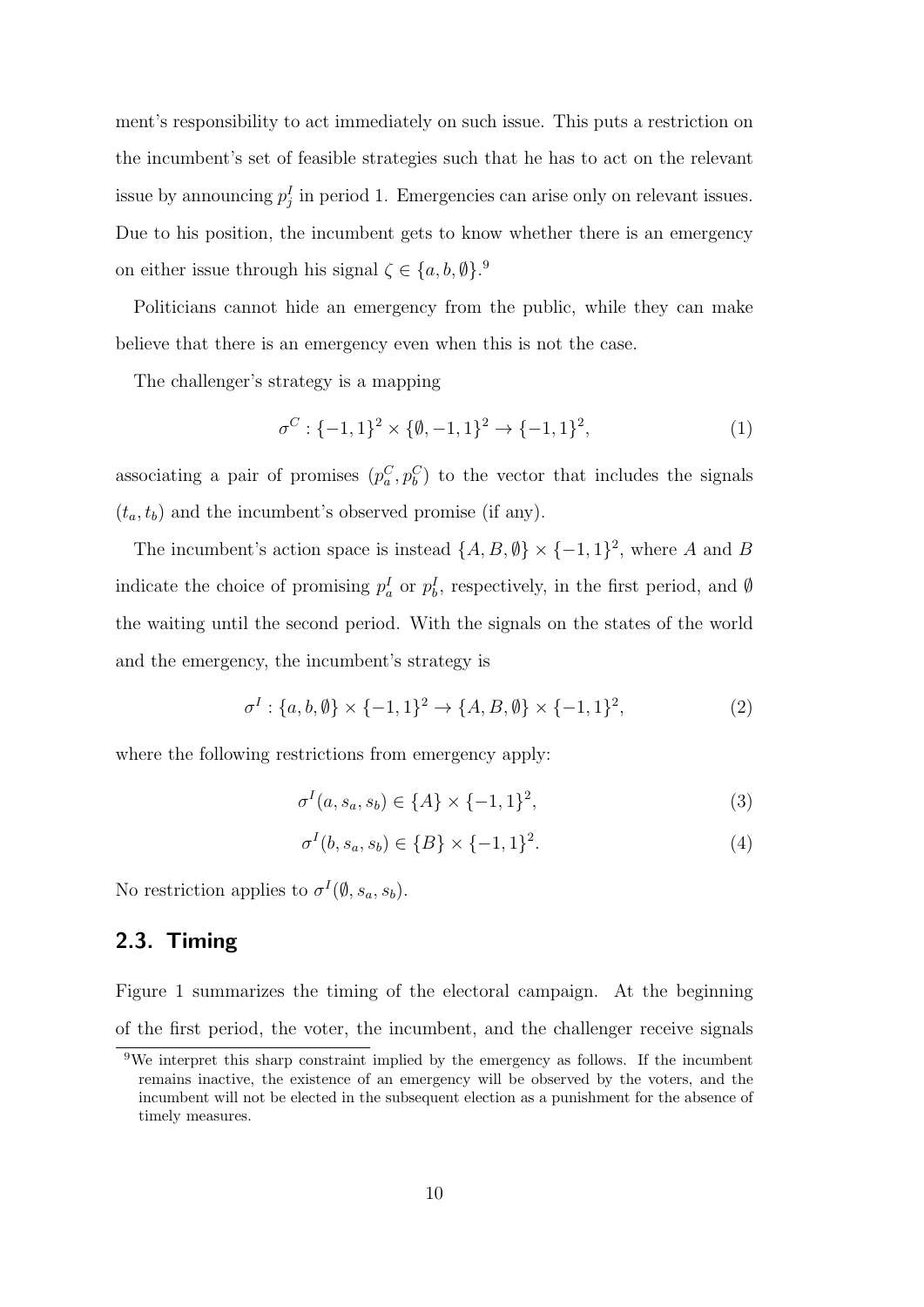$(r, v_a, v_b)$ ,  $(\zeta, s_a, s_b)$  and  $(t_a, t_b)$ , respectively. In the first period, the incumbent decides whether to promise  $p_a^I$ ,  $p_b^I$ , or nothing, where his choice is constrained in the case of an emergency on the relevant issue. All other promises are revealed in the second period, the electoral campaign period. In period 3, the voter casts his vote.

| Information |                                                                                                                              |            |               | Actions                                  |                                |
|-------------|------------------------------------------------------------------------------------------------------------------------------|------------|---------------|------------------------------------------|--------------------------------|
| Voter       | Incumbent<br>$(r, v_a,\, v_b) \qquad (\zeta, s_a, s_b; \gamma_a) \qquad \  \  (t_a, t_b) \qquad \mathord{\uparrow} \, t = 1$ | Challenger |               | Incumbent<br>$p_a^I$ $p_b^I$ $\emptyset$ |                                |
|             |                                                                                                                              |            | $t=2$         | Incumbent<br>$(p_a^I, p_b^I)$            | Challenger<br>$(p_a^C, p_b^C)$ |
|             |                                                                                                                              |            | $\cdot t = 3$ | Voter                                    |                                |

Figure 1: Timing of the electoral campaign.

#### 2.4. Updated relevance

The voter updates the belief  $r$  according to the incumbent's behavior. The updating is induced by the possibility of an emergency on the relevant issue, in which case observing a promise on issue  $j$  in the first period is informative about its relevance.

Consider issue  $a$ . Let  $y$  be the probability that  $a$  is spoken about in equilibrium when there is no emergency. With probability  $z$  there is an emergency on the relevant issue and the incumbent is forced to position himself on the relevant issue. The voter's posterior belief when he observes a first period announcement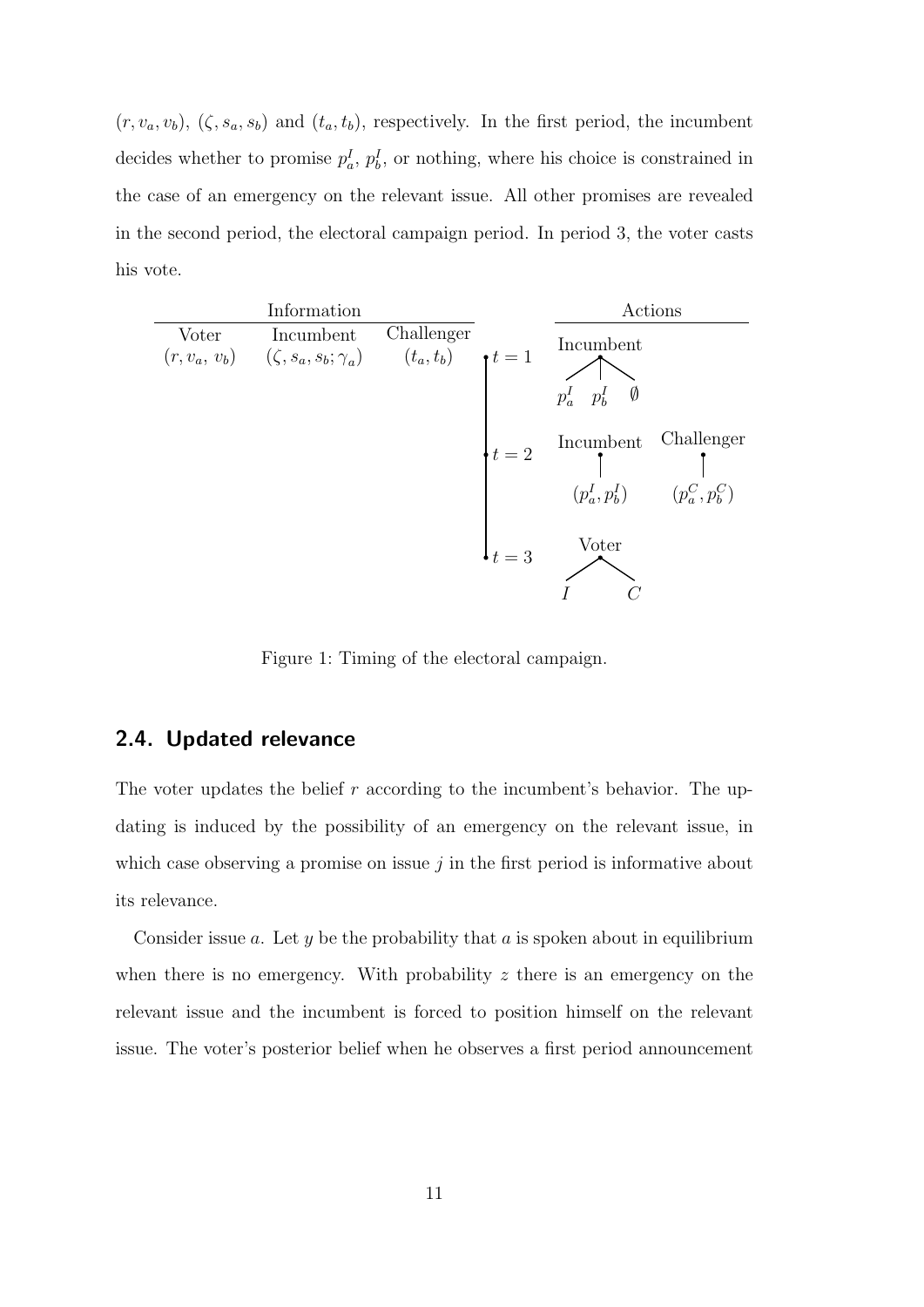on a becomes via Bayes' rule<sup>10</sup>

$$
\rho = \frac{(z + y(1 - z))r}{(z + y(1 - z))r + (1 - r)(1 - z)y}.\tag{5}
$$

If  $\rho$  is greater than  $\frac{1}{2}$  the voter bases his decision on issue a, which occurs when  $r > \frac{(1-z)y}{2y-(2y-1)z}.$ 

#### 2.5. An exemplary case

The German general election on 22 September 2002 presents a fitting illustration of the modelled mechanism. The incumbent Chancellor Gerhard Schröder  $(I)$  led a coalition of Social Democrats and Greens, which, at the end of July 2002, was "trailing the conservative opposition  $(C)$  by a substantial margin" in the opinion polls. (Fürtig, 2007, pp. 315)

Ten months after the attacks of 11 September 2001, the issue of fighting terrorism (issue  $a$ ) only occupied the sixth rank of important political problems. 85 percent of the population saw unemployment and the state of the economy as the main issue (issue  $b$ ) in the country.

The conservative parties in Germany are traditionally closer to business and the supply side of the economy than the Social Democrats. They are perceived as more competent on matters of the economy. Conversely, any pacifistic attitudes of the German electorate are better reflected in the more left incumbent coalition which could therefore gain from a rejection of a military intervention against Saddam Hussein.

Indeed, in response to worsening public opinion polls, Schröder's party "decided on 1 August to begin the final phase of the re-election campaign earlier

<sup>&</sup>lt;sup>10</sup>More extensively  $\rho$  is the probability that a is relevant given that the incumbent makes an announcement on  $\alpha$  in period 1. Such announcement can be due to (i) an emergency on the relevant issue a, which happens with probability  $z\bar{r}$ ; in this case the probability of an announcement on  $a$  is 1, (ii)  $a$  being relevant but no emergency, which happens with probability  $r(1-z)$ ; in this case the probability of an announcement on a is y, (iii) b being relevant but no emergency, which happens with probability  $(1 - r)(1 - z)$ ; also in this case the probability of an announcement on  $a$  is  $y$ . The only case in which there can be no early announcement on a is when b is an emergency (probability  $(1 - r)(1 - z)$ ).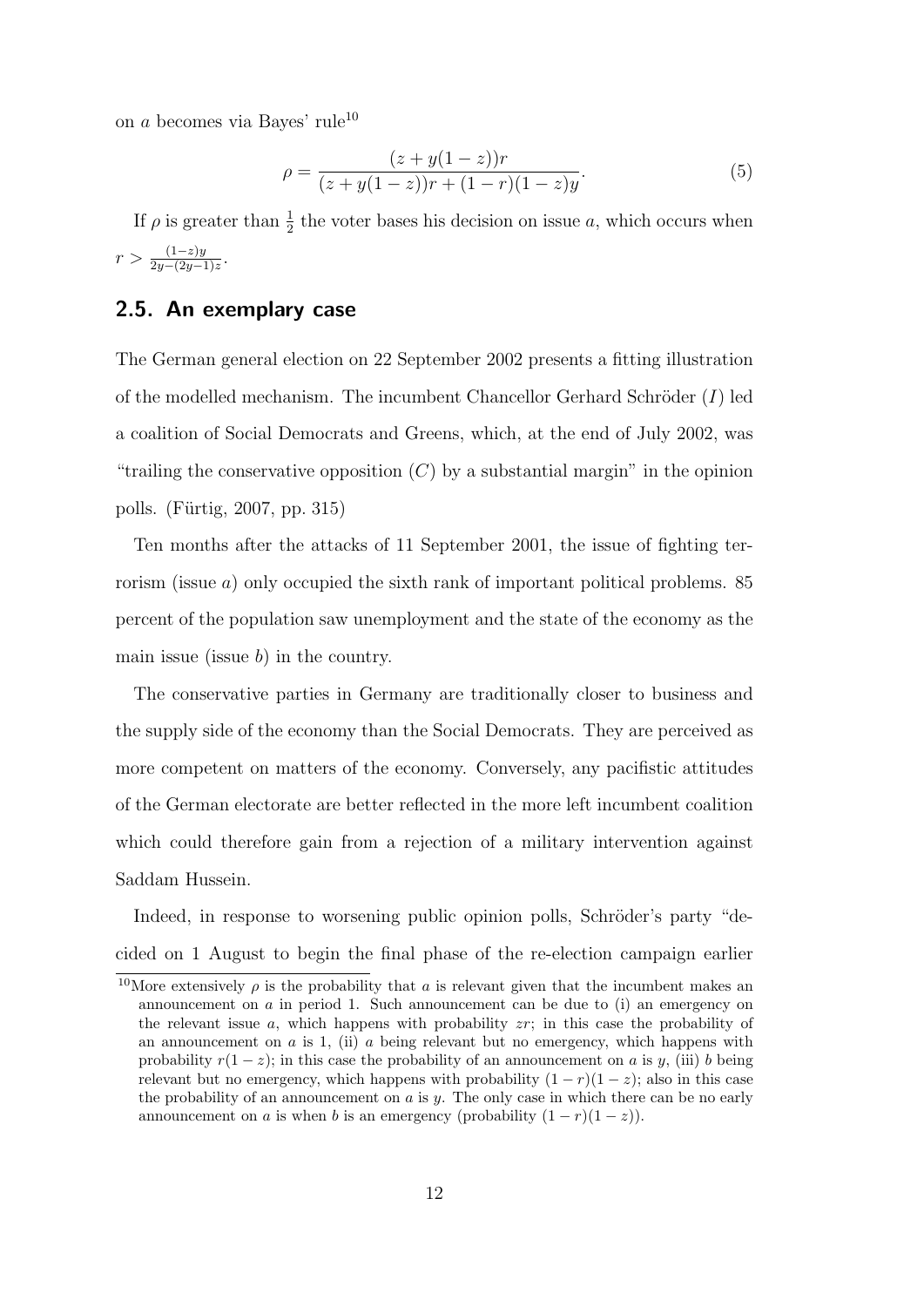than planned." (Fürtig, 2007, p. 315). That day he stated: "We have alarming news from the Middle East. There is talk of a war. [. . .] Germany is willing to show solidarity, but is not available for adventures." (Ddp News Agency quoted in Fürtig, 2007, p. 316). Schröder thus used information that his government position brought in order to strongly impact the perceived relevance of the topic of war and terrorism.

If the US had suddenly invaded Iraq on 1 August 2002, an emergency would have pressed the German chancellor to take a stand on this issue. On the other hand, the alleged upcoming invasion could be used by the incumbent to claim an emergency and position himself on the matter, independently of whether it ever happened.

Within one month of the above statement, the perceived importance of the Iraq conflict jumped from 6th to 2nd rank although it was very uncertain that a war would ever be fought and German support ever requested from the US. The elections on 22 September saw the incumbent coalition confirmed. (Fürtig, 2007, pp. 317)

# 3. Equilibrium analysis

We now proceed to the analysis of the equilibrium behavior of the agents in this electoral system. Given the voter's behavioral voting rule (Section 2.1), and his belief updating according to Bayes' rule (Section 2.4), a Perfect Bayesian Equilibrium of the campaigning game is given by a pair of strategies  $(\sigma^I, \sigma^C)$ such that (i) I maximizes his expected utility for each profile of signals  $(\zeta, s_a, s_b)$ , (ii) C maximizes his conditional expected utility upon observing  $i$ 's first period promise (if any) for each profile of signals  $(t_a, t_b)$ , and (iii) beliefs are updated by Bayes' rule, if possible.

The first aspect to be considered is what happens in the simplest case, in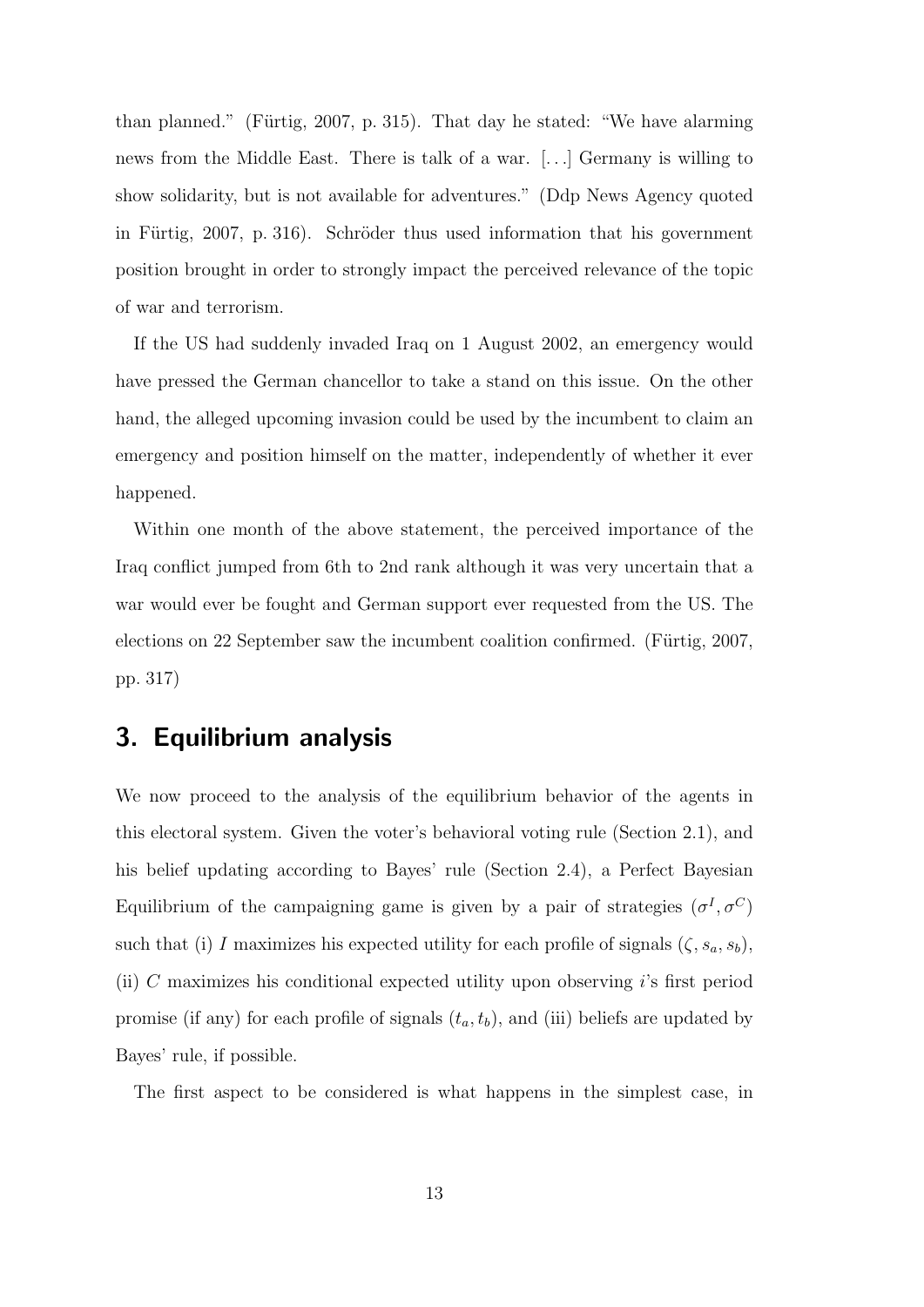which all the political action is concentrated in the second period. In this period the candidates' announcement has no effect on the voter's belief about which issue is relevant; therefore, announcements released in this stage cannot move the voter's attention from one issue to the other one. Hence, in this stage, candidates choose on each issue the promise that is more likely to correspond to the voter's belief about the true state of the world. Notice that the voter receives informative signals on both issues, and that he is as informed as the challenger. As a consequence, the game does not display uninformative equilibria in which both candidates announce the same constant policy, given that the voter would optimally follow his signal after a challenger's deviation, and hence the challenger would profitably deviate to a truthful announcement. Moreover, our assumption that the voter randomizes between candidates whenever they propose the same policy, allows us to exclude polarized equilibria (in which each candidate propose a different constant policy), and equilibria in which only one candidate follows his signal. Hence, the second stage equilibrium behavior is uniquely the truthful revelation of candidates' signals. In this respect we differ from Laslier and Van der Straeten (2004) who showed that more equilibria arise when both candidates are more informed than the voter. More precisely, the challenger makes announcements according to his signals on both issues, and the incumbent does the same on issue  $a$ ; any announcement on issue  $b$  is an equilibrium announcement for the incumbent, as his signal on  $b$  is uninformative.

The more interesting aspects of the model are related to the incumbent's choice of timing of his announcements, and to the challenger's second period behavior when the incumbent announces his policy promise in the first period.

To understand the incumbent's behavior we first notice that, given the informational structure of this model, an early announcement beyond emergency on issue  $j$  increases the perceived relevance of issue  $j$ . Therefore the incumbent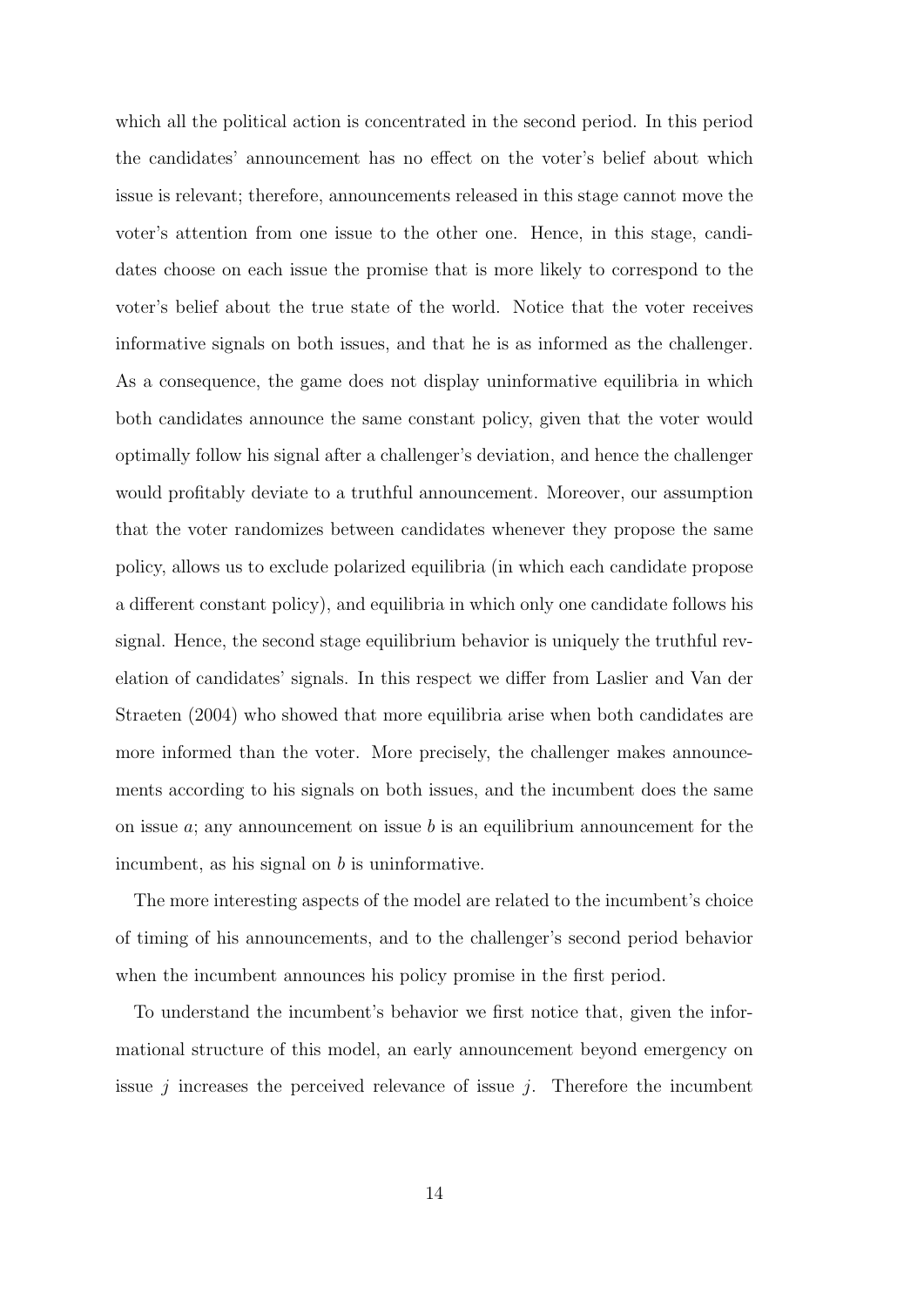makes a first period promise on issue b only when he is forced to, i.e. when there is an emergency on  $b$ . As for issue  $a$ , it can be shown that also in the first period it is optimal for the incumbent to promise what he believes to be the true state of the world, that is,  $p_a^I = s_a$ . If he is in an equilibrium in which the challenger mimics him, the incumbent is indifferent between any promise in the first period; if however in equilibrium the challenger follows his own signal (at least with positive probability), it is strictly better for the incumbent to promise the policy that corresponds to his signal, otherwise his winning probability is lowered. The incumbent's timing, instead, depends both on the precision of his signal  $s_a$  and on the challenger's behavior. By announcing his policy promise  $p_a^I$  in the first period, the incumbent reveals his information to the challenger. If the challenger never mimics the incumbent upon observing  $p_a^I$ , every type of incumbent optimally promises  $p_a^I$  in the first period; in this way the incumbent increases the likelihood that a is the decisive issue for the election, without changing the challenger's behavior, that is, without altering the conditions of the competition. If there is a positive probability that the challenger will mimic the incumbent's promises, instead, only incumbents with a low  $\gamma_a$  will make an early announcement on a; a first period promise on  $a$  in this case has two effects: it increases the likelihood that a will be the decisive issue, but it also reduces the incumbent's probability of winning the competition on issue a. As the cost of such early intervention on a is increasing in  $\gamma_a$ , while the benefit is constant, the incumbent's strategy is characterized by a threshold  $\Xi$  below which the incumbent promises  $p_a^I$  in the first period.

The challenger's behavior, instead, can depend only on the distribution of  $\gamma_a$ , not on  $\gamma_a$  itself. Given the incumbent's threshold strategy, if the distribution f gives sufficient weight to low competencies  $(\mathbb{E}(\gamma_a) < \delta)$ , the challenger never mimics the incumbent; this implies that all types of incumbents are active in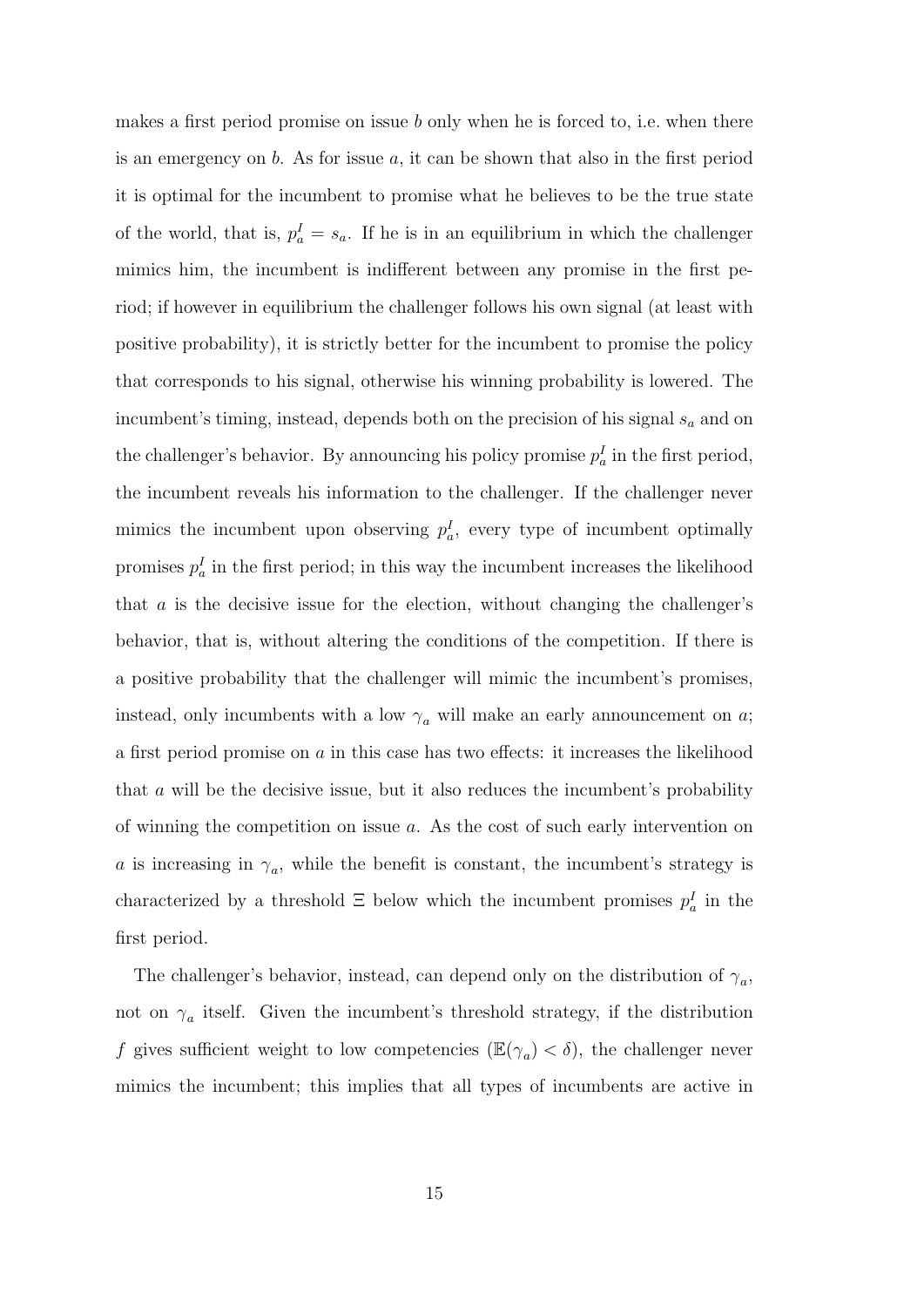the first period. If  $f$  gives sufficient weight to high competencies, so that the incumbent's expected precision conditional on the fact that he announces  $p_a^I$  in the first period is greater than the challenger's precision on  $\alpha$  the challenger always mimics the incumbent. In this case the challenger finds the incumbent's signal more reliable in expectation than his own, even conditioning on the fact that the incumbent's type is low enough to speak in the first period.<sup>11</sup> Intermediate cases generate challenger's mixed behavior. Proposition 1 fully characterizes the equilibrium behavior and the relevant thresholds, depending on the perceived level of competence of the incumbent. The formal proof is included in the Appendix.

Proposition 1 The unique Perfect Bayesian Equilibrium is characterized as follows, depending on the properties of  $F(\cdot)$ .

(Region 1)  $\mathbb{E}(\gamma_{\mathbf{a}}) < \delta$ .

- The incumbent promises  $p_j^I = s_j$ ,  $j = a, b$ . If  $\zeta = j$  he promises  $p_j^I$  in the first period; if  $\zeta = \emptyset$  he promises  $p_a^I$  in the first period.

- The challenger promises  $p_b^C = t_b$  and  $p_a^C = t_a$ .

 $\mathcal{L}(Region \ 2) \frac{(1-z)\mathbf{F}(\Xi)2\mathbf{k}}{z(2\mathbf{k}-1)+(1-z)\mathbf{F}(\Xi)2\mathbf{k}} \mathbb{E}(\gamma_{\mathbf{a}}|\gamma_{\mathbf{a}} \leq \Xi) + \frac{z(2\mathbf{k}-1)}{z(2\mathbf{k}-1)+(1-z)\mathbf{F}(\Xi)2\mathbf{k}} \mathbb{E}(\gamma_{\mathbf{a}}) > \delta.$ 

- The incumbent promises  $p_j^I = s_j$ ,  $j = a, b$ . If  $\zeta = j$  he promises  $p_j^I$  in the first period; if  $\zeta = \emptyset$  he promises  $p_a^I$  in the first period if and only if  $\gamma_a < \Xi$ , where  $\Xi = \min(1, \max(0.5, \xi))$  and  $\xi$  is the solution to the implicit equation  $\Xi = \delta + \frac{([2F(\Xi)-(2F(\Xi)-1)z]-2F(\Xi)(1-z))(\frac{1}{4}-\delta+\delta^2)}{(2L-1)(\frac{1}{2}-\delta)(2L-1)(2F(\Xi)-(2F(\Xi)-1)+1)}$  $\frac{(2k-1)\left(\delta-\frac{1}{2}\right)[2F(\Xi)-(2F(\Xi)-1)z]}{(2k-1)\left(\delta-\frac{1}{2}\right)[2F(\Xi)-(2F(\Xi)-1)z]}.$ 

$$
\frac{(1-z)F(\Xi)2k}{z(2k-1)+(1-z)F(\Xi)2k}\mathbb{E}(\gamma_a|\gamma_a \leq \Xi) + \frac{z(2k-1)}{z(2k-1)+(1-z)F(\Xi)2k}\mathbb{E}(\gamma_a).
$$

 $11$ The incumbent's expected precision given that the challenger observes an early announcement on a and given that the incumbent makes early announcements in absence of an emergency only for  $\gamma_a < \Xi$  is

The updating weights the incumbent's unconditional expected type, and the expected type when  $\gamma_a \leq \Xi$  for the (ex-post) probability that there is an emergency on a and for the ex-post probability that there is no emergency on a, respectively.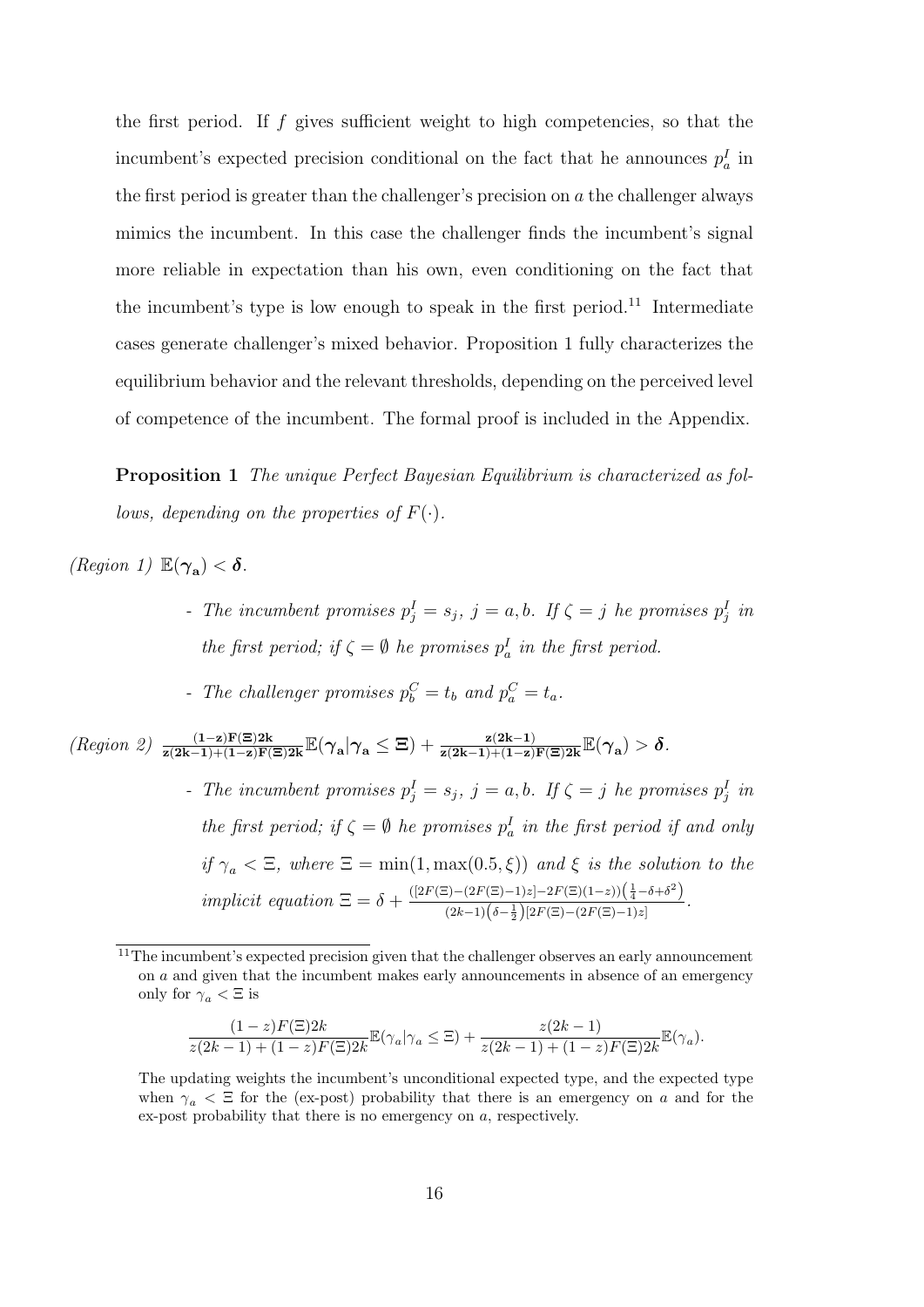- The challenger promises  $p_b^C = t_b$  and  $p_a^C = t_a$  if there has been no annoucement on a in the first period, and  $p_a^C = p_a^I$  otherwise.

(Region 3) 
$$
\frac{(1-z)\mathbf{F}(\Xi)2\mathbf{k}}{z(2\mathbf{k}-1)+(1-z)\mathbf{F}(\Xi)2\mathbf{k}}\mathbb{E}(\gamma_{\mathbf{a}}|\gamma_{\mathbf{a}} \leq \Xi) + \frac{z(2\mathbf{k}-1)}{z(2\mathbf{k}-1)+(1-z)\mathbf{F}(\Xi)2\mathbf{k}}\mathbb{E}(\gamma_{\mathbf{a}}) < \delta
$$
 and  $\mathbb{E}(\gamma_{\mathbf{a}}) > \delta$ .  
\n- The incumbent promises  $p_j^I = s_j$ ,  $j = a, b$ . If  $\zeta = j$  he promises  $p_j^I$  in  
\nthe first period; if  $\zeta = \emptyset$  he promises  $p_a^I$  in the first period if and only if  
\n $\gamma_a < \Xi(\beta^*)$ , where  $\Xi(\beta^*) > \Xi$  is such that  $\frac{(1-z)\mathbf{F}(\Xi(\beta^*))2\mathbf{k}}{z(2\mathbf{k}-1)+(1-z)\mathbf{F}(\Xi(\beta^*))2\mathbf{k}}\mathbb{E}(\gamma_a|\gamma_a \leq$   
\n $\Xi(\beta^*)) + \frac{z(2\mathbf{k}-1)}{z(2\mathbf{k}-1)+(1-z)\mathbf{F}(\Xi(\beta^*))2\mathbf{k}}\mathbb{E}(\gamma_a) = \delta$ .

- The challenger promises  $p_b^C = t_b$  and  $p_a^C = t_a$  if there has been no announcement on a in the first period; if the incumbent has announced  $p^I_a$  in the first period the challenger promises  $p^C_a = p^I_a$  with probability  $\beta^*$  and  $p_a^C = t_a$  otherwise. The mixing probability  $\beta^*$  is such that the incumbent is indifferent between speaking in the first and in the second period when  $\gamma_a = \Xi(\beta^*).$ 

The model (and Proposition 1) focuses on the case in which the challenger is equally competent on both issues, while the incumbent is more competent on issue a and less competent than the challenger on issue b. This is the parametric region in which the timing of the election statements is most interesting. The model can however be solved for all other regions. In the following, we briefly describe what happens under the other possible conditions.

When both politicians are equally competent across issues, the incumbent's likelihood of winning is the same regardless of which issue is considered by the voters. He therefore has no incentive to distort the campaign.

If the incumbent is better informed on both issues,  $(\gamma_a > \delta_a \text{ and } \gamma_b > \delta_b)$ , the incumbent has even less incentives to distort the campaign. His probability of winning if voters focus on any issue j is  $\frac{1+\gamma_j-\delta_j}{2} > \frac{1}{2}$  $\frac{1}{2}$ . Suppose now that he tries to distort the campaign in favor of issue a: by doing so he reveals his signal on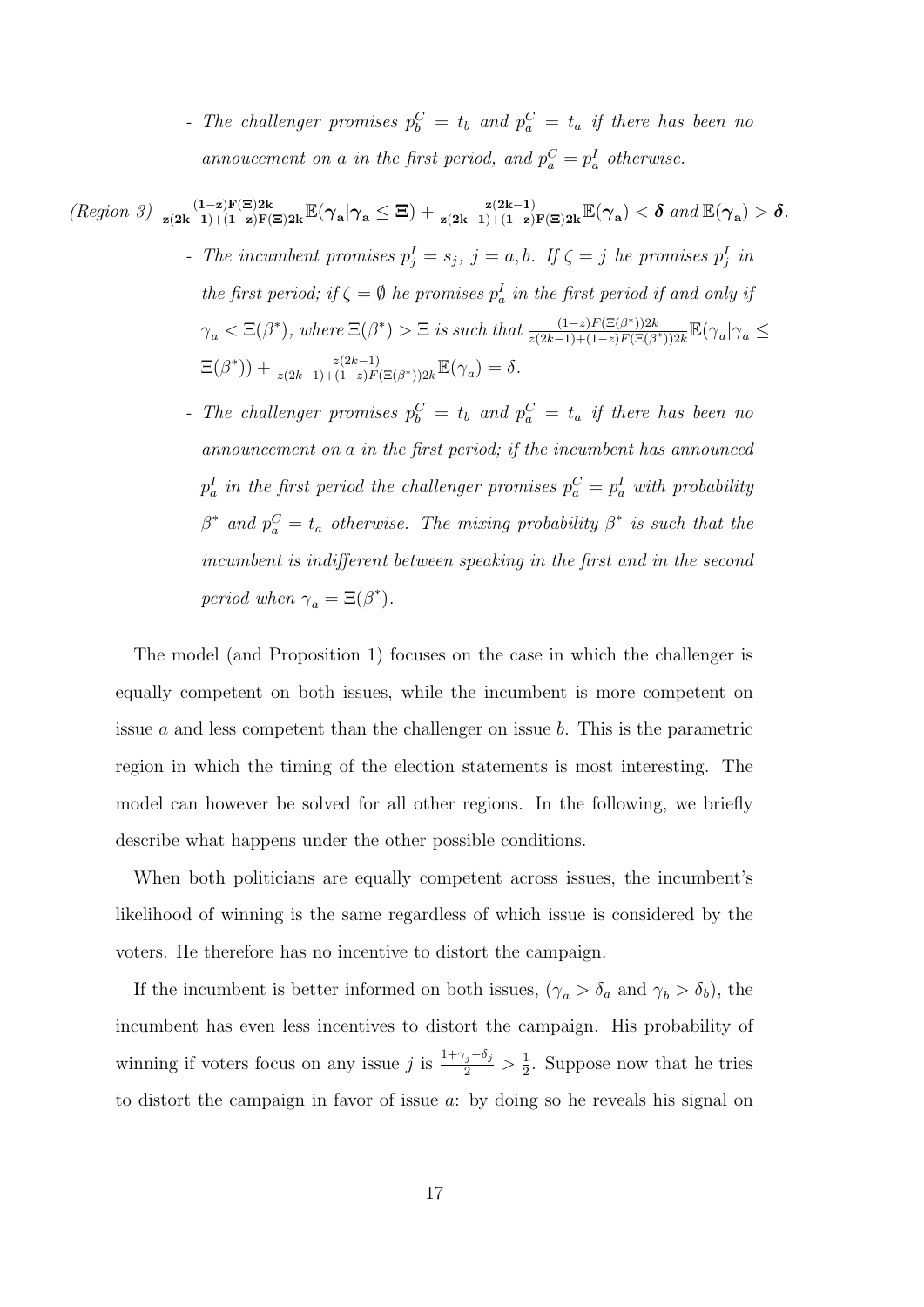a, the challenger mimics him and his probability of winning on issue a decreases to  $\frac{1}{2}$ , so that the incumbent now has a higher probability of winning on issue b. However, the likelihood that voters focus on issue  $a$  increases, so that the incumbent is unambiguously worse off by trying to influence the debate.

In the remaining cases of both politicians or only the challenger being more competent on one issue, the intuition is the same as in our main analysis. As long as the incumbent can increase his likelihood of winning by moving the electorate's attention to a particular issue, the behavior will qualitatively be as predicted in the model. Only the parameter regions in which different equilibria arise will change.

## 4. Distortions and inefficiencies

The behavior described in Proposition 1 describes distortions on the candidates' side which decrease the probability that the policy implemented corresponds to the true state of the world on the relevant issue. The benchmark is the case in which both politicians follow their signal and the incumbent speaks in the first period only when there is an emergency. In this scenario the probability of electing a politician who implements the optimal policy is increasing in  $\gamma_a$ . This is due to the fact that a higher competence increases the probability that a candidate promising the "correct" policy is offered in the election.

We can distinguish three distortions when the incumbent can choose to speak in the first period without emergency. First, in the benchmark, the incumbent speaks in the first period only when there is an emergency, which can only be on the relevant issue; therefore the emergency of the issue reveals its relevance with certainty. Once the early statement on issue a might be due to the incumbent's interest, the emergency on such an issue can not always be recognized. Hence, the voter has a distorted expectation of the relevant issue and may not vote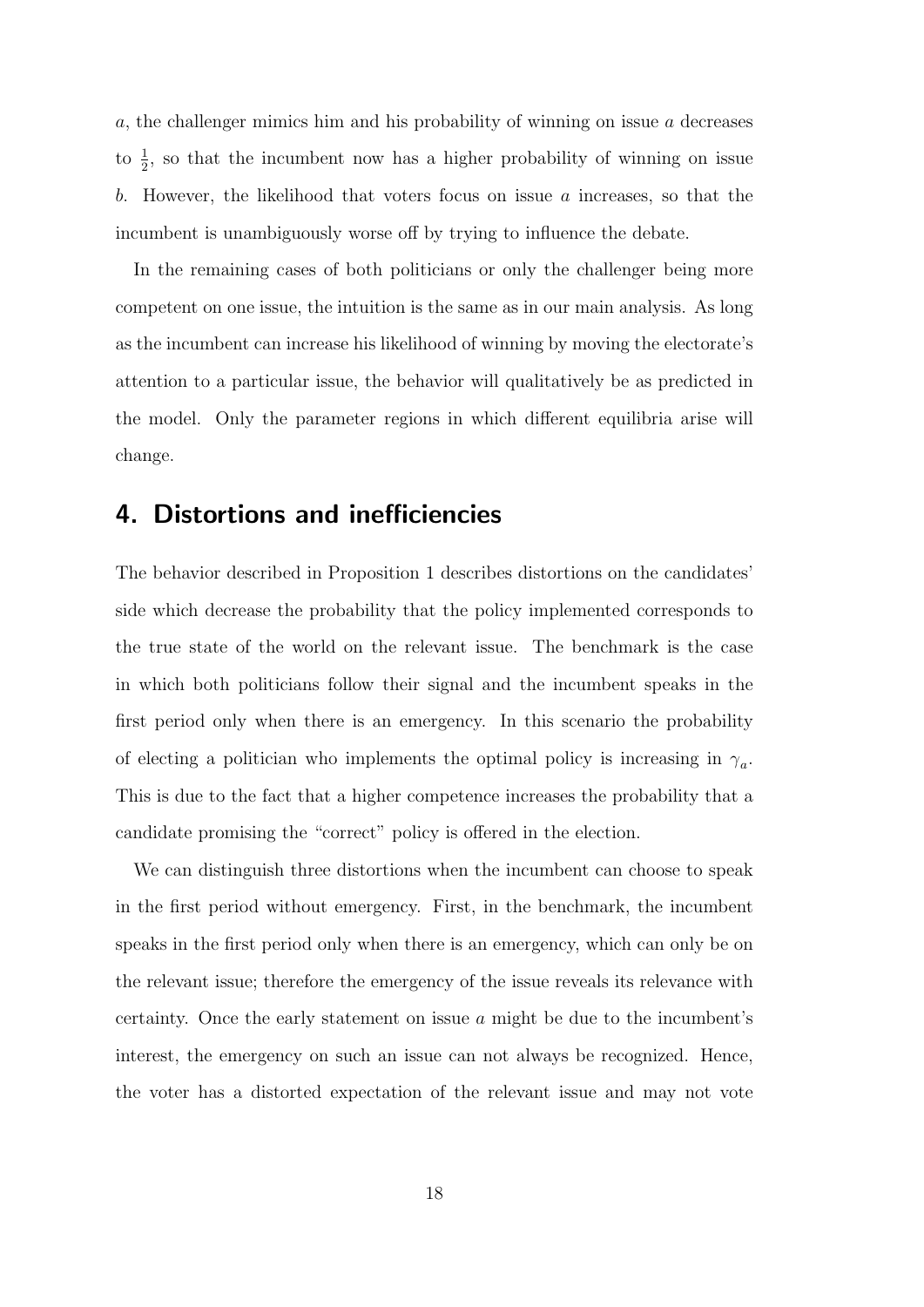optimally, as he assigns a probability smaller than 1 to an emergency on  $\alpha$  when it is relevant. Since in every equilibrium there is a positive probability that the incumbent speaks on  $\alpha$  in the first period when there is no emergency on  $\alpha$ , such emergency on a can never be perfectly recognized.

Second, when the incumbent makes a statement on a in the absence of emergency in the first period, he influences the agenda in the sense that he distorts the perception of which issue is most likely to be relevant. The voter has a distorted expectation of the relevant issue and may not vote optimally, as he assigns a probability higher than r to a being the relevant issue. This distortion is present in region 1 for all incumbent's types and in regions 2 and 3 for low incumbent's types.

The third effect results from the challenger mimicking the incumbent's statement. The probability that the election offers a candidate who promises the right policy is diminished as a result of the challenger not using the information of his signal. This effect has a positive side as well: due to the mimicking, the probability that the incumbent is elected when the voters vote on issue  $a$  decreases. and therefore the probability of having a candidate who implements the correct policy on b increases. However, the overall effect of this distortion is negative. This type of distortion arises when the incumbent speaks in the first period without emergency and the challenger mimics the incumbent, and is therefore present only when  $\mathbb{E}(\gamma_a) > \delta$  (i.e. for distributions of types in regions 2 and 3) and for low types of the incumbent (i.e,  $\gamma_a$  smaller than the relevant threshold). Moreover, since the probability of mimicking in region 3 is  $\beta$  < 1, this distortion has a smaller impact in region 3 than in region 2, so that the equilibrium in region 3 outperforms the one in region 2 for low types.

In our exemplary case, the three distortions would be 1) the inability to perfectly identify an emergency on an issue like the Iraq invasion from the words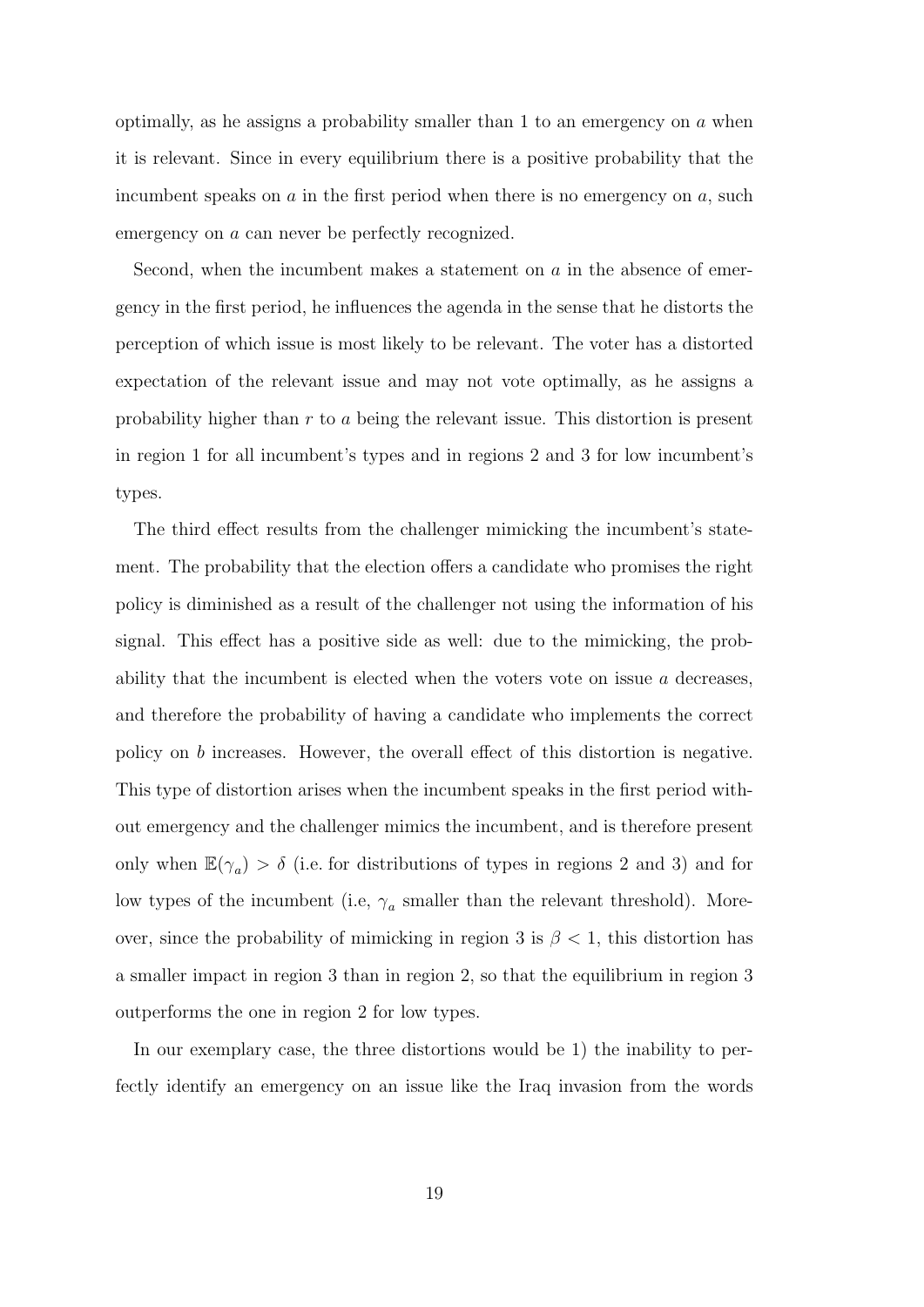of the Schröder administration during an election campaign, 2) a biased agenda with terrorism suddenly and possibly undeservedly rivaling the importance of the economic problems and 3) the voter's reduced choice set if the challenger copies the incumbent's position, like Stoiber, the conservative candidate, initially attempted (Fürtig,  $2007$ , p. 318).

For exemplary parameter values, figure 2 illustrates the benchmark and the three equilibria obtained under different distributions of  $\gamma_a$ <sup>12</sup>

It illustrates that the probability of electing a politician who proposes the correct policy is always increasing in  $\gamma_a$  but it displays non-monotonic patterns in the expected value of  $\gamma_a$  (Equilibria 1 - 3). For example, an increase in the expected competence of the incumbent does not necessarily imply a better outcome for the voters. More precisely, a low  $\mathbb{E}(\gamma_a)$  (thickly dotted Eq. 1) induces a higher welfare if the true competence of the incumbent is low ( $\gamma_a < 0.75$ ). Conversely, when the true competence of the incumbent is high, a high  $\mathbb{E}(\gamma_a)$  (red dotted Eq. 2) leads to a higher probability of implementing the correct policy. The same is true for the intermediate value of  $\mathbb{E}(\gamma_a)$  (lightly dotted Eq. 3), the effect, however, only kicks in when the incumbent refrains from early statements, which happens here for a higher  $\gamma_a$ . We can therefore conclude that a higher competence of the incumbent is beneficial for voters' welfare; however, the expected competence may be detrimental because it may trigger more distortions that affect negatively the probability of implementing the correct policy.

A more detailed and analytical analysis of the distortions that arise in the three types of equilibrium is included in the Appendix.

<sup>&</sup>lt;sup>12</sup> $\gamma_a$  is distributed according to Beta $(\alpha_\beta, \beta_\beta)$  distributions with parameter  $\alpha_\beta = 1.5$  and three different parameters  $\beta_{\beta} \in \{0.4, 2, 5\}$ .  $\mathbb{E}(\gamma_a) \equiv \frac{\alpha_{\beta}}{\alpha_{\beta}+1}$  $\frac{\alpha_\beta}{\alpha_\beta+\beta_\beta}$ .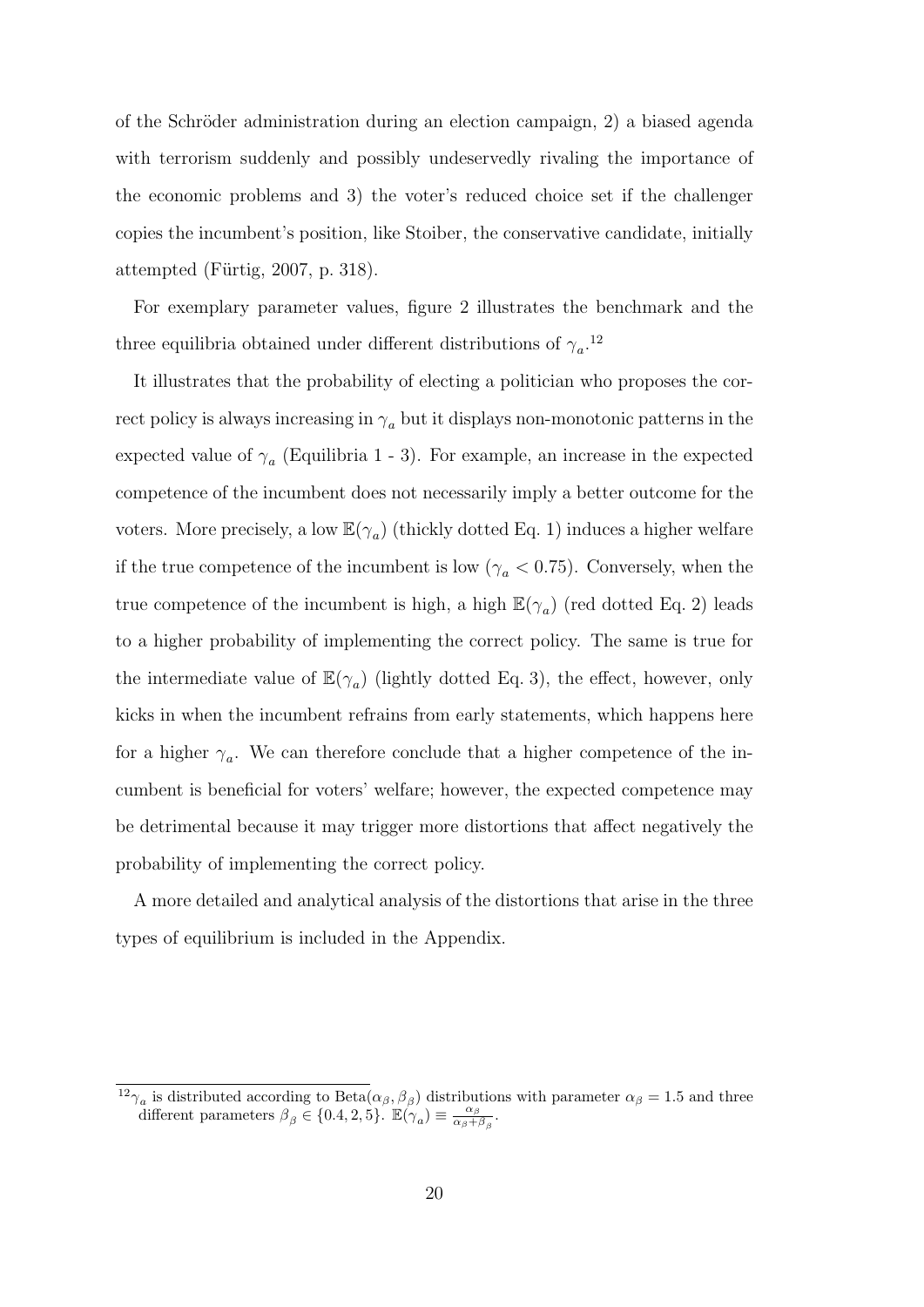Figure 2: Probability of implementing the correct policy in different equilibria. Example with  $\delta = 2/3, k = 0.75, z = 0.1$ .



# 5. Conclusion

This paper models a purely informational mechanism behind the incumbency advantage. We analyze a two-period electoral campaign characterized by two policy issues in which an incumbent competes against a possibly more competent challenger. Due to his government responsibilities, the incumbent's statements can credibly attach importance to issues and influence the political agenda.

We illustrate the model with a close analogue from German politics, German Chancellor Gerhard Schröder's strict opposition to the Iraq War which he first revealed during the reelection campaign 2002. This example clearly shows how the incumbent administration used its government responsibility as well as its alleged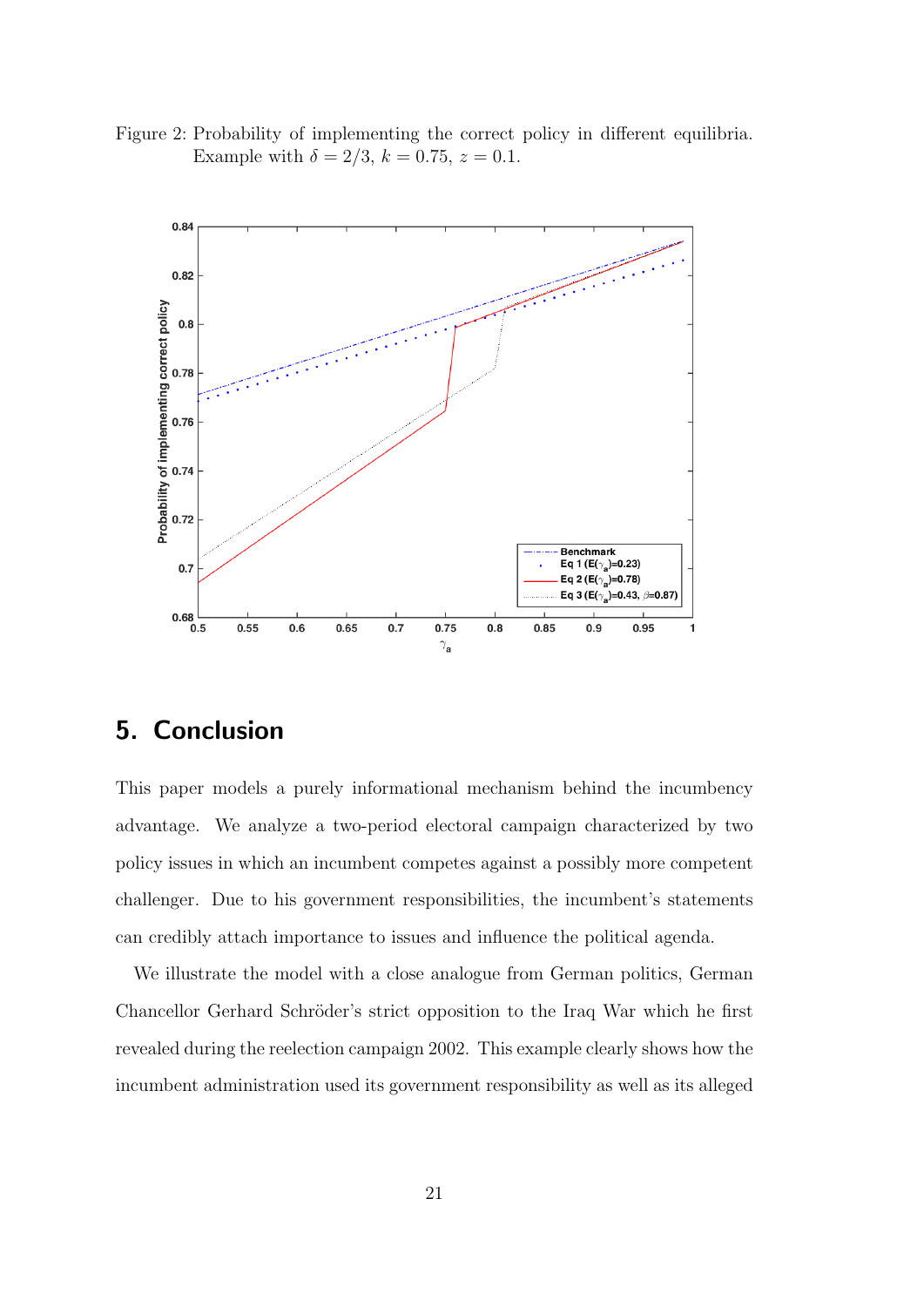office-related informedness to influence the political agenda in its favor. Our formal treatment investigates the fundamental mechanism behind such agenda setting and allows us to identify resulting distortions. The analysis of this novel rationale for the incumbency advantage delivers the following predictions.

First, the incumbent can have an advantage even when he is objectively worse than the challenger. This is in contrast to the hypothesis of an electoral selection process that links the incumbency advantage with superior quality of the incumbent.

Second, the incumbent does not always have incentives to influence the debate and to use his advantage. If his signal is very informative, he waits to make a statement and does not give the challenger the possibility to respond optimally to his information. Indeed, the returns to incumbency are decreasing in the quality of the incumbent. In other words, if his precise information makes re-election probable enough in itself, he chooses not to influence the agenda.

Finally, we show that even given that the incumbent's incentives to distort the campaign are decreasing in the incumbent's quality, the probability of implementing the correct policy is monotonically increasing in the degree of the incumbent's competence; however, voters' welfare behaves non-monotonically with respect to the expected degree of competence. We show that having an incumbent who is expected to be objectively worse than the challenger may be better for the electorate than one who is expected to be partially more competent only on one of the issues.

The mechanism covered in our paper can be linked to other interesting topics. Closely related is the improvement of an incumbent government's position through the declaration of a state of emergency. Bjørnskov and Voigt (2016) provide an empirical analysis of the determinants of the use of emergency laws, and suspect that some emergencies may primarily be declared to strengthen the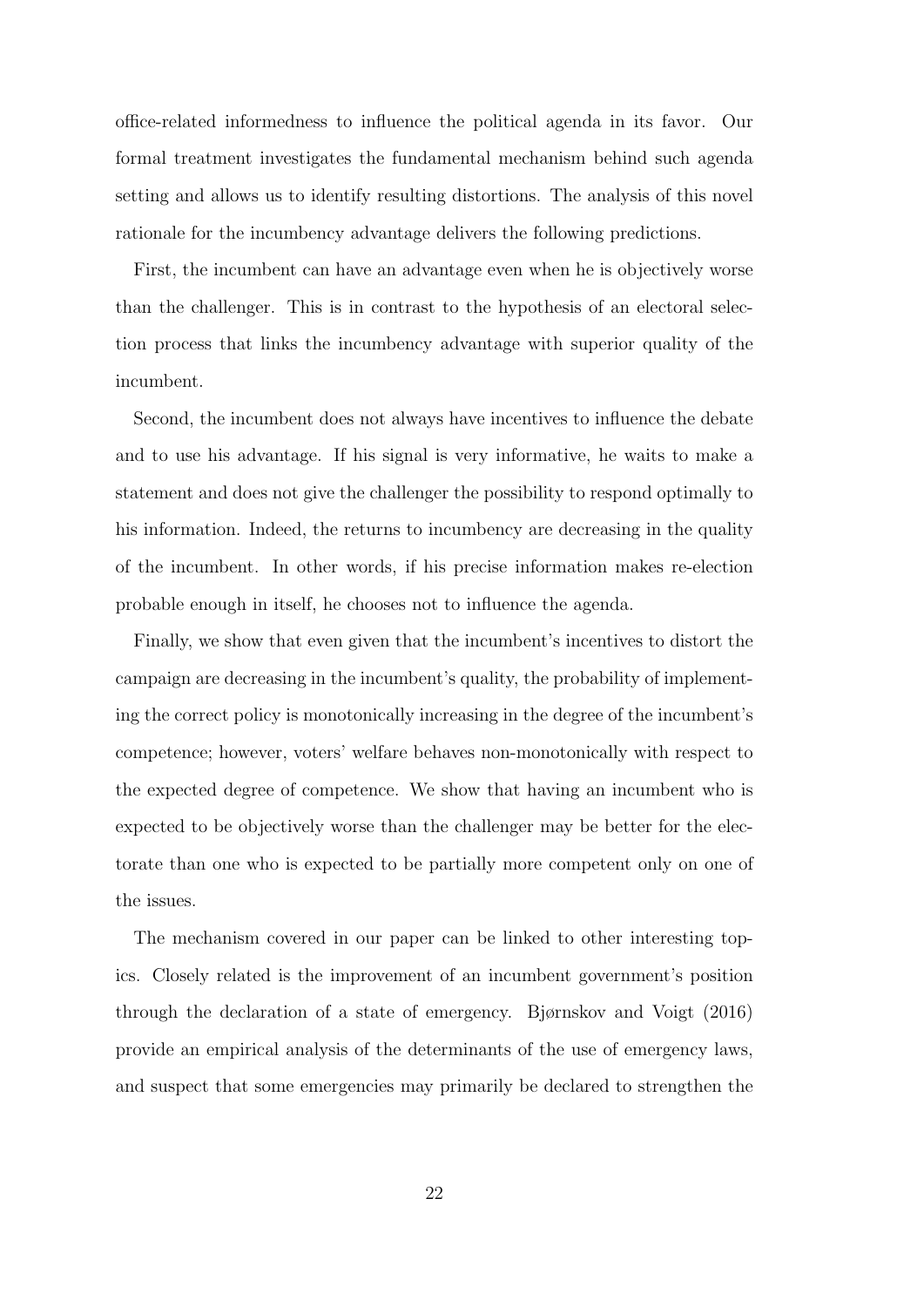incumbent's position. They suggest that the mechanism could be that the state of emergency allows the incumbent to postpone elections; this mechanism is more likely to be in place in countries with weak democratic institutions. We argue that the strategic use of emergencies to improve the incumbent's position can be at work also in strong democracies, where the channel may be the distortions of voters' perception of what is relevant for the future.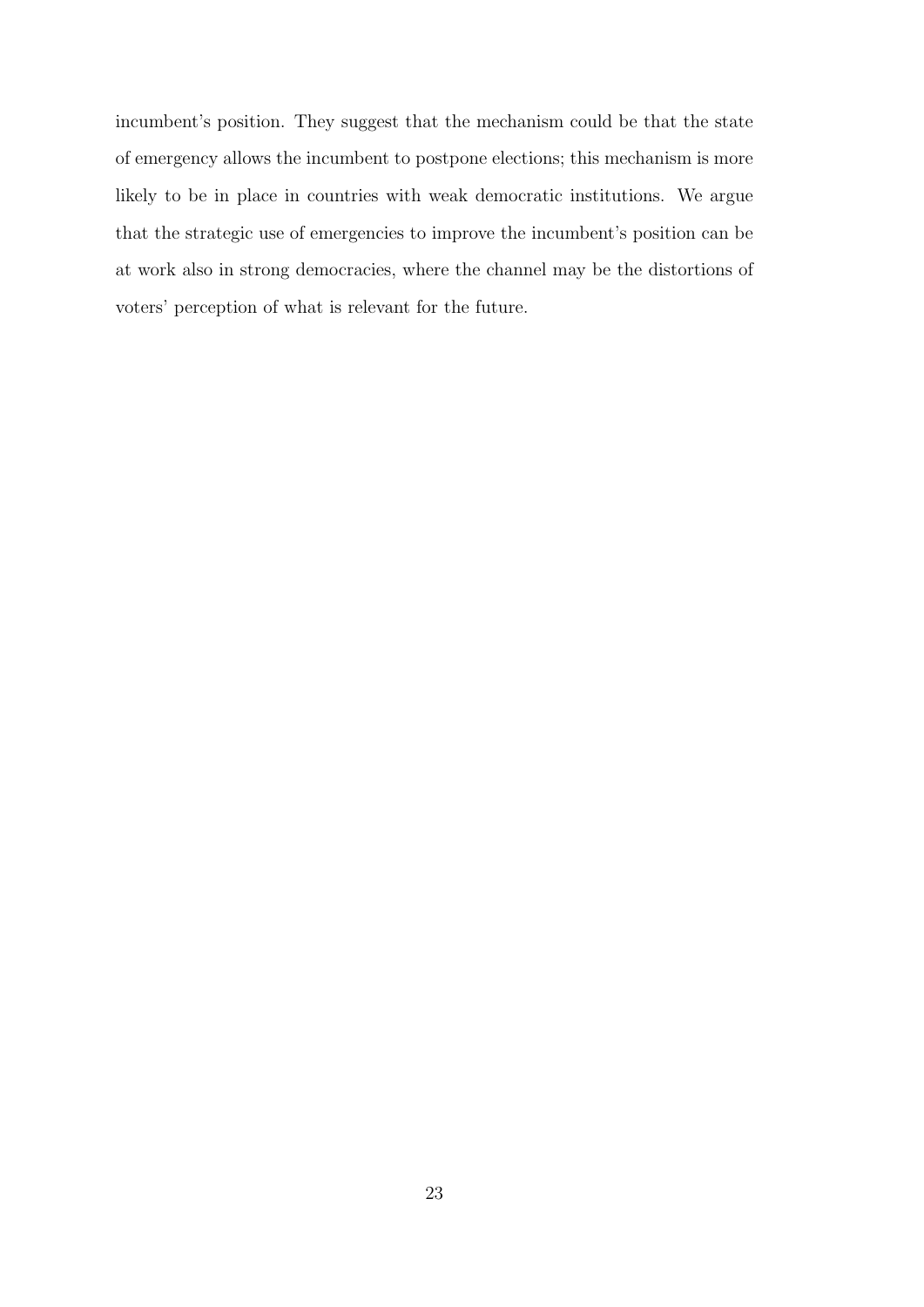# **References**

Abbe, Owen G., Jay Goodliffe, Paul S. Herrnson, and Kelly D. Patterson, "Agenda Setting in Congressional Elections: The Impact of Issues and Campaigns on Voting Behavior," Political Research Quarterly, 2003, 56 (4), 419.

Aidt, Toke S., Francisco José Veiga, and Linda Gonçalves Veiga, "Election results and opportunistic policies: A new test of the rational political business cycle model," Public Choice, 2011, 148 (1), 21–44.

Ashworth, Scott and Ethan Bueno de Mesquita, "Electoral Selection, Strategic Challenger Entry, and the Incumbency Advantage," The Journal of Politics, October 2008, 70 (4), 1006–1025.

and Kenneth Shotts, "Challengers, democratic contestation, and electoral accountability," Working Paper, Stanford Graduate School of Business 2011.

Bjørnskov, Christian and Stefan Voigt, "Why Do Governments Call a State of Emergency," Mimeo 2016.

CBS, "No Convention Bounce For Kerry," Newspaper article, 2 August 2004. http://www.cbsnews.com/news/no-convention-bounce-for-kerry/.

Cox, Gary W. and Johnathan Neil Katz, Elbridge Gerry's Salamander, Cambridge University Press, 2002.

Dellis, Arnaud, "The Salient Issue of Issue Salience," Journal of Public Economic Theory, 2009, 11 (2), 203–231.

Egorov, Georgy, "Single-Issue Campaigns and Multidimensional Politics," Working Paper 21265, National Bureau of Economic Research June 2015.

Fiorina, Morris P., "The Case of the Vanishing Marginals: The Bureaucracy Did It," The American Political Science Review, 1977, 71 (1), pp. 177–181.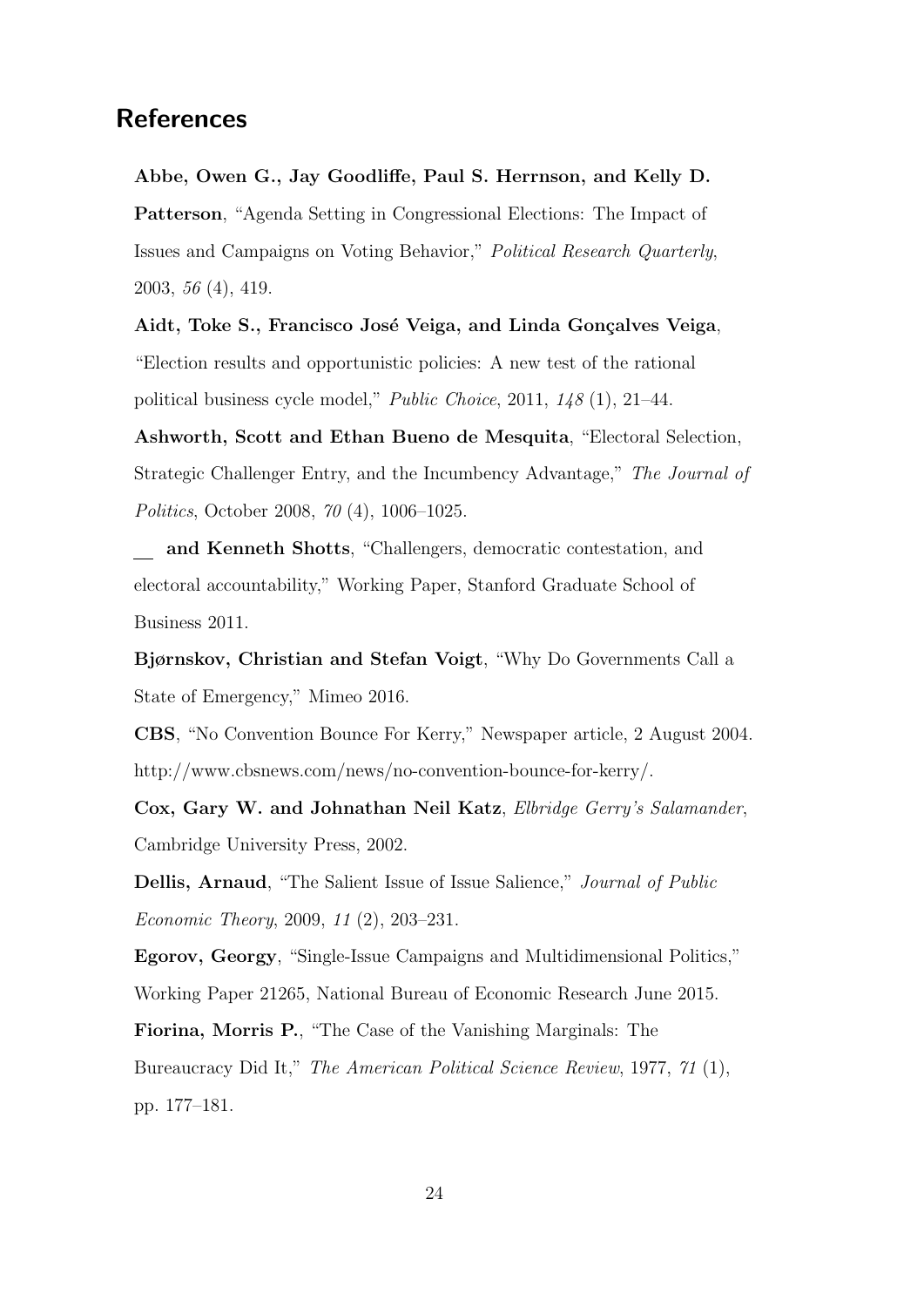Fürtig, Henner, "Playing the muscle-man or new self-assuredness? Germany and the Iraq War," International Journal of Contemporary Iraqi Studies, 2007, 1 (3), 311–329.

Glazer, Amihai and Susanne Lohmann, "Setting the Agenda: Electoral Competition, Commitment of Policy and Issue Salience," Public Choice, 1999, 99 (3/4), 377–394.

Gordon, Sanford C. and Dimitri Landa, "Do the Advantages of Incumbency Advantage Incumbents?," The Journal of Politics, 2009, 71 (04), 1481–1498.

, Gregory A. Huber, and Dimitri Landa, "Challenger entry and voter learning," American Political Science Review, 2007, 101 (02), 303–320.

Herstein, John A., "Keeping the voter's limits in mind: A cognitive process analysis of decision making in voting.," Journal of Personality and Social Psychology, 1981, 40 (5), 843.

Hodler, Roland, Simon Loertscher, and Dominic Rohner, "Inefficient policies and incumbency advantage," Journal of Public Economics, 2010, 94  $(9-10)$ , 761 – 767.

Laslier, Jean-François, "Spatial approval voting," *Political Analysis*, 2006, 14 (2), 160–185.

and Karine Van der Straeten, "Electoral competition under imperfect information," Economic Theory, 2004, 24 (2), 419–446.

Petrocik, John R., "Issue Ownership in Presidential Elections, with a 1980 Case Study," American Journal of Political Science, 1996, 40 (3), 825–50.

Prior, Markus, "The Incumbent in the Living Room: The Rise of Television and the Incumbency Advantage in U.S. House Elections," The Journal of Politics, 2006, 68 (3), pp. 657–673.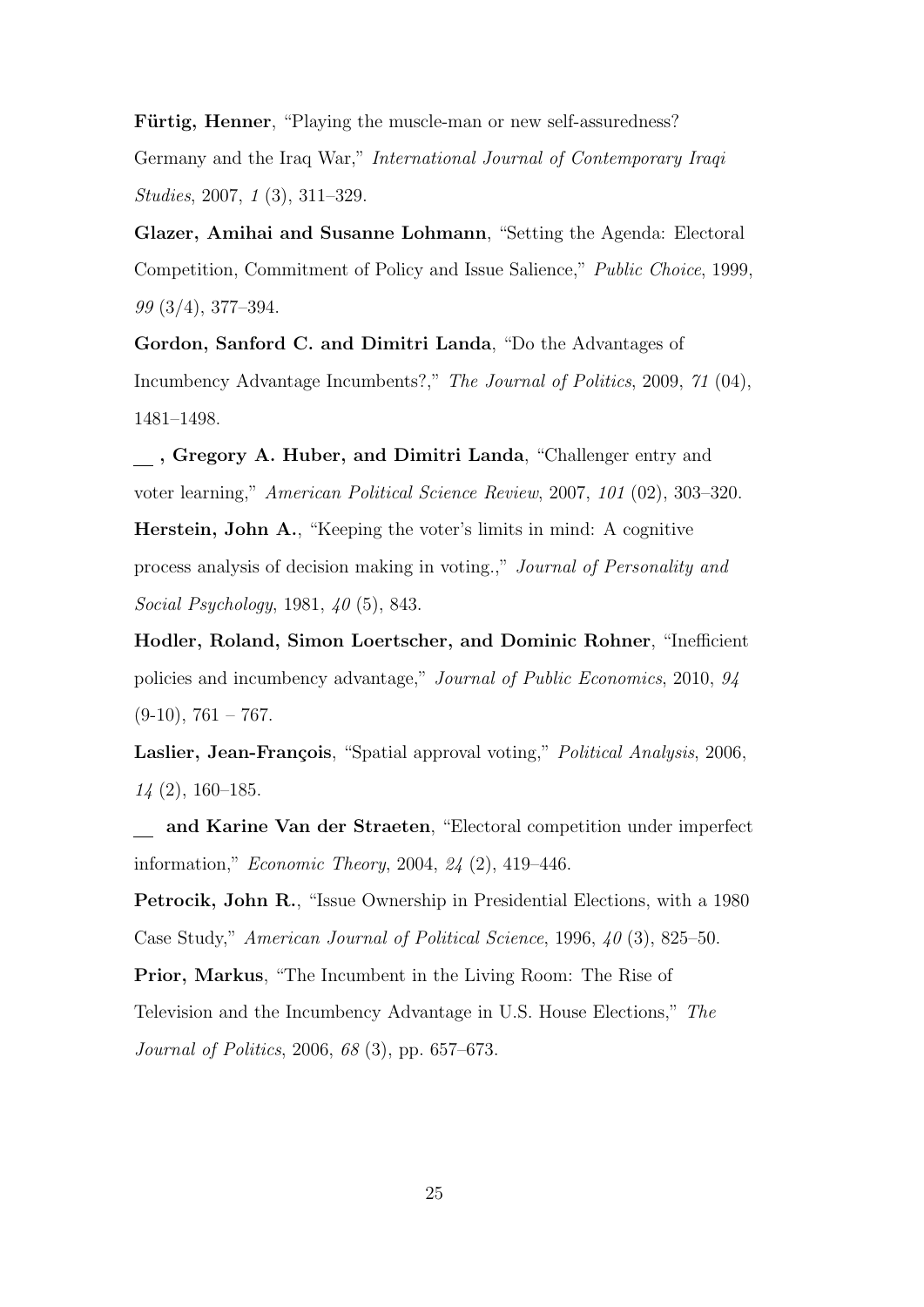# A. Proof of Proposition 1

We prove Proposition 1 by a sequence of claims. Remember that the voter focuses only on the issue that he believes to be more likely to be relevant. We begin our analysis with the behavior of candidates in the second period, when nothing has been announced in the first period. Hence, we can focus on the optimal behavior on every single issue separately, as in the last stage there is no interaction between issues. Our setup therefore reminds of the model of Laslier and Van der Straeten (2004), with three important differences. First, it is not the case that all candidates are more competent than the voter. Notably, the challenger's precision is equal to the voter's one. Moreover, we assume that the voter breaks ties by randomizing between candidates with equal probability, and favours his own signal whenever it has the same precision as the endogenous information received by the candidates. These three differences allow us to conclude that the best that candidates can do is to match the policy offer with the state. More precisely, if the voter's precision is weakly larger than the challenger's one we can prove that Type 1 equilibria of Laslier and Van der Straeten (2004) are not equilibria in our model. Secondly, the assumption on the voter's randomization when candidates propose the same policy allows us to rule out Type 2 and Type 3 equilibria of Laslier and Van der Straeten (2004). This implies that the challenger promises  $p_j = t_j$  for every issue j and that the incumbent promises  $p_a = s_a$ ; the incumbent's promise on issue  $b$  is undetermined, as his signal on  $b$  is uninformative.

The incumbent's possible 4 pure strategies on each issue are  $p_j^I = 1$ ,  $p_j^I = -1$ ,  $p_j^I = s_j$  and  $p_j^I = -s_j$ . The same holds for the challenger. We prove that truthful equilibrium exists in the second period (Claim 2). Then, we show that it is unique by ruling out equilibria in which both candidates play a constant strategy (Claim 3 and 4), those in which they play opposite to the signal (Claim 5) and those in which only one of the candidates plays according to his signal (Claim 6).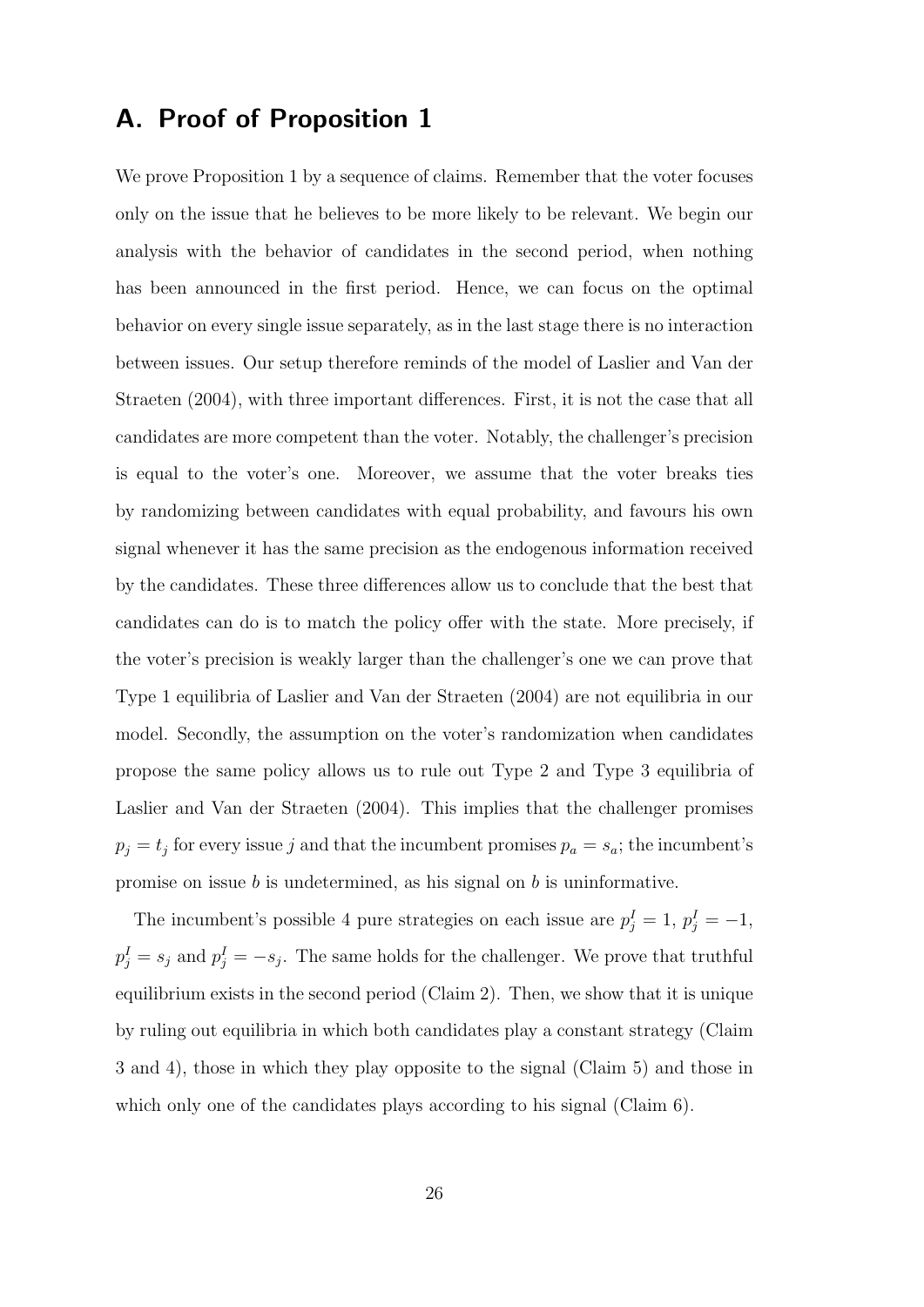**Claim 2** If nothing has been announced in the first period on issue  $j$ , the following is an equilibrium:  $p_j^I = s_j$ ,  $p_j^C = t_j$ , and the voter votes according to his signal whenever the two proposals differ.

#### Proof.

When nothing has been announced in the first period, the announcement game between the challenger and the incumbent is a simultaneous game. Table 1 shows, for the case in which  $t_j = 1$  the challenger's winning probability if he chooses  $p_j^C = 1$  or  $p_j^C = -1$ , and j is the decisive issue, given the equilibrium assumption that the voter acts according to his signal. To understand how each entry in the table is computed, consider for example the probability of winning when  $t_j = 1$ and both the incumbent and the challenger follow their signal,

$$
\Pr(s_j = 1 | \omega_j = 1) \cdot \Pr(\omega_j = 1 | t_j = 1) \cdot \frac{1}{2}
$$

$$
+ \Pr(s_j = -1 | \omega_j = 1) \cdot \Pr(\omega_j = 1 | t_j = 1) \cdot \delta
$$

$$
+ \Pr(s_j = 1 | \omega_j = -1) \cdot \Pr(\omega_j = -1 | t_j = 1) \cdot \frac{1}{2}
$$

$$
+ \Pr(s_j = -1 | \omega_j = -1) \cdot \Pr(\omega_j = -1 | t_j = 1) \cdot (1 - \delta)
$$

Notice that when both candidates make the same announcement, each one has a winning probability of  $\frac{1}{2}$ , while when they make different announcements the candidate who makes the promise equal to the true state of the world wins with probability  $\delta$ , while the candidate that makes the promise that is different from the true state of the world wins with probability  $1 - \delta$ . This is due to the fact that the precision of the voter's signals is  $\delta$ .

Notice moreover that we indicate with  $\mathbb{E}(\gamma_j)$  the expected precision of the incumbent, where  $\mathbb{E}(\gamma_a) > \mathbb{E}(\gamma_b) = \frac{1}{2}$ .

It can be easily seen that  $p_j^C = 1$  is dominant when  $t_j = 1$ . The same reasoning can be replicated for  $t_j = -1$ . Hence, it is a dominant strategy for the challenger to make promises in accordance with his own signal.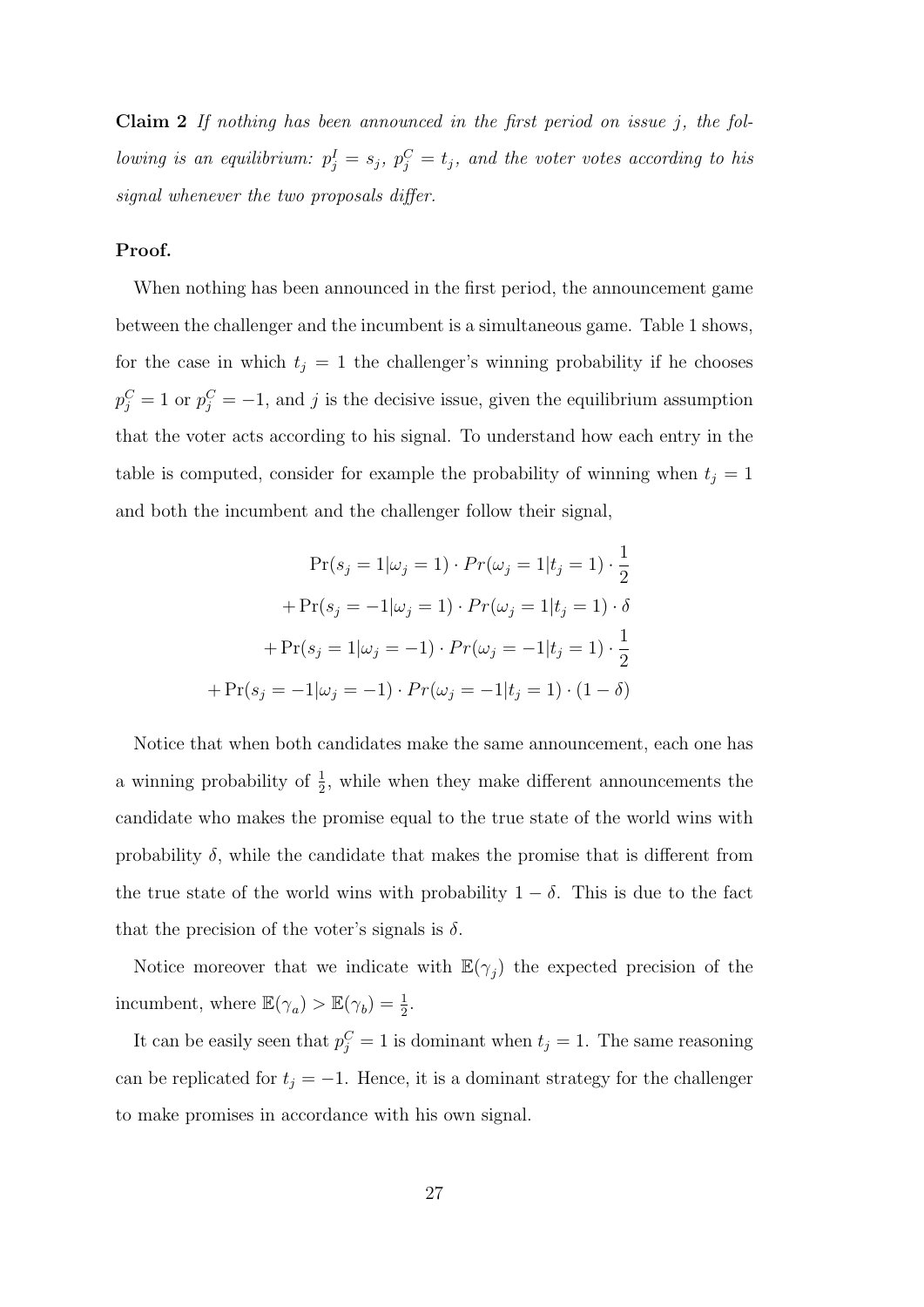| $t_i=1$    |           | Incumbent            |  |                                                                  |                          |  |
|------------|-----------|----------------------|--|------------------------------------------------------------------|--------------------------|--|
|            |           | $n^{\prime}$<br>$=$  |  | $= s_i$                                                          |                          |  |
| Challenger | $=1$      |                      |  | $\gamma_{ij}$<br>$\Omega$<br>$\Omega$<br>$\Omega$<br>$\zeta_2^2$ | IF,<br>$(\gamma_i)$<br>3 |  |
|            | $p_i^C =$ | $-\delta$ ) $\delta$ |  | $\mathbb E$<br>$\mathbf{a}$                                      | $\Omega$                 |  |

Table 1: Challenger's expected probability of winning on issue j.

The incumbent's probability of winning when  $s_j = 1$  and the voter acts according to his signal, similarly, can be found in Table 2.

| $s_i =$   |                  | Challenger        |                           |                                           |                          |  |
|-----------|------------------|-------------------|---------------------------|-------------------------------------------|--------------------------|--|
|           |                  | $=$               |                           | $=$<br>$p_{\mathcal{I}}^{\circ}$<br>$t_i$ | $p_{\mathcal{I}}$        |  |
| Incumbent | $p_i^{\prime} =$ |                   | $\gamma_{zD}$<br>$\theta$ | $\overline{2}$<br>$\Omega$                | $- \gamma_0$<br><b>T</b> |  |
|           |                  | $-\gamma_i\delta$ |                           | $\cdot$ :0                                | $\Omega$<br>$\Omega$     |  |

Table 2: Incumbent's expected probability of winning on issue j.

It can be easily checked that, given  $\delta > \frac{1}{2}$ ,  $p_a = s_a$  is a dominant strategy as long as  $\gamma_a > \frac{1}{2}$  $\frac{1}{2}$ . As for issue b, every strategy delivers the same probability of winning, given that  $\gamma_b = \frac{1}{2}$  $\frac{1}{2}$ . The incumbent's expected probability of winning on issue *b* when  $s_b = 1$  is represented in Table 3.

|           |   | Challenger |  |               |  |  |
|-----------|---|------------|--|---------------|--|--|
|           |   |            |  | $=$<br>$\sim$ |  |  |
| Incumbent | = |            |  |               |  |  |
|           |   |            |  |               |  |  |

Table 3: Incumbent's expected probability of winning on issue b.

It remains to be checked that the voter has an incentive to follow his own signal whenever the two policy proposals are in contrast. This is trivially the case when the disagreement is on issue  $b$  (as the voter has the same precision of the challenger and a greater precision than the incumbent), and when the disagreement is on issue  $\alpha$  and the voter agrees with the incumbent. When the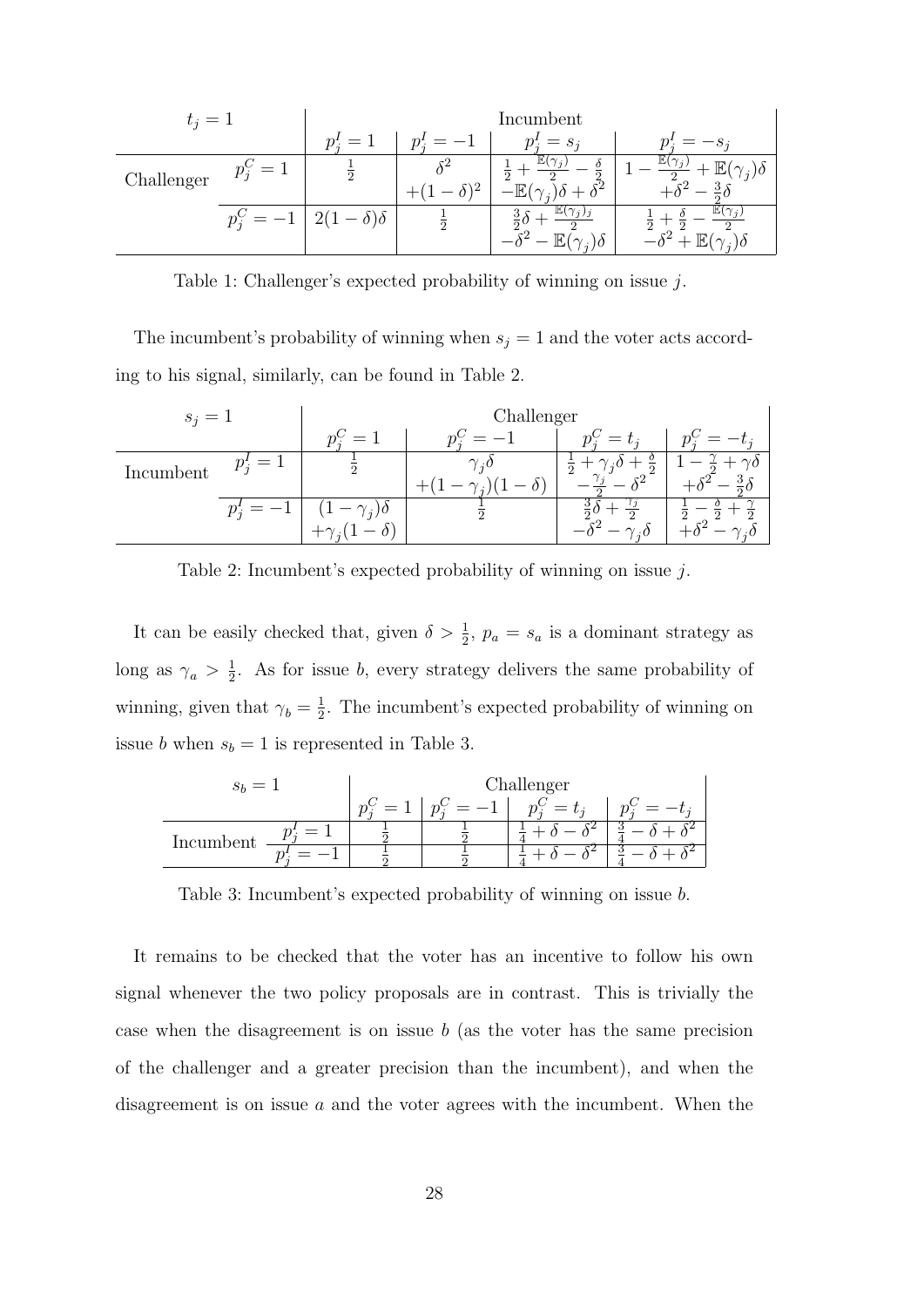disagreement is on a and the voter agrees with the challenger the condition is guaranteed by the assumption  $\gamma < \frac{\delta^2}{1-\gamma\delta}$  $\frac{\delta^2}{1-2\delta+2\delta^2}$ .

Claim 3 If nothing has been announced in the first period on issue j, there is no second period equilibrium in which either  $p_j^I = p_j^C = 1$  or  $p_j^I = p_j^C = -1$  regardless of the signal.

**Proof.** In order to show that such a strategy combination is an equilibrium we need to find out-of-equilibrium beliefs that prevent candidates from deviating.

Suppose for example that we consider issue  $a$  and the constant strategy profile is  $p_a^I = p_a^C = 1$ . Let's consider a possible deviation of the challenger who may want to promise  $p_a^C = -1$  if  $t_a = -1$ . The equilibrium strategy gives the challenger an expected probability of winning equal to  $1/2$ . After the deviation, the voter would observe two different policy proposals. Crucially, the voter's signal has the same precision as the challenger, so that, when in contrast, the voter prefers to follows his own signal as we assumed in the model. This implies that whatever the out-of-equilibrium belief, the voter follows his own signal if the challenger deviates.<sup>13</sup> The challenger's expected probability of winning after the deviation therefore is:  $\delta^2 + (1 - \delta)^2 > \frac{1}{2}$  $\frac{1}{2}$ . Hence, the challenger has an incentive to deviate and the abovementioned strategy profile is not an equilibrium.

The proofs for the other constant strategy and the other issue can be obtained analogously.  $\blacksquare$ 

Claim 4 If nothing has been announced in the first period on issue j, there is no second period equilibrium in which either  $p_j^I = 1 = -p_j^C$  or  $p_j^I = -1 = -p_j^C$ .

Proof. In such a strategy profile, each candidate specializes on one of the two policy proposals. Consider for example issue  $a$  and the case in which the challenger promises  $p_a^C = 1$  and the incumbent promises  $p_a^I = -1$ . However, the

<sup>&</sup>lt;sup>13</sup>Notice that this would not always be the case if the incumbent deviates, as his expected precision may be higher than the voter's one.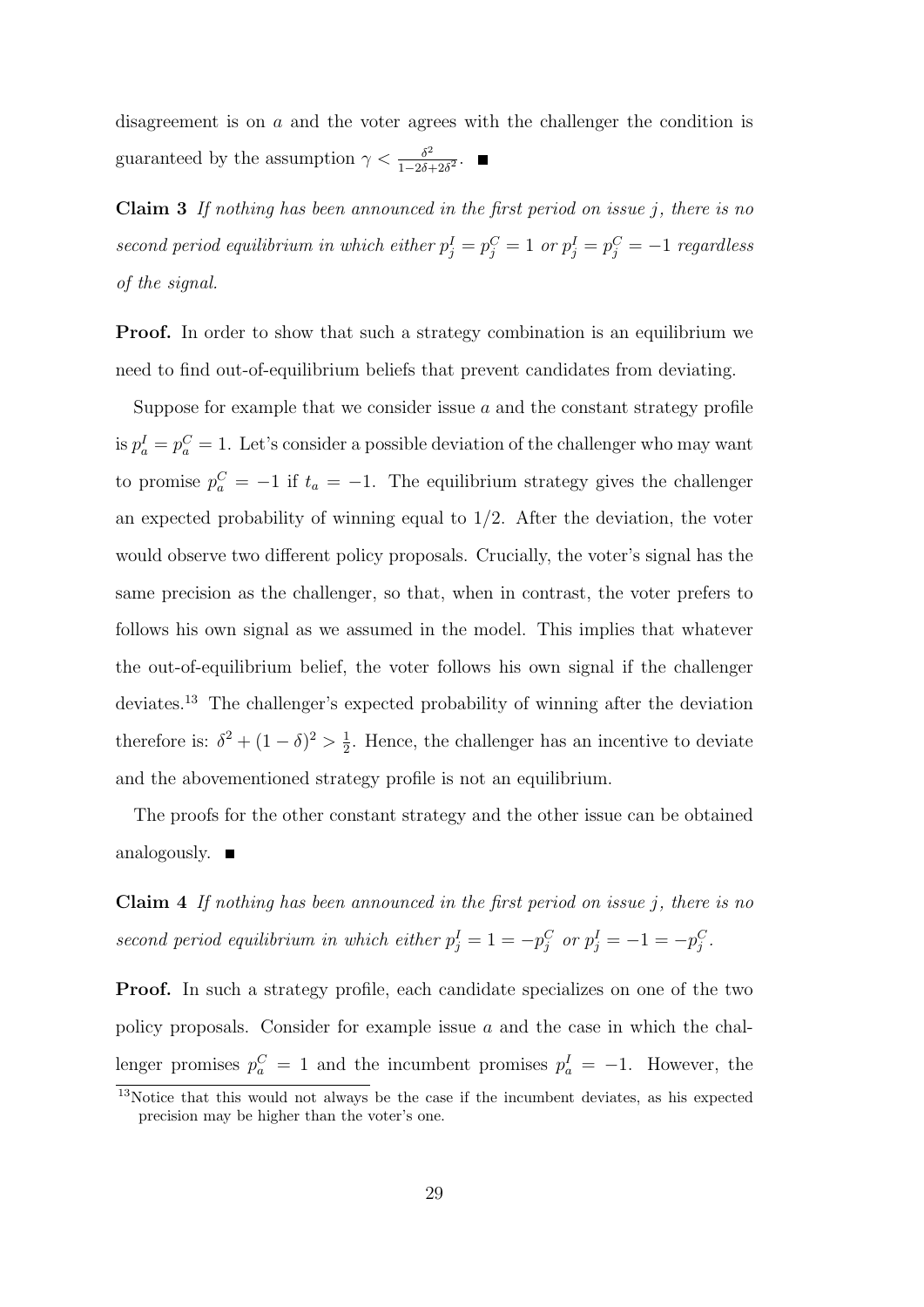challenger, for example, has an incentive to deviate to  $p_a^C = -1$  when  $t_a = -1$ . This is due to the fact that the voter randomizes when candidates offer the same policy. Hence, the probability of being elected after deviating is  $\frac{1}{2} > 1 - \delta$  which is the probability of being elected if he sticks to the proposed strategy profile.

The proofs for the other pair of constant strategies and the other issue can be obtained analogously.

**Claim 5** If nothing has been announced in the first period on issue j, there is no second period equilibrium in which  $p_j^I = -s_j$  and/or  $p_j^C = -t_j$ .

Proof. Such an equilibrium can arise in three ways.

- i. One candidate can use a constant strategy and the other one a strategy that is opposite to the signal. If the challenger is the one proposing a policy which is opposite to the signal the voter will vote according to his own signal whenever the policy proposals differ. In this case, however, the challenger has an incentive to reveal his signal truthfully, as this increases his probability of winning. If instead the incumbent proposes a policy which is opposite to his signal, the voter's behavior depends on the relation between  $\mathbb{E}(\gamma_i)$  and  $\delta$ . If  $\mathbb{E}(\gamma_i) < \delta$  the reasoning is the same as for the challenger. If instead  $\mathbb{E}(\gamma_i) > \delta$  the voter will choose the challenger whenever the policy proposals differ. Hence, the incumbent has an incentive to propose the same constant policy as the challenger, which guarantees him a probability of winning equal to  $\frac{1}{2}$ .
- ii. One candidate can use the truthful strategy, and the other one a strategy that is opposite to the signal. In this case, the winning probability of the candidate who adopts the latter strategy is either  $\frac{1}{2}$  or 0. Such candidate can improve his probability of winning by truthfully revealing his own signal. This deviation increases the frequency with which the two candidates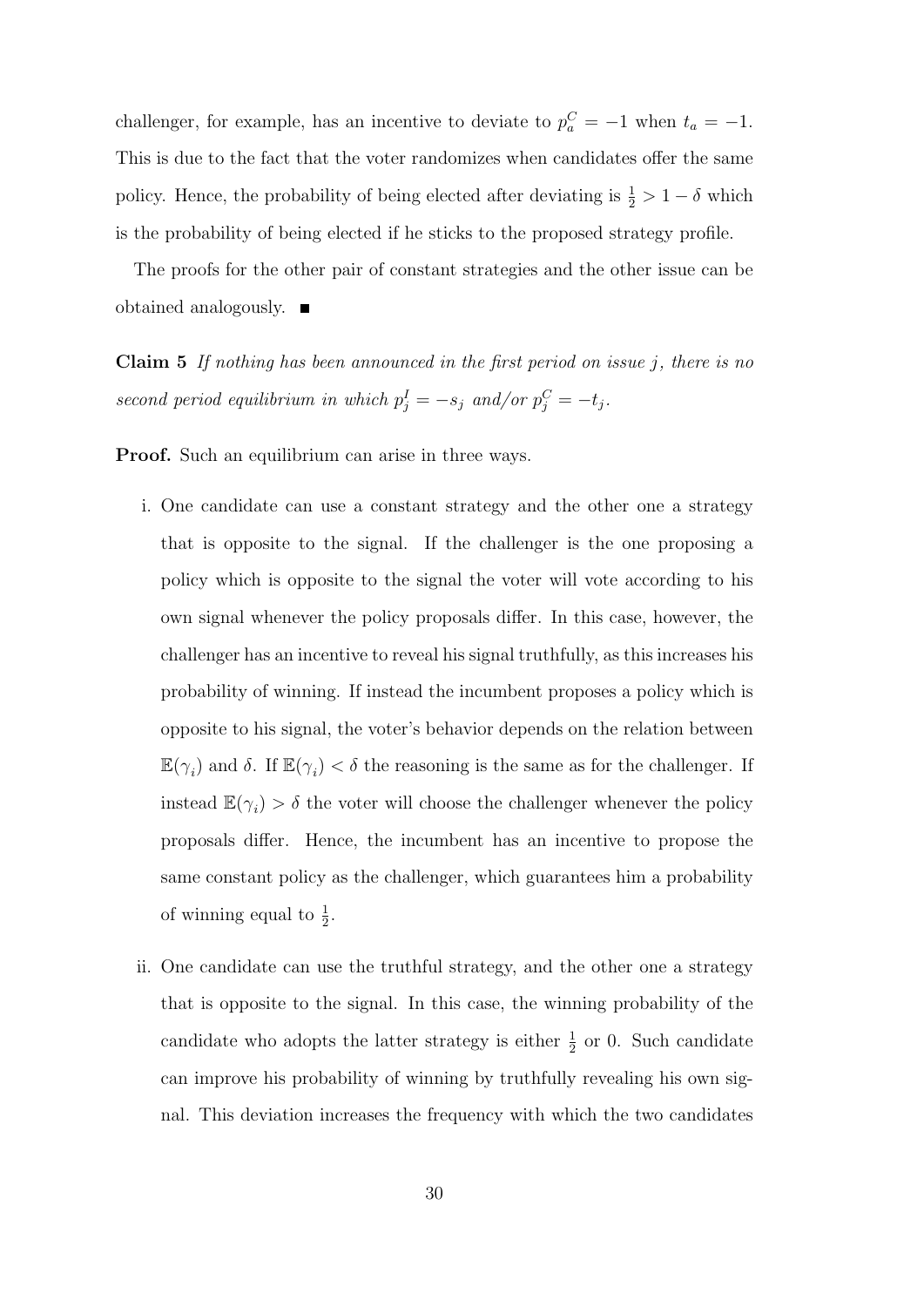propose the same policy, hence it increases the likelihood of having a probability of winning of  $\frac{1}{2}$ .

iii. Another possibility is that both candidates can propose a policy which is opposite to their signal. In this case, however, the voter chooses according to his own signal whenever the proposals differ. So both candidates can improve their probability of winning by truthfully revealing their signal.

Claim 6 If nothing has been announced in the first period on issue j, there is no second period equilibrium in which only one candidate proposes a policy equal to his signal.

Proof. Such an equilibrium can arise in two ways.

- i. One candidate proposes a policy that corresponds to his signal, and the other one a policy which is opposite to his signal. We already proved that this cannot be an equilibrium (see Claim 5 part ii).
- ii. One candidate proposes a constant policy and the other one a policy which corresponds to the signal. If the candidate that proposes the policy corresponding to the signal is the challenger, the voter votes according to his signal when the policy proposals differ. In this case, the incumbent increases his probability of winning by proposing the policy equal to his signal. The same reasoning applies if the incumbent proposes  $p_b^I = s_b$ . If instead the incumbent proposes  $p_a^I = s_a$ , the voter always votes for the incumbent when the policies differ. Hence, the challenger has an incentive to follow his own signal, and increase the probability of proposing the same policy as the incumbent in which case he wins with probability  $\frac{1}{2}$ .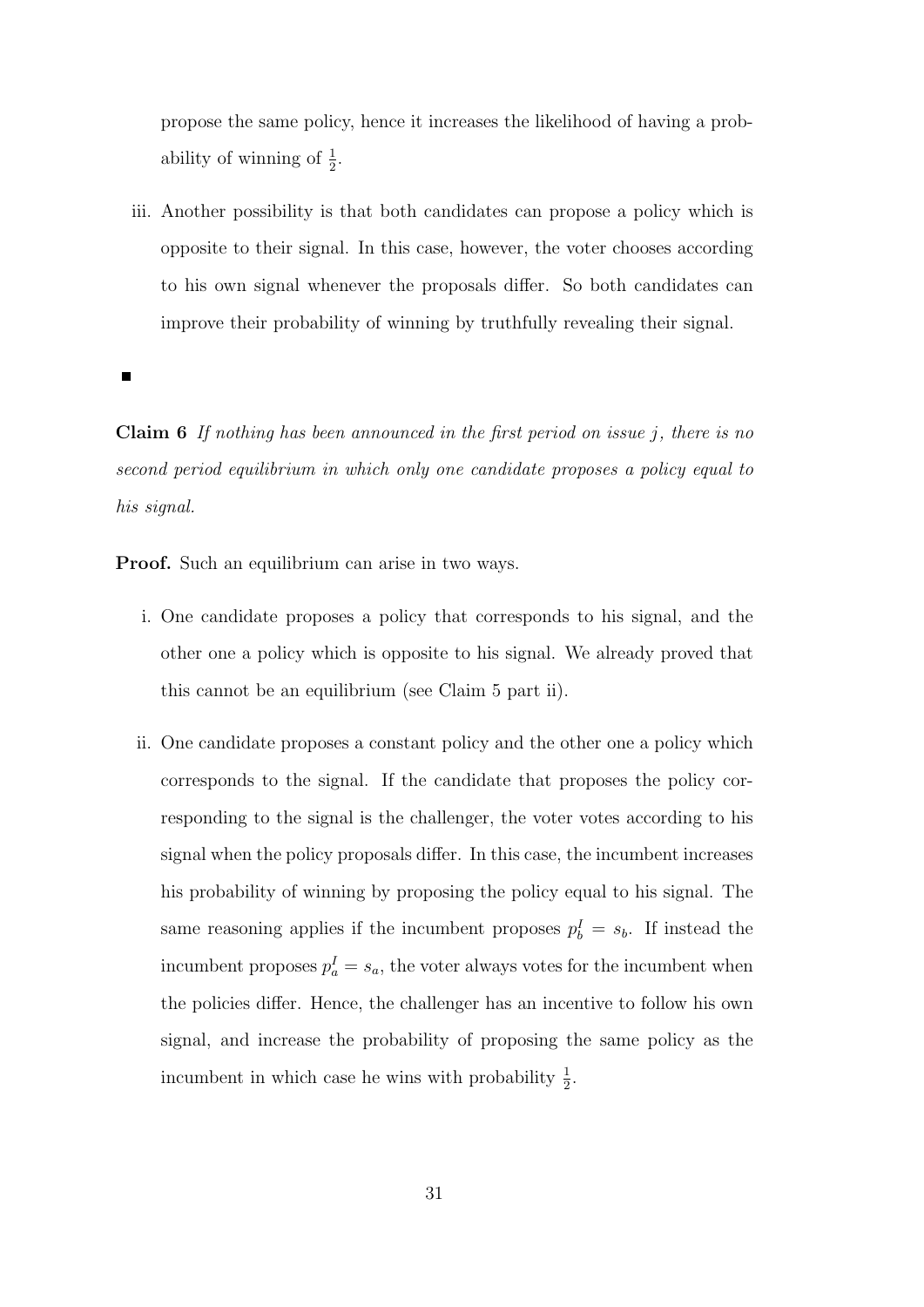Now we consider the incumbent's strategy in the first period. We begin such analysis by noticing that it is never optimal for the challenger to mimic the incumbent's behavior on issue  $b$ , and nor for the incumbent to promise something on issue  $b$ , given that his signal on  $b$  is uninformative.

Claim 7 The challenger does not mimic any first period announcement on b; the incumbent announces  $p_b^I$  in period 1 only if  $\zeta = B$ .

**Proof.** First of all notice that the incumbent is completely uninformed on issue b. Therefore, for any value of  $s_b$ ,  $Pr[\omega_b = -1|s_b] = Pr[\omega_b = 1|s_b] = \frac{1}{2}$ .

As a first consequence of this, the challenger never finds profitable to mimic his promise on  $b$  in the second period; by mimicking the incumbent's behavior the challenger's probability of winning is  $\frac{1}{2}$ , while by not mimicking it is  $\delta^2 + (1-\delta)^2 >$ 1  $\frac{1}{2}$ .

Therefore the only effect that the incumbent has on the electoral campaign if he promises  $p_b^I$  in the first period is to increase the perceived relevance of b, that is to increase the probability that  $b$  is the decisive issue. This implies that his probability of winning by releasing an early statement on  $b$  is lower than his probability of winning when he waits the second period to make announcements.

 $\blacksquare$ 

We now consider the challenger's mimicking incentives when the incumbent makes an early announcement on a.

**Claim 8** Assume that a set G of incumbent's types promise  $p_a^I = s_a$  in the first period when  $\zeta = \emptyset$ , while types which belong to the complement set do not promise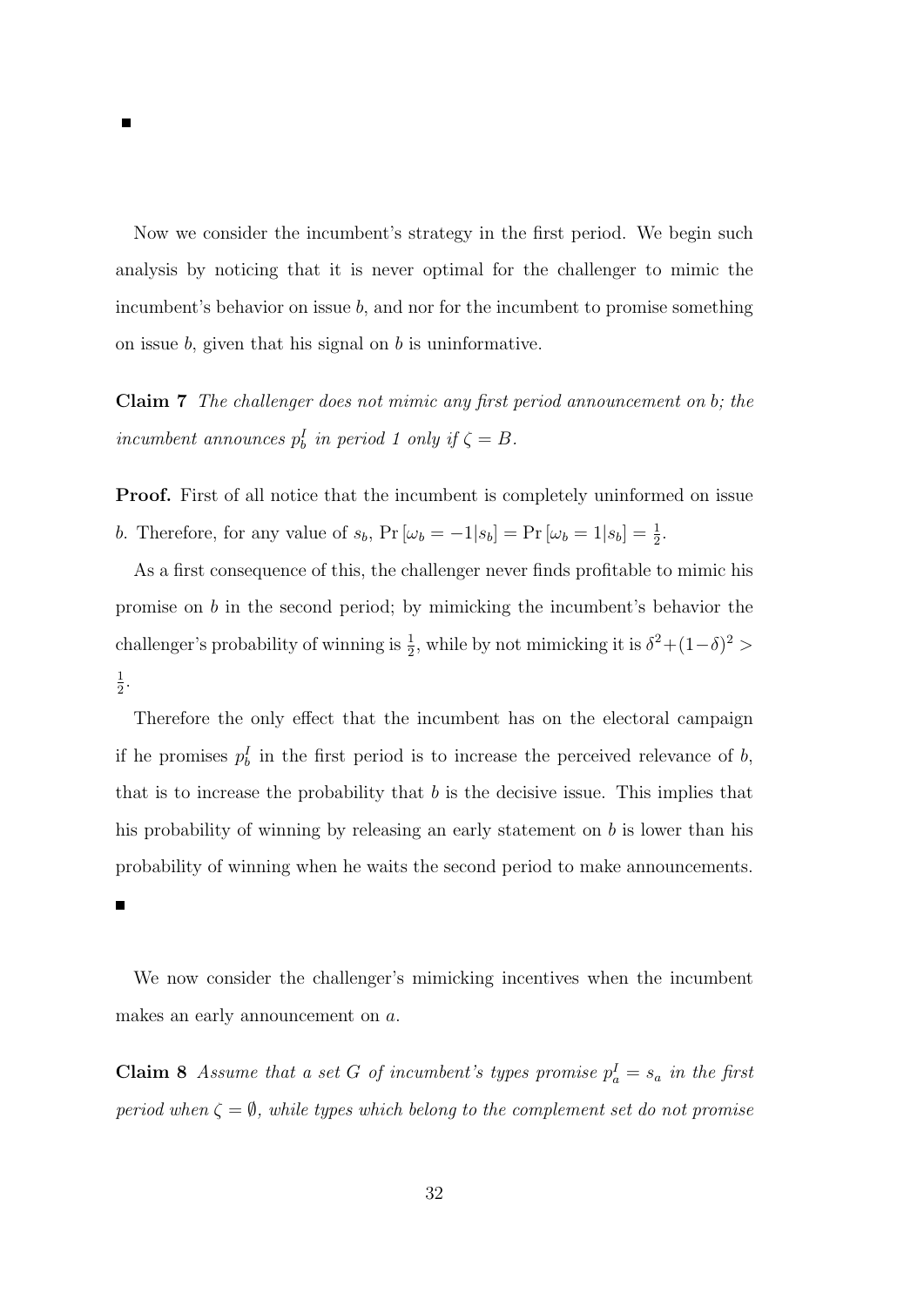anything in the first period. In this case the challenger mimics the incumbent's promise iff  $\frac{(1-z)F(G)2k}{z(2k-1)+(1-z)F(G)2k}\mathbb{E}(\gamma_a|\gamma_a \in G) + \frac{z(2k-1)}{z(2k-1)+(1-z)F(G)2k}\mathbb{E}(\gamma_a) > \delta.$ 

**Proof.** Let  $\mathbb{E}(\gamma_a|A)$  be the expected  $\gamma_a$  conditional to the fact that the incumbent has announced his policy in the first period. Upon observing  $p_a^I$  announced in the first period, the challenger believes that there is an emergency on  $\alpha$  with probability  $\frac{z(2k-1)}{z(2k-1)+(1-z)F(G)2k}$ , where  $F(G)$  is the measure of the set G. This comes from the fact that the challenger believes that a is relevant with probability  $\frac{2k-1}{2k}$ , and that there is an emergency on the relevant issue with probability z. Therefore

$$
\mathbb{E}(\gamma_a|A) = \frac{(1-z)F(G)2k}{z(2k-1) + (1-z)F(G)2k} \mathbb{E}(\gamma_a|\gamma_a \in G) + \frac{z(2k-1)}{z(2k-1) + (1-z)F(G)2k} \mathbb{E}(\gamma_a)
$$

Given that he does not affect which issue the election is decided upon, the challenger chooses his optimal promise on each issue  $a$  in order to maximize the probability of winning if a is decisive. This probability is equal to  $\frac{1}{2}$  if the challenger mimics the incumbent by setting  $p_a^C = p_a^I$ .

If  $t_a = p_a^I$  the challenger trivially sets  $p_a^C = t_a = p_a^I$  and wins with probability 1  $\frac{1}{2}$ . If  $t_a \neq p_a^I$  and the challenger does not mimic the incumbent, his probability of winning is

$$
\Pr(\omega_a = t_a | t_a \neq s_a)\delta + \Pr(\omega_a = -t_a | t_a \neq s_a)(1 - \delta)
$$
  
= 
$$
\frac{\delta(1 - \mathbb{E}(\gamma_a | A))}{\delta_a(1 - \mathbb{E}(\gamma_a | A)) + \mathbb{E}(\gamma_a | A)(1 - \delta)}\delta + \frac{(1 - \delta)\mathbb{E}(\gamma_a | A)}{\delta_a(1 - \mathbb{E}(\gamma_a | A)) + \mathbb{E}(\gamma_a | A)(1 - \delta)}(1 - \delta)
$$
  
which is greater than  $\frac{1}{2}$  if  $\mathbb{E}(\gamma_j | A) > \delta$ .

We now focus on the incumbent's behavior on issue a. First we show that it is optimal for the incumbent to promise  $p_a^I = s_a$  also when he makes announcements in the first period. Then we show that the incumbent's strategy is monotone in  $\gamma_a$ ; for a given strategy of the challenger, if a type  $\bar{\gamma}_a$  finds optimal to make an early announcement on a, any lower type  $(\gamma_a < \bar{\gamma}_a)$  finds it optimal too.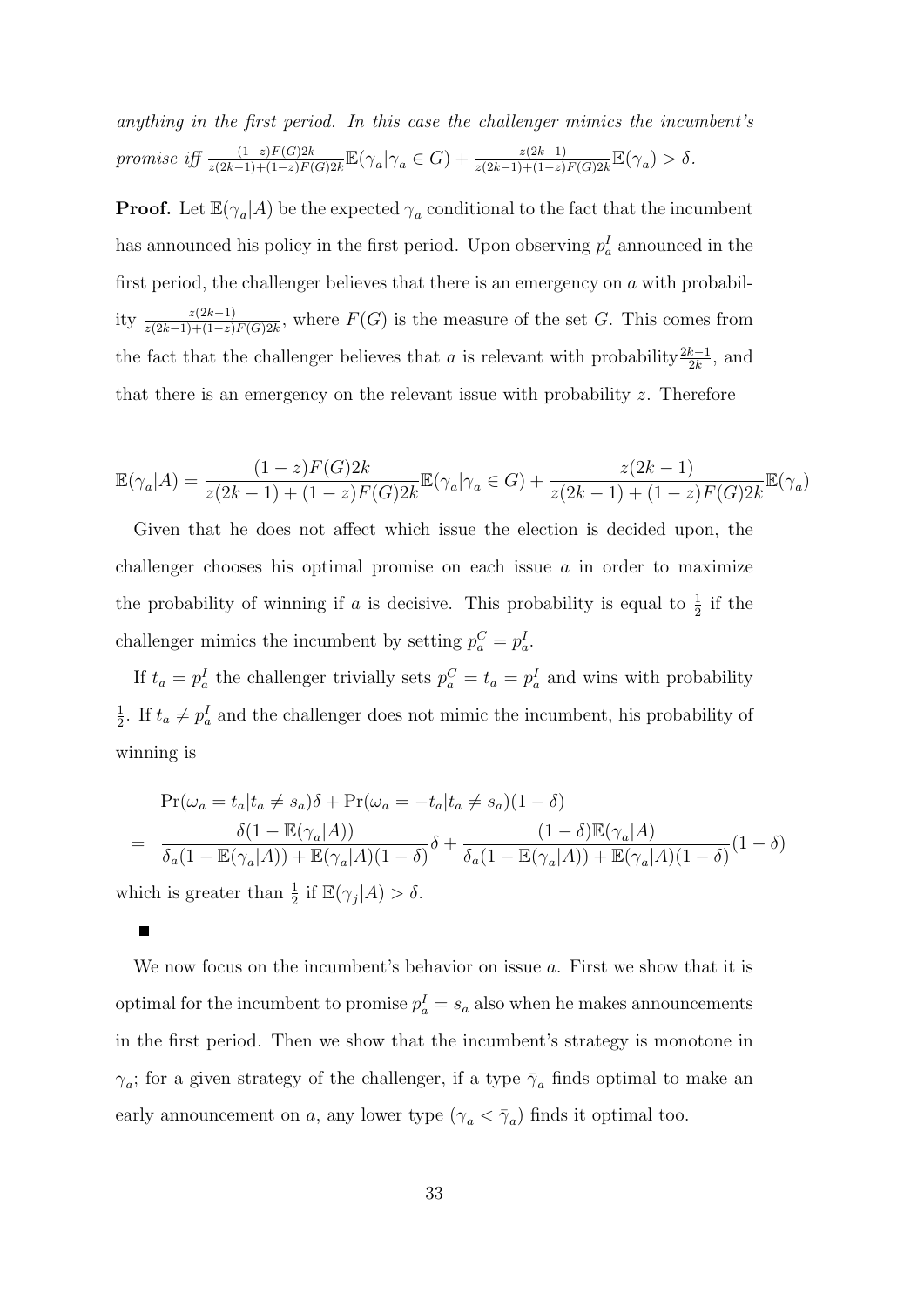**Claim 9** The incumbent promises  $p_a^I = s_a$  also in the first period.

Proof. There are two possible cases, depending on the challenger's behavior.

- i. If the challenger mimics the incumbent, then the probability of winning on that issue is  $\frac{1}{2}$  regardless of what the incumbent promised.
- ii. If there is a positive probability that the challenger does not mimic the incumbent, then promising  $p_j^I = s_j$  yields a strictly higher payoff, as shown in the simultaneous case.

П

Claim 10 The incumbent's optimal timing strategy is monotone in his type: if it is optimal for the incumbent to speak on a for some type  $\bar{\gamma}_a$ , then it is optimal for him to speak also for any  $\gamma_a < \bar{\gamma}_a$ . Moreover, if the challenger mimics the incumbent with probability 1, such threshold is given by  $\Xi$  defined as the minimum of 1 and the solution to the following implicit equation and the maximum of 0.5 and the solution to the implicit equation

$$
\Xi = \delta + \frac{([2F(\Xi) - (2F(\Xi) - 1)z] - 2F(\Xi)(1 - z))(\frac{1}{4} - \delta + \delta^2)}{(2k - 1)(\delta - \frac{1}{2})[2F(\Xi) - (2F(\Xi) - 1)z]}.
$$

Proof. Assume that the challenger mimics the incumbent if he speaks in the first period, and suppose that in equilibrium it is optimal for the incumbent to speak on a for some type  $\bar{\gamma}_a$ . In this case it is optimal for him to speak also for any  $\gamma_a < \bar{\gamma}_a$ . To see this, let G be the set of types of the incumbent that speak on a in equilibrium in the first period, and let  $F(G)$  be the probability that the incumbent's type belongs to the set G. Assume that  $\bar{\gamma}_a \in G$ . In this case the incumbent finds optimal to speak on  $\alpha$  in the first period if

$$
\frac{k[2F(G) - (2F(G) - 1)z] - (1 - z)F(G)}{k[2F(G) - (2F(G) - 1)z]} \frac{1}{2}
$$
  
+ 
$$
\frac{(1 - z)F(G)}{k[2F(G) - (2F(G) - 1)z]} \left(\frac{1}{4} + \delta - \delta^2\right)
$$
(6)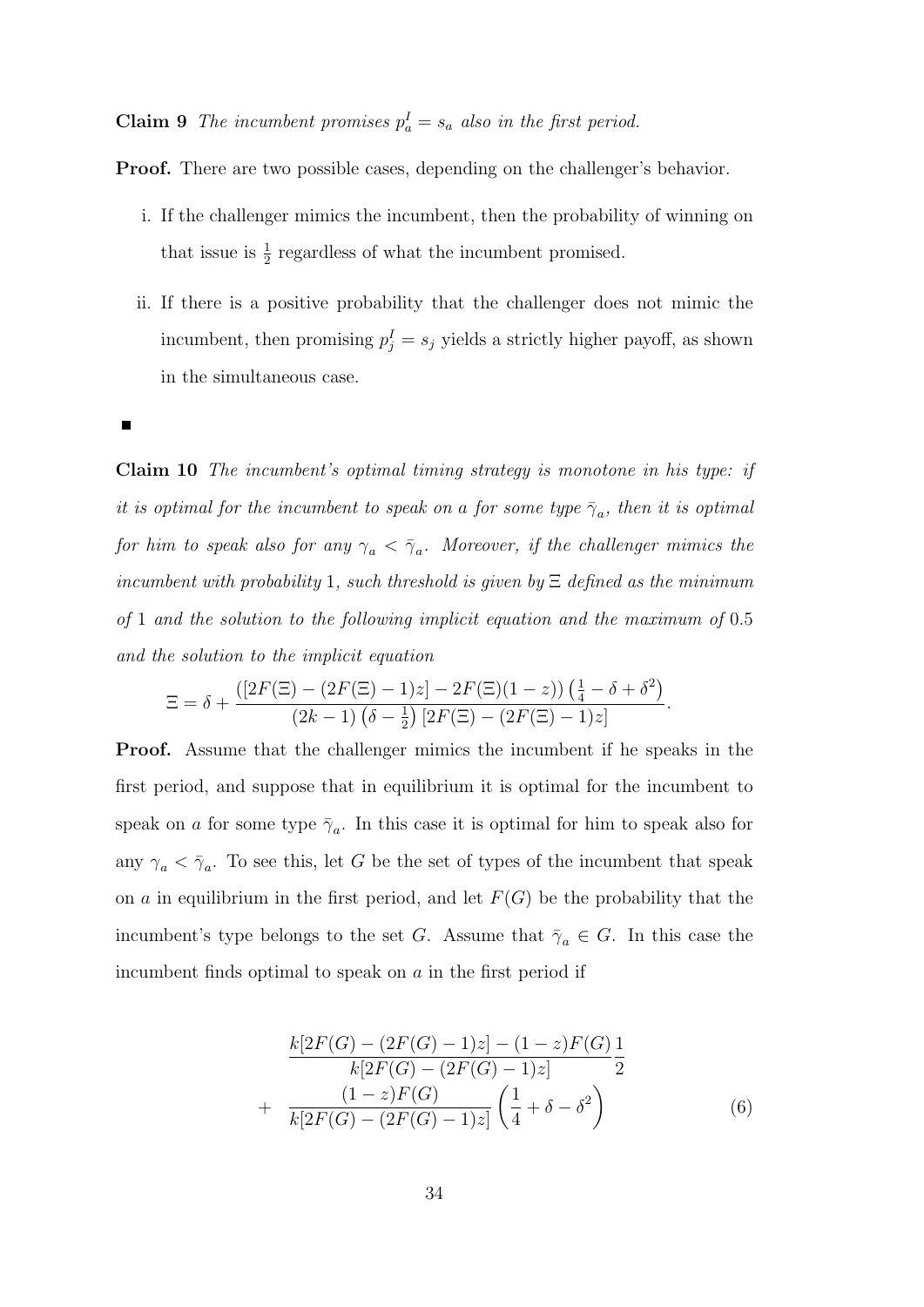is greater than

$$
\frac{2k-1}{2k} \left( \frac{1}{2} + \gamma_a \delta - \frac{\gamma_a}{2} + \frac{\delta}{2} - \delta^2 \right) + \frac{1}{2k} \left( \frac{1}{4} + \delta - \delta^2 \right). \tag{7}
$$

Consider now  $\gamma_a \notin G$  such that  $\gamma_a < \overline{\gamma}_a$ . The first equation does not depend on the choice of type  $\gamma_a$ : even if type  $\gamma_a$  chooses to speak in the first period, and by doing so belongs to  $G$ , this does not affect the probability of  $G$  given the continuity of the probability distribution. This said, the difference between the two equations is decreasing in  $\gamma_a$ , therefore if the inequality holds for  $\bar{\gamma}_a$  it holds also for every  $\gamma_a < \bar{\gamma}_a$ . The incumbent's choice is thus characterized by a threshold below which the incumbent will speak on a in the first period.

By equating (6) and (7) we find that the threshold when the challenger mimics the incumbent with probability 1 is  $\Xi$  defined as the minimum of 1 and the solution to the implicit equation and the maximum of 0.5 and the solution to the implicit equation

$$
\Xi = \delta + \frac{([2F(\Xi) - (2F(\Xi) - 1)z] - 2F(\Xi)(1 - z))(\frac{1}{4} - \delta + \delta^2)}{(2k - 1)(\delta - \frac{1}{2})[2F(\Xi) - (2F(\Xi) - 1)z]}
$$
  
\n
$$
= \delta + \frac{z(\delta - \frac{1}{2})^2}{(2k - 1)(\delta - \frac{1}{2})[2F(\Xi) - (2F(\Xi) - 1)z]}
$$
  
\n
$$
= \delta + \frac{z(\delta - \frac{1}{2})}{(2k - 1)[2F(\Xi) - (2F(\Xi) - 1)z]}.
$$
 (8)

The same reasoning can be applied to the case in which the challenger mimics the incumbent only with probability  $\beta < 1$ .

Claims 11, 12 and 13 analyze the equilibrium behavior in the three different parametric regions.

**Claim 11** If  $\mathbb{E}(\gamma_a) < \delta$  the incumbent announces  $p_a^I$  in the first period and the challenger does not mimic him.

**Proof.** Let the unconditional expected value of  $\gamma_a$  be smaller than  $\delta$ . This implies that the expected precision of the incumbent given that he speaks in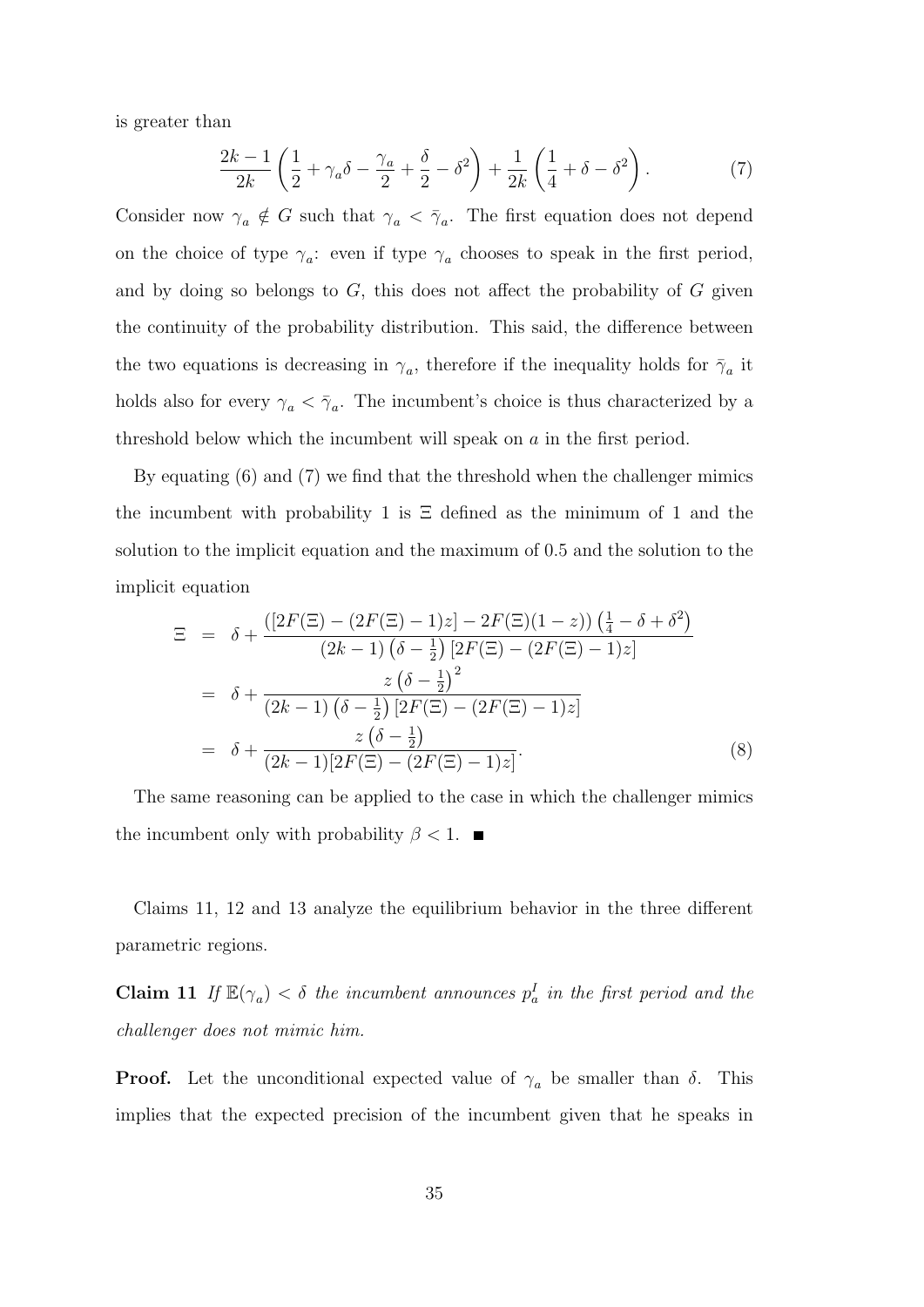the first period is never be greater than  $\delta$ , given that the incumbent adopts a threshold strategy in which he make early announcements for low types (Claim 10). As a consequence, promising  $s_a$  in the first period is always optimal for the incumbent, since it increases the probability that the voters look at issue a without inducing any loss in terms of probability of winning on issue  $a$ .

Claim 12 If  $\frac{(1-z)F(\Xi)2k}{z(2k-1)+(1-z)F(\Xi)2k} \mathbb{E}(\gamma_a|\gamma_a \leq \Xi) + \frac{z(2k-1)}{z(2k-1)+(1-z)F(\Xi)2k} \mathbb{E}(\gamma_a) > \delta$  the incumbent announces  $p_a^I$  in the first period if and only if  $\gamma_a < \Xi$  and the challenger mimics him on a with probability 1.

**Proof.** We proved in Claim 10 that the incumbent makes an early announcement on issue a for types  $\gamma < \Xi$  even if the challenger mimics him with probability 1. If  $\frac{(1-z)F(\Xi)2k}{z(2k-1)+(1-z)F(\Xi)2k}\mathbb{E}(\gamma_a|\gamma_a \leq \Xi) + \frac{z(2k-1)}{z(2k-1)+(1-z)F(\Xi)2k}\mathbb{E}(\gamma_a) > \delta$ , the incumbent's expected precision when he makes an early announcement on issue a (which is weakly larger than the LHS of the inequality) is larger than the challenger's precision. Therefore the challenger mimics the incumbent with probability 1. Hence  $\Xi$  is the threshold of the incumbent's equilibrium strategy.

#### $\blacksquare$

Claim 13 Let  $\frac{(1-z)F(\Xi)2k}{z(2k-1)+(1-z)F(\Xi)2k} \mathbb{E}(\gamma_a|\gamma_a \leq \Xi) + \frac{z(2k-1)}{z(2k-1)+(1-z)F(\Xi)2k} \mathbb{E}(\gamma_a) < \delta$ and  $\mathbb{E}(\gamma_a) > \delta$ . The incumbent announces  $p_a^I$  in the first period if and only if  $\gamma_a \leq \Xi(\beta^*)$ , where  $\Xi(\beta^*)$   $> \Xi$  is such that  $\frac{(1-z)F(\Xi(\beta^*))2k}{z(2k-1)+(1-z)F(\Xi(\beta^*))}$  $\frac{(1-z)F(\Xi(\beta^*))2k}{z(2k-1)+(1-z)F(\Xi(\beta^*))2k}\mathbb{E}(\gamma_a|\gamma_a \leq$  $\Xi(\beta^*)$  +  $\frac{z(2k-1)}{z(2k-1)+(1-z)F(\Xi(\beta^*))2k}\mathbb{E}(\gamma_a) = \delta$ . The challenger mimics the incumbent with probability  $\beta^*$  such that the incumbent is indifferent between speaking in the first and in the second period when  $\gamma_a = \Xi(\beta^*).$ 

**Proof.** Notice that this is possible only when  $\Xi$  < 1. We analyze the situation by considering the challenger's possible strategies, and the incumbent's best responses to them: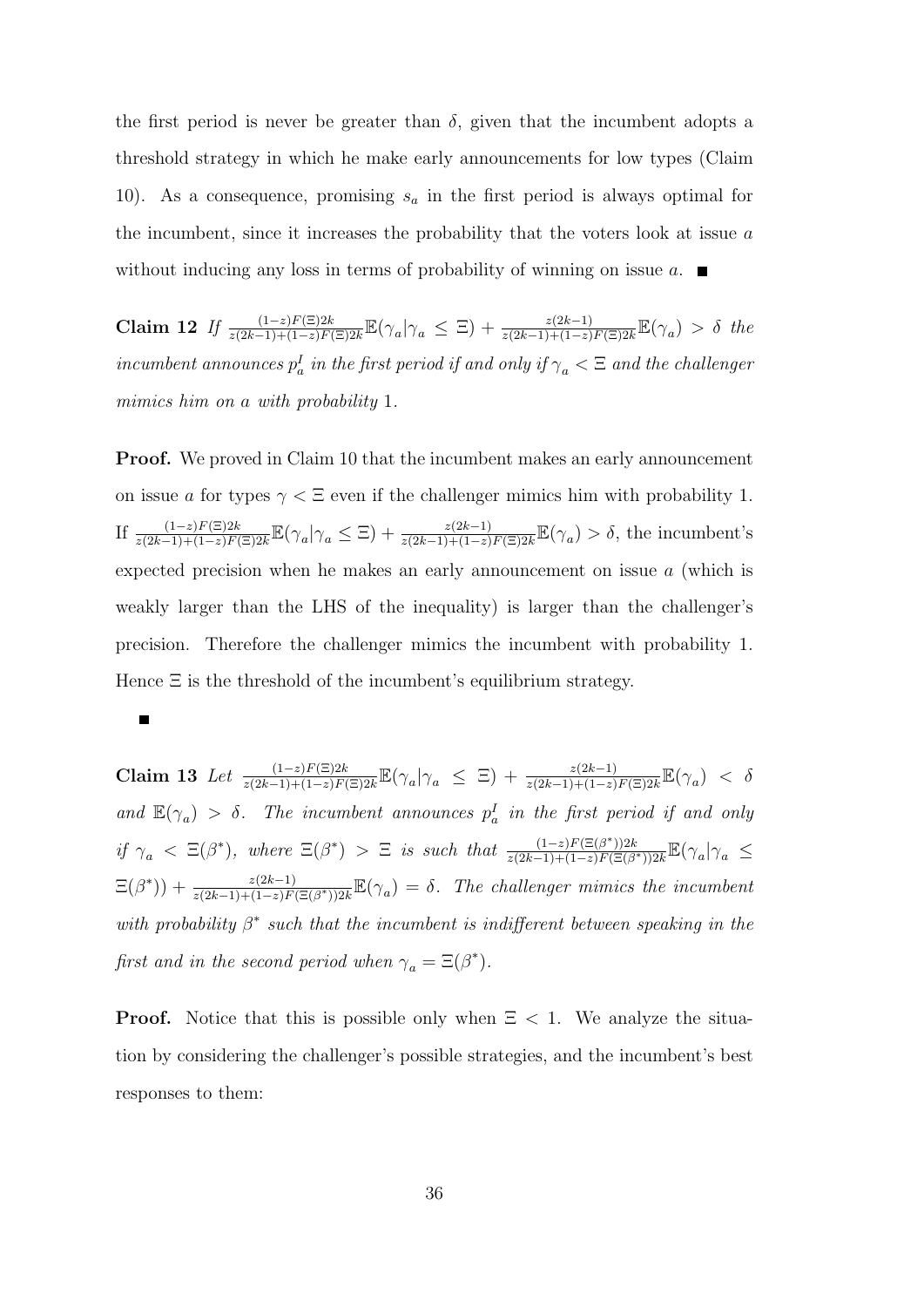- i. If the challenger never mimics the incumbent when he makes a promise on a in the first period, the incumbent announces  $p_a^I = s_a$  in the first period for any value of  $\gamma_a$ . However, it is optimal for the challenger to mimic the incumbent, given that  $\mathbb{E}(\gamma_a) > \delta$ .
- ii. If the challenger always mimics the incumbent when he makes a promise on a in the first period, the incumbent announces  $p_a^I = s_a$  in the first period for any  $\gamma_a < \Xi$ . However, the challenger has no incentive to mimic the incumbent, given that the expected precision of the incumbent signal is  $(1-z)F(\Xi)2k$  $\frac{(1-z)F(\Xi)2k}{z(2k-1)+(1-z)F(\Xi)2k}\mathbb{E}(\gamma_a|\gamma_a \leq \Xi) + \frac{z(2k-1)}{z(2k-1)+(1-z)F(\Xi)2k}\mathbb{E}(\gamma_a) < \delta.$
- iii. If the challenger mimics the incumbent with probability  $0 < \beta < 1$ , the incumbent has an incentive to promise  $p_a^I = s_a$  in the first period as long as the incumbent's probability of winning by announcing  $p_a^I = s_a$  in the first period is greater than his probability of winning by being silent in the first period. Let  $G = [0.5, \Xi(\beta)]$  be the set of types who speak in the first period. The probability of winning by announcing  $p_a^I = s_a$  in the first period is, for an incumbent with type  $\gamma_a$ ,

$$
\frac{k[2F(G) - (2F(G) - 1)z] - (1 - z)F(G)}{k[2F(G) - (2F(G) - 1)z]} \left(\beta \frac{1}{2} + (1 - \beta) \left(\frac{1}{2} + \gamma_a \delta - \frac{\gamma_a}{2} + \frac{\delta}{2} - \delta^2\right)\right) + \frac{(1 - z)F(G)}{k[2F(G) - (2F(G) - 1)z]} \left(\frac{1}{4} + \delta - \delta^2\right),\tag{9}
$$

while his probability of winning by being silent in the first period is

$$
\frac{2k-1}{2k} \left( \frac{1}{2} + \gamma_a \delta - \frac{\gamma_a}{2} + \frac{\delta}{2} - \delta^2 \right) + \frac{1}{2k} \left( \frac{1}{4} + \delta - \delta^2 \right). \tag{10}
$$

We first notice that, if  $\gamma_a \leq \delta$ , it is always optimal for the incumbent to speak in the first period. If  $\gamma_a > \delta$ , instead, it is optimal for the incumbent to announce  $s_a$  in the first period only for low values of  $\beta$ , in particular for

$$
\beta < \frac{z\left(\gamma_a - \frac{1}{2}\right)}{\left(2k[2F(G) - (2F(G) - 1)z] - 2(1 - z)F(G)\right)\left(\gamma_a - \delta\right)}.\tag{11}
$$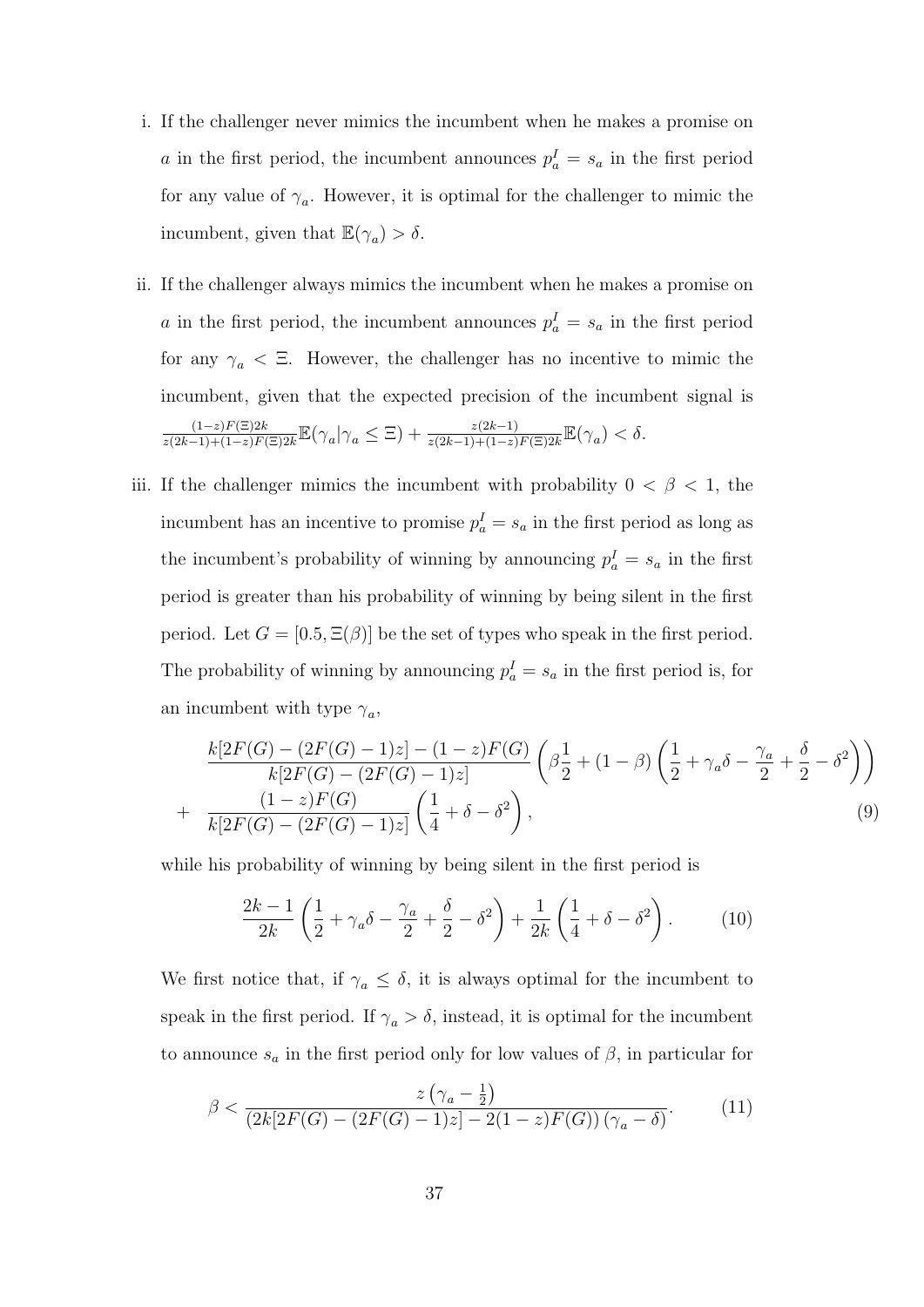Now we consider the effect of  $\gamma_a$  on the difference between equations (9) and (10). Such effect is

$$
\left( (1 - \beta) \frac{k[2F(G) - (2F(G) - 1)z] - (1 - z)F(G)}{k[2F(G) - (2F(G) - 1)z]} - \frac{2k - 1}{2k} \right) \left( \delta - \frac{1}{2} \right). \tag{12}
$$

The effect is negative for

$$
\beta > \frac{z}{2k[2F(G) - (2F(G) - 1)z] - 2(1 - z)F(G)}.\tag{13}
$$

Given that  $\frac{z}{2k[2F(G)-(2F(G)-1)z]-2(1-z)F(G)} < \frac{z(\gamma_a-\frac{1}{2})}{(2k[2F(G)-(2F(G)-1)z]-2]}$  $(2k[2F(G)-(2F(G)-1)z]-2(1-z)F(G))(\gamma_a-\delta)$ the incumbent's behavior can be summarized as follows:

- if  $\beta \leq \frac{z(\gamma_a \frac{1}{2})}{(2k[2F(G) (2F(G) 1)z] 2k]}$  $\frac{\alpha(\lceil a^{-2}\rceil)}{(2k[2F(G)-(2F(G)-1)z]-2(1-z)F(G))(\gamma_a-\delta)}$  the incumbent always choose to make an early announcement on a;
- if  $\beta > \frac{z(\gamma_a \frac{1}{2})}{(2k[2E(G) (2E(G) 1)z 2)}$  $\frac{\alpha(\lceil a \rceil)}{(2k[2F(G)-(2F(G)-1)z]-2(1-z)F(G))(\gamma_a-\delta)}$  the incumbent has a threshold strategy such that he releases early announcements for low values of  $\gamma_a$  and waits for high values.

We have shown above that no equilibrium can exist in which all types of the incumbent speak in the first period. Therefore the equilibrium must arise with  $\beta > \frac{z(\gamma_a - \frac{1}{2})}{(2k! 2E(G) - (2E(G) - 1)z - 2)}$  $\frac{\epsilon \sqrt{a-2}}{(2k[2F(G)-(2F(G)-1)z]-2(1-z)F(G))(\gamma_a-\delta)}$ . Keeping in mind that  $G = [0.5, \Xi(\beta)]$  we can see that the threshold  $\Xi(\beta)$  is the minimum between 1 and the solution to the following implicit equation and the maximum of 0.5 and the solution to the implicit equation, which results from the indifference of the incumbent between speaking and not-speaking in the first period.

$$
\Xi(\beta) = \frac{\delta (2k[2F(\Xi(\beta)) - (2F(\Xi(\beta)) - 1)z] - 2(1 - z)F(\Xi(\beta))) - \frac{z}{2}}{\beta (2k[2F(\Xi(\beta)) - (2F(\Xi(\beta)) - 1)z] - 2(1 - z)F(\Xi(\beta))) - z}.
$$
(14)

Notice that  $\Xi(1) = \Xi$ , therefore

$$
\frac{(1-z)F(\Xi(1))2k}{z(2k-1)+(1-z)F(\Xi(1))2k}\mathbb{E}(\gamma_a|\gamma_a \leq \Xi(1)) + \frac{z(2k-1)}{z(2k-1)+(1-z)F(\Xi(1))2k}\mathbb{E}(\gamma_a) < \delta.
$$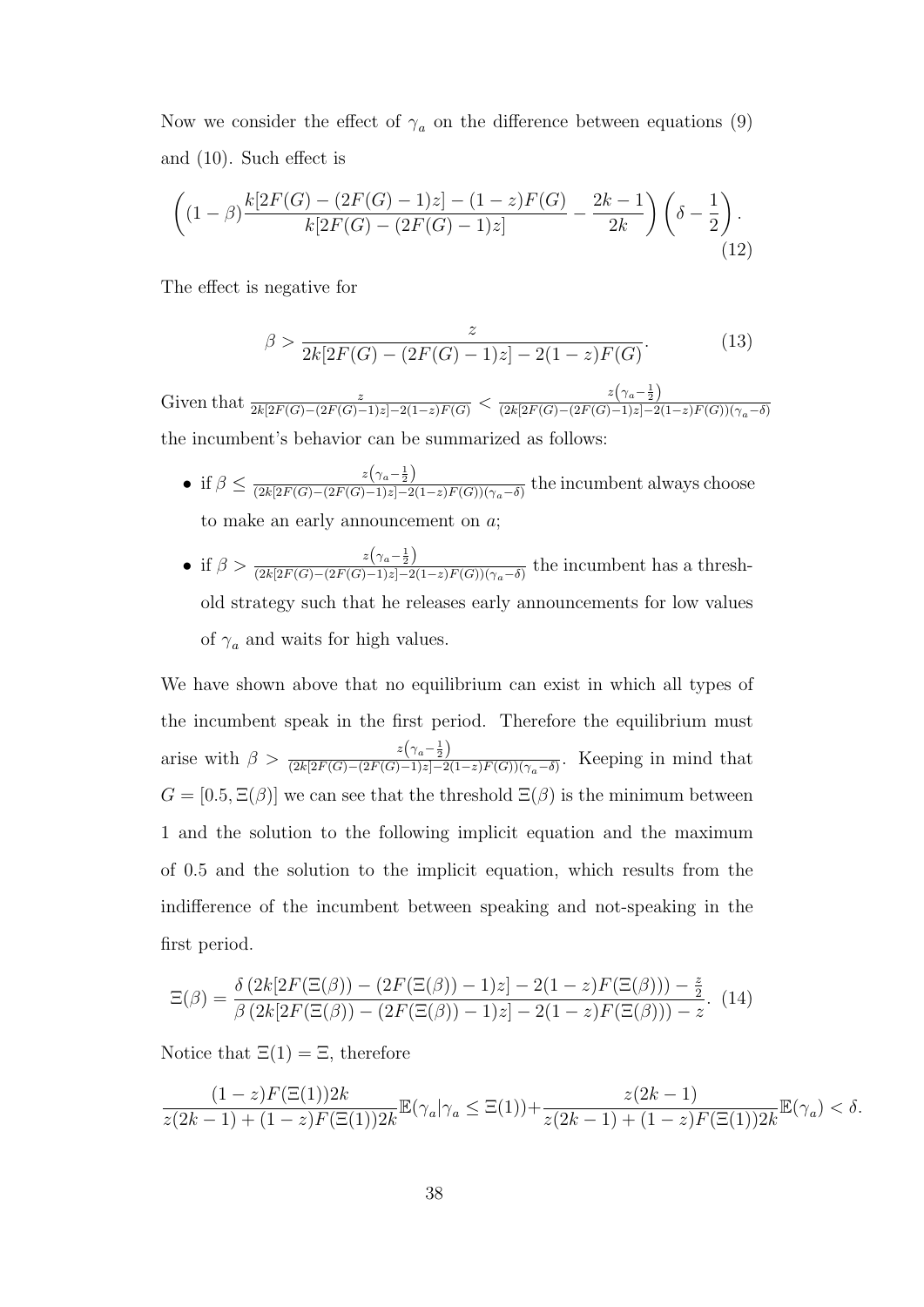Moreover  $\Xi\left(\frac{z(\gamma_a-\frac{1}{2})}{(2k[2E(G)-(2E(G)-1)z]-2)}\right)$  $(2k[2F(G)-(2F(G)-1)z]-2(1-z)F(G))(\gamma_a-\delta)$  $\setminus$  $= 1$ , therefore the conditional expected value is just  $\mathbb{E}(\gamma_a) > \delta$ . Given these two relations, and given the continuity of  $\Xi(\beta)$  (implied by the continuity of the density function) there exists at least one  $\beta^* \in \left(\frac{z(\gamma_a-\frac{1}{2})}{(2k!)F(G)-(2F(G)-1)z-a^2}\right)$  $\frac{\alpha(\frac{7}{a}-2)}{(2k[2F(G)-(2F(G)-1)z]-2(1-z)F(G))(\gamma_a-\delta)},$  1  $\setminus$ such that

$$
\frac{(1-z)F(\Xi(\beta^*))2k}{z(2k-1)+(1-z)F(\Xi(1))2k}\mathbb{E}(\gamma_a|\gamma_a \leq \Xi(\beta^*)) + \frac{z(2k-1)}{z(2k-1)+(1-z)F(\Xi(\beta^*))2k}\mathbb{E}(\gamma_a) = \delta.
$$

Therefore there is at least one equilibrium in which the incumbent promises  $p_a^I = s_a$  in the first period for any  $\gamma_a < \Xi(\beta^*)$ , such that  $\frac{(1-z)F(\Xi(\beta^*))2k}{z(2k-1)+(1-z)F(\Xi(\beta^*))}$  $\frac{(1-z)F(\Xi(\beta^*))2k}{z(2k-1)+(1-z)F(\Xi(\beta^*))2k}\mathbb{E}(\gamma_a|\gamma_a \leq$  $\Xi(\beta^*)$ ) +  $\frac{z(2k-1)}{z(2k-1)+(1-z)F(\Xi(\beta^*))2k}\mathbb{E}(\gamma_a) = \delta$ , and the challenger mimics him with probability  $\beta^*$ . Moreover all the equilibria in this region have this same structure.

# B. Distortions and inefficiencies

#### B.1. Benchmark

The probability of voting such that the correct policy on the relevant issue is implemented in our benchmark case is:

$$
Pr(\omega_{rel} = p_{rel}^*) = z \left\{ \mathbb{E}(r) \left(1 - (1 - \gamma_a)(1 - \delta_a)\right) + \mathbb{E}(1 - r) \left(1 - (1 - \gamma_b)(1 - \delta_b)\right) \right\}
$$

$$
+ (1 - z) \left\{ \Pr\left(r > \frac{1}{2}\right) \left[\mathbb{E}\left(r|r > \frac{1}{2}\right) (1 - (1 - \gamma_a)(1 - \delta_a))\right] \right\}
$$

$$
+ \mathbb{E}\left(1 - r|r > \frac{1}{2}\right) \left(\frac{1 + \gamma_a - \delta_a}{2} \gamma_b + \frac{1 - \gamma_a + \delta_a}{2} \delta_b\right) \right]
$$

$$
+ \Pr\left(r < \frac{1}{2}\right) \left[\mathbb{E}\left((1 - r)|r < \frac{1}{2}\right) (1 - (1 - \gamma_b)(1 - \delta_b))\right]
$$

$$
+ \mathbb{E}\left(r|r < \frac{1}{2}\right) \left(\frac{1 + \gamma_b - \delta_b}{2} \gamma_a + \frac{1 - \gamma_b + \delta_b}{2} \delta_a\right)\right] \}.
$$
(15)

In fact, with probability z there is on emergency on the relevant issue and the incumbent is forced to act in the first period. The voters recognize that the issue must be relevant and vote accordingly. With probability  $1 - z$  the issue is not relevant. In this case the voters' behavior depends on the realization of the public signal r. If  $r > \frac{1}{2}$ , the voters' choice is based on issue a; they will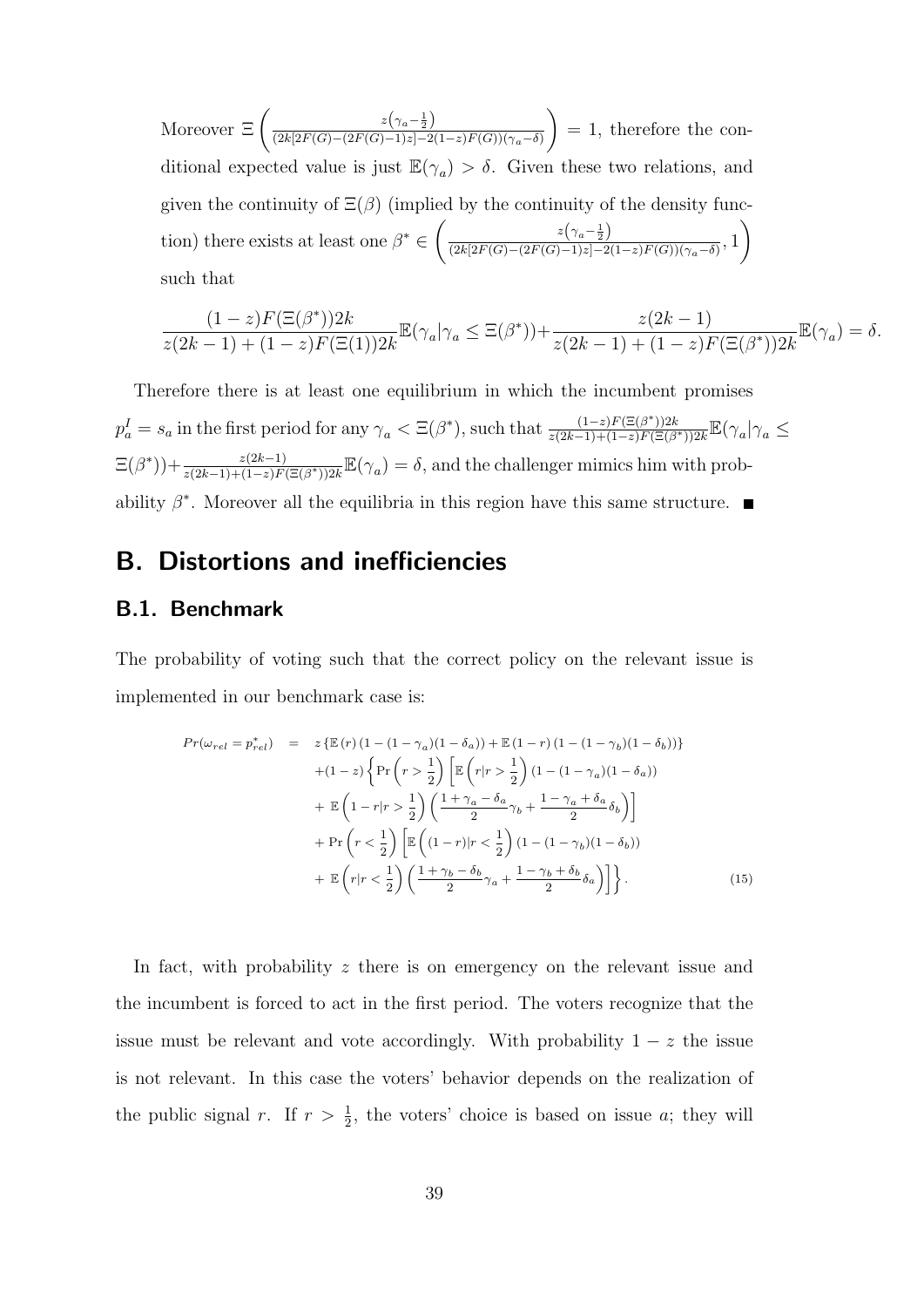be able to choose a candidate with the correct proposed policy with probability  $1 - (1 - \gamma_a)(1 - \delta_a)$ . Therefore, this candidate will be elected that offers the best policy on a. With probability  $1 - r$ , however, the relevant issue is b. If the incumbent is elected (which happens with probability  $\frac{1+\gamma_a-\delta_a}{2}$ ) the probability of having the correct policy on b is  $\gamma_b$ ; if the challenger is elected (with probability  $1-\gamma_a+\delta_a$  $\frac{a+b_a}{2}$ ) the probability of having a correct policy on b is  $\delta_b$ . If  $r < \frac{1}{2}$ , the voters base their choice on issue b and the probability of voting for the correct policy is symmetric.

### B.2. Analysis of the distortions

We separately consider the three parametric regions that are relevant for the equilibrium analysis.

 $\mathbb{E}(\gamma_{a}) < \delta$ . In this case the incumbent always speaks early on issue a and the challenger never mimicks him; the expected welfare given  $\gamma_a$  becomes:

$$
Pr(\omega_{rel} = p_{rel}^*) = z \left\{ \mathbb{E} (1-r) (1 - (1 - \gamma_b)(1 - \delta_b)) \right\}
$$
  
+ (1 - z + z \cdot \mathbb{E}(r)) \left\{ \Pr \left( r > \frac{1}{2} \right) \left[ \mathbb{E} \left( r | r > \frac{1}{2} \right) [1 - (1 - \gamma\_a)(1 - \delta\_a)] \right.   
+ \mathbb{E} \left( 1 - r | r > \frac{1}{2} \right) \left( \frac{1 + \gamma\_a - \delta\_a}{2} \gamma\_b + \frac{1 - \gamma\_a + \delta\_a}{2} \delta\_b \right) \right]   
+ \Pr \left( \frac{1 - z}{2 - z} < r \le \frac{1}{2} \right) \left[ \mathbb{E} \left( r | \frac{1 - z}{2 - z} < r \le \frac{1}{2} \right) [1 - (1 - \gamma\_a)(1 - \delta\_a)] \right.   
+ \mathbb{E} \left( 1 - r | \frac{1 - z}{2 - z} < r \le \frac{1}{2} \right) \left( \frac{1 + \gamma\_a - \delta\_a}{2} \gamma\_b + \frac{1 - \gamma\_a + \delta\_a}{2} \delta\_b \right) \right]   
+ \Pr \left( r \le \frac{1 - z}{2 - z} \right) \left[ \mathbb{E} \left( 1 - r | r \le \frac{1 - z}{2 - z} \right) [1 - (1 - \gamma\_b)(1 - \delta\_b)] \right.   
+ \mathbb{E} \left( r | r \le \frac{1 - z}{2 - z} \right) \left( \frac{1 + \gamma\_b - \delta\_b}{2} \gamma\_a + \frac{1 - \gamma\_b + \delta\_b}{2} \delta\_a \right) \right] \}. (16)

The incumbent makes an early statement on issue a. This results in two distortions due to the voters inference regarding the relevance of the issue and the presence of an emergency. Since the incumbent only speaks on a, emergency is recognized on issue b. An emergency on issue  $a$ , however, cannot be identified. In this case, the voter is harmed since they do not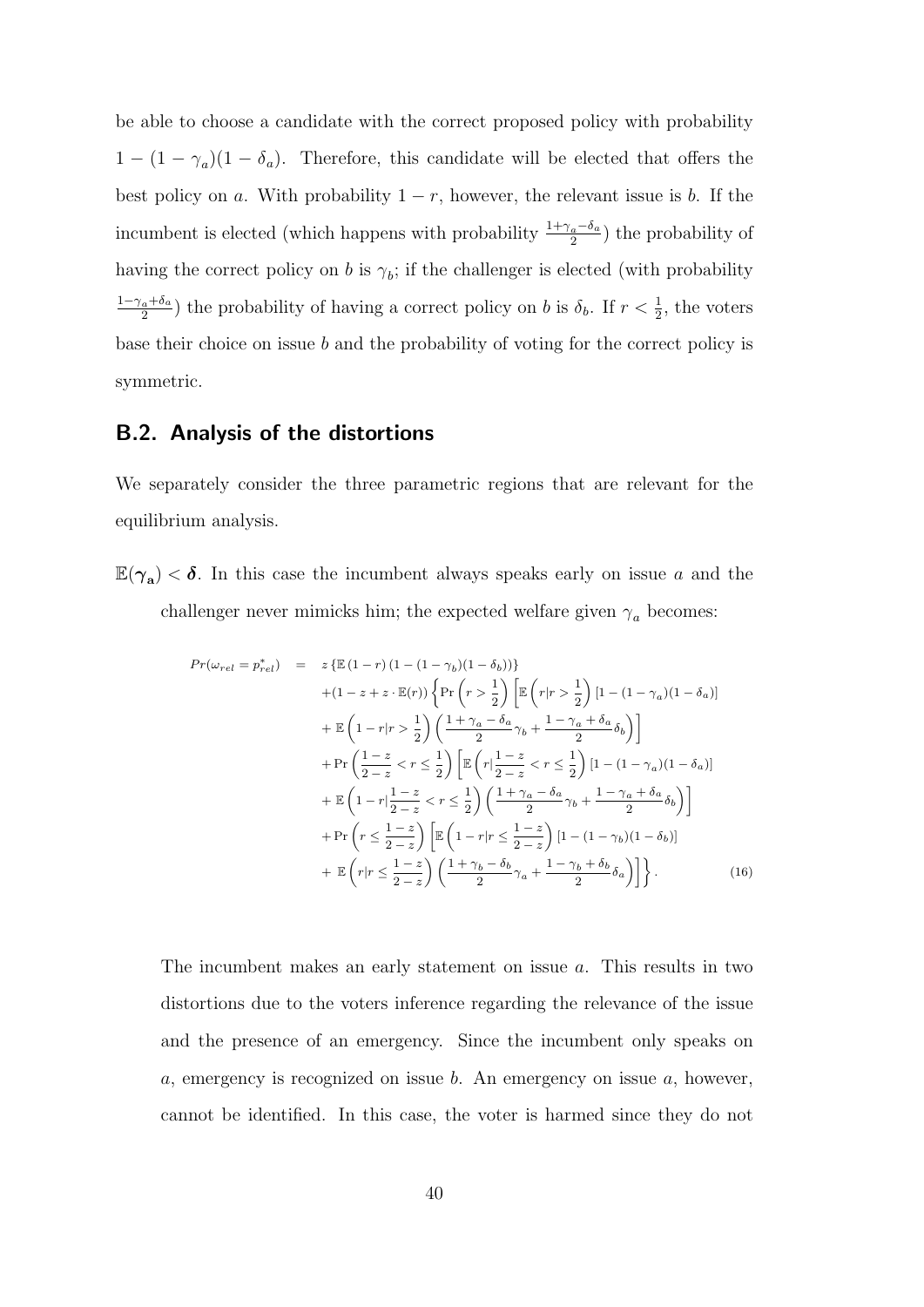gain certainty about the relevant issue, as they do in the benchmark case. Furthermore, the probability that issue a is the relevant one is distorted. For values of r between  $\frac{1-z}{2-z}$  and  $\frac{1}{2}$  the voters vote on issue a, although b is more likely to be the relevant issue.

 $\frac{(1-{\bf z}){\bf F}(\Xi)2{\bf k}}{ {\bf z}(2{\bf k}-1)+(1-{\bf z}){\bf F}(\Xi)2{\bf k}}\mathbb{E}(\boldsymbol{\gamma}_{\mathbf{a}}|\boldsymbol{\gamma}_{\mathbf{a}}\le\Xi)+\frac{{\bf z}(2{\bf k}-1)}{ {\bf z}(2{\bf k}-1)+(1-{\bf z}){\bf F}(\Xi)2{\bf k}}\mathbb{E}(\boldsymbol{\gamma}_{\mathbf{a}})<\boldsymbol{\delta} \text{ and } \mathbb{E}(\boldsymbol{\gamma}_{\mathbf{a}})>\boldsymbol{\delta}.$ Whenever  $\mathbb{E}(\gamma_a) > \delta$  the equilibria display the following behavior: the incumbent makes an early annoucement for low types, and speaks in the second period for high types; the challenger mimicks him with positive probability whenever he speaks. The differences are the threshold type that induces the incumbent to change behavior and the probability of mimicking. In this first region the threshold type is  $\Xi(\beta^*)$ , and the probability of mimicking is  $\beta \in [0, 1]$ . The expected welfare depends on whether  $\gamma_a > \Xi(\beta^*)$ or not.

> •  $\gamma_a > \Xi(\beta^*)$ . If the incumbent's competence is such that he only speaks when there is an emergency and then gets mimicked by the challenger with probability  $\beta$ , the probability of electing a candidate who proposes the correct policy on the relevant issue is,

$$
Pr(\omega_{rel} = p_{rel}^*) = z \left\{ \mathbb{E}(r) \left[ \beta \gamma_a + (1 - \beta) (1 - (1 - \gamma_a)(1 - \delta_a)) \right] + \mathbb{E}(1 - r) (1 - (1 - \gamma_b)(1 - \delta_b)) \right\}
$$

$$
+ (1 - z) \left\{ \Pr \left( r > \frac{1}{2} \right) \left[ \mathbb{E} \left( r | r > \frac{1}{2} \right) (1 - (1 - \gamma_a)(1 - \delta_a)) \right. \right.
$$

$$
+ \mathbb{E} \left( 1 - r | r > \frac{1}{2} \right) \left( \frac{1 + \gamma_a - \delta_a}{2} \gamma_b + \frac{1 - \gamma_a + \delta_a}{2} \delta_b \right) \right]
$$

$$
+ \Pr \left( r < \frac{1}{2} \right) \left[ \mathbb{E} \left( (1 - r) | r < \frac{1}{2} \right) (1 - (1 - \gamma_b)(1 - \delta_b)) \right.
$$

$$
+ \mathbb{E} \left( r | r < \frac{1}{2} \right) \left( \frac{1 + \gamma_b - \delta_b}{2} \gamma_a + \frac{1 - \gamma_b + \delta_b}{2} \delta_a \right) \right]. \tag{17}
$$

where  $\beta = \beta^*$ .

The incumbent only speaks when there is an emergency, similar to the benchmark. If the emergency is on issue is  $a$ , the high expected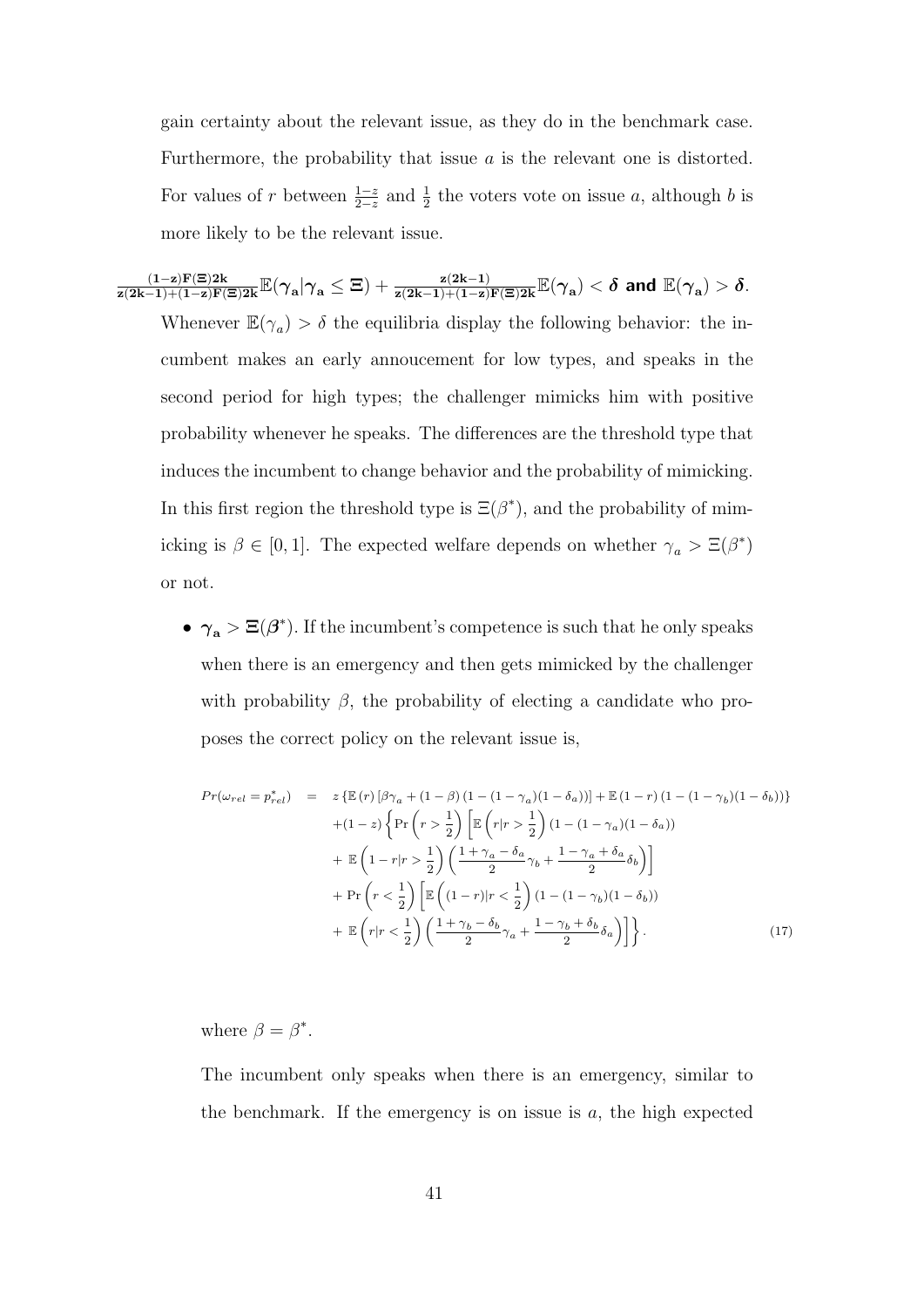competence  $\mathbb{E}(\gamma_a)$  makes the challenger mimic the incumbent with probability  $\beta$ , thus reducing the probability that a candidate with the right policy is up for election from  $1 - (1 - \gamma_a)(1 - \delta_a)$  to  $\beta\gamma_a + (1 - \delta_a)\gamma_a$  $\beta$ )  $(1 - (1 - \gamma_a)(1 - \delta_a)).$ 

•  $\gamma_a \leq \Xi(\beta^*)$ . If the challenger speaks early and is mimicked by the challenger with probability  $\beta$ , the expected welfare becomes

$$
Pr(\omega_{rel} = p_{rel}^{*}) = z \{ \mathbb{E}(1-r) (1 - (1 - \gamma_b)(1 - \delta_b)) \}
$$
\n
$$
+ (1 - z + z \cdot \mathbb{E}(r)) \left\{ \Pr(r > \frac{1}{2}) \beta \left[ \mathbb{E}(r|r > \frac{1}{2}) [\gamma_a] + \mathbb{E}(1 - r|r > \frac{1}{2}) \frac{\gamma_b + \delta_b}{2} \right] \right\}
$$
\n
$$
+ \Pr(r > \frac{1}{2}) (1 - \beta) \left[ \mathbb{E}\left(r|r > \frac{1}{2}\right) [1 - (1 - \gamma_a)(1 - \delta_a)] \right]
$$
\n
$$
+ \mathbb{E}\left(1 - r|r > \frac{1}{2}\right) \left( \frac{1 + \gamma_a - \delta_a}{2} \gamma_b + \frac{1 - \gamma_a + \delta_a}{2} \delta_b \right) \right]
$$
\n
$$
+ \Pr(\frac{1 - z}{2 - z} < r \le \frac{1}{2}) \beta \left[ \mathbb{E}(r | \frac{1 - z}{2 - z} < r \le \frac{1}{2}) [\gamma_a] + \mathbb{E}(1 - r | \frac{1 - z}{2 - z} < r \le \frac{1}{2}) \frac{\gamma_b + \delta_b}{2} \right]
$$
\n
$$
+ \Pr\left(\frac{1 - z}{2 - z} < r \le \frac{1}{2}\right) (1 - \beta) \left[ \mathbb{E}\left(r | \frac{1 - z}{2 - z} < r \le \frac{1}{2}\right) [1 - (1 - \gamma_a)(1 - \delta_a)] \right]
$$
\n
$$
+ \mathbb{E}\left(1 - r | \frac{1 - z}{2 - z} < r \le \frac{1}{2}\right) \left( \frac{1 + \gamma_a - \delta_a}{2} \gamma_b + \frac{1 - \gamma_a + \delta_a}{2} \delta_b \right) \right]
$$
\n
$$
+ \Pr(r \le \frac{1 - z}{2 - z}) \beta \left[ \mathbb{E}(1 - r | r \le \frac{1 - z}{2 - z}) [1 - (1 - \gamma_b)(1 - \delta_b)] + \mathbb{E}(r | r \le \frac{1 - z}{2 - z}) \frac{\gamma_a + \delta_a}{2} \right]
$$
\n
$$
+ \Pr(r \le \frac{1 - z}{2 - z}) (1 - \beta
$$

- $\frac{(1-z)F(\Xi)2k}{z(2k-1)+(1-z)F(\Xi)2k}\mathbb{E}(\gamma_a|\gamma_a\leq \Xi)+\frac{z(2k-1)}{z(2k-1)+(1-z)F(\Xi)2k}\mathbb{E}(\gamma_a)<\delta$  In this case the incumbent makes an early annoucement for  $\gamma_a < \Xi$ , and speaks in the second period for higher types; the challenger mimicks him whenever he speaks early. The expected welfare depends on  $\gamma_a$ .
	- $\gamma_a > \Xi$ . If the incumbent's competence is such that he only speaks when there is an emergency and then gets mimicked by the challenger, the probability of electing a candidate who proposes the correct policy on the relevant issue is,